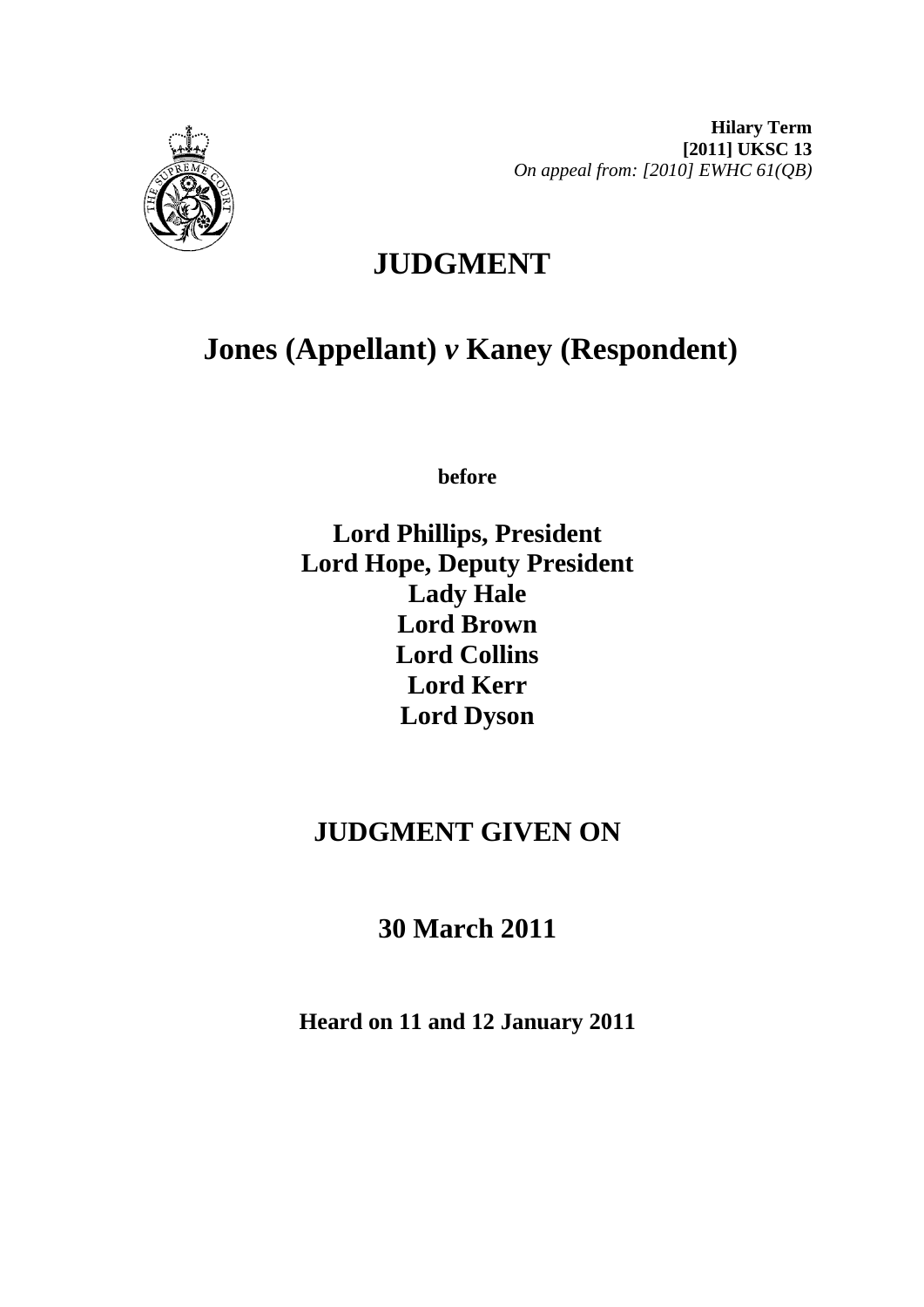(Instructed by Hill Dickinson LLP)

*Appellant Respondent*  Roger Ter Haar QC Patrick Lawrence QC Daniel Shapiro Charles Phipps (Instructed by Berrymans Lace Mawer LLP)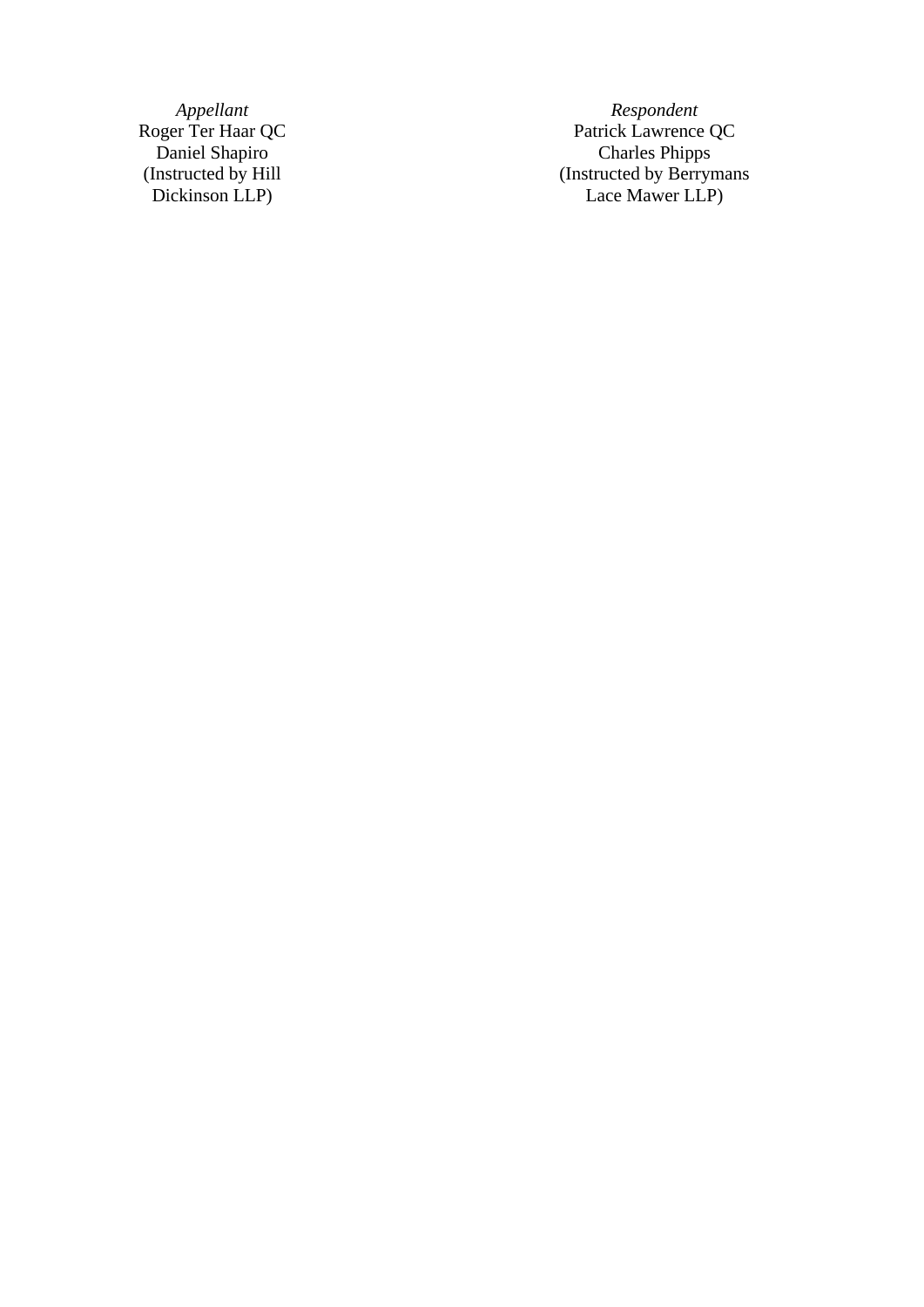## **LORD PHILLIPS**

#### *Introduction*

1. "A feature of the trial is that in the public interest all those directly taking part are given civil immunity for their participation…Thus the court, judge and jury, and the witnesses including expert witnesses are granted civil immunity. This is not just privilege for the purposes of the law of defamation but is a true immunity" - *Arthur JS Hall & Co v Simons* [2002] 1 AC 615, 740, per Lord Hobhouse of Woodborough. In *Stanton v Callaghan* [1998] QB 75 the Court of Appeal held that the immunity of an expert witness extended to protect him from liability for negligence in preparing a joint statement for use in legal proceedings pursuant to RSC, Ord 38, r 38. The claim in this case relates precisely to such negligence and was, for that reason, struck out by Blake J on 22 January 2010. He certified, however, that the case involved a point of law of general public importance and granted a "leapfrog certificate" under section 12 of the Administration of Justice Act 1969, so that this appeal is brought directly from his decision.

2. The narrow issue raised by this appeal is whether the act of preparing a joint witness statement is one in respect of which an expert witness enjoys immunity from suit. Mr Ter Haar QC for the appellant was careful to emphasise at the outset of his submissions that he was not concerned to do more than establish that an expert witness enjoyed no immunity in relation to this activity. Inevitably, however, his submissions have raised the broader issue of whether public policy justifies conferring on an expert witness any immunity from liability in negligence in relation to the performance of his duties in that capacity. Surprisingly, this immunity has never been challenged in the past. It has simply been accepted that an immunity which protects witnesses of fact applies equally to prevent a client from suing in negligence the expert that he has retained.

#### *The facts*

3. In so far as this statement of the facts describes conduct on the part of the respondent, the facts are not proved but asserted in the particulars of claim. They are to be treated as true for the purpose of resolving the question of whether this claim was properly struck out. Understandably, the respondent has not suggested that the facts asserted do not disclose a good cause of action if she is susceptible to liability in negligence.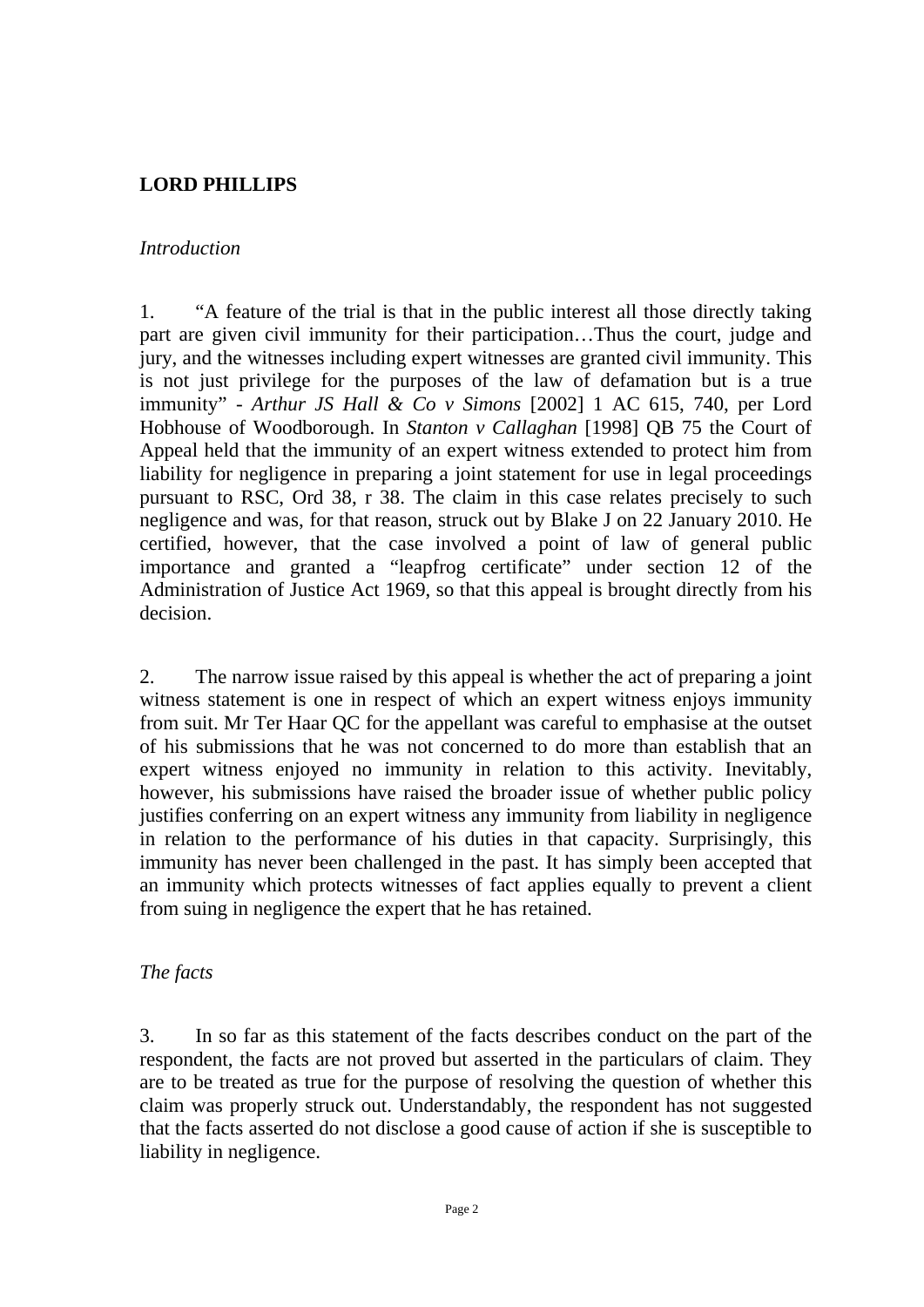4. The action has its origin in a road traffic accident that occurred in Liverpool on 14 March 2001. The appellant was stationary on his motorcycle, waiting to turn at a road junction, when he was knocked down by a car driven by a Mr Bennett. Mr Bennett was drunk, he was uninsured and he was driving while disqualified.

5. The appellant suffered significant physical injuries, but these were not of such severity as to dwarf the significance of the psychiatric consequences of his accident. These were post traumatic stress disorder (PTSD), depression, an adjustment disorder and associated illness behaviour which manifested itself in chronic pain syndrome.

6. On 20 March 2001 the appellant instructed solicitors ("Kirwans") to act for him in personal injury proceedings. Kirwans instructed a consultant orthopaedic surgeon who advised that an opinion from a clinical psychologist would be of help. The respondent is a consultant clinical psychologist. In May 2003 Kirwans instructed her to examine the appellant and prepare a report for the purposes of litigation. She prepared a report dated 29 July 2003 in which she expressed the view, inter alia, that the appellant was at that time suffering from PTSD. Kirwans issued proceedings on 26 September 2003 against Mr Bennett and the Motor Insurance Bureau. The latter was replaced by the relevant insurer ("Fortis"). Fortis admitted liability on 17 February 2004, so that only quantum remained in issue.

7. Pursuant to instructions from Kirwans, the respondent carried out a further examination of the appellant and issued a second report dated 10 December 2004. This stated that the appellant did not have all the symptoms to warrant a diagnosis of PTSD, but was still suffering from depression and some of the symptoms of PTSD. A subsequent report prepared by Dr El-Assra, a consultant psychiatrist instructed by Fortis, expressed the view that the appellant was exaggerating his physical symptoms. The district judge ordered the two experts to hold discussions and to prepare a joint statement. The discussion took place on the telephone and Mr El-Assra prepared a draft joint statement, which the respondent signed without amendment or comment.

8. The joint statement was damaging to the appellant's claim. It recorded agreement that his psychological reaction to the accident was no more than an adjustment reaction that did not reach the level of a depressive disorder of PTSD. It further stated that the respondent had found the appellant to be deceptive and deceitful in his reporting, and that the experts agreed that his behaviour was suggestive of "conscious mechanisms" that raised doubts as to whether his subjective reporting was genuine.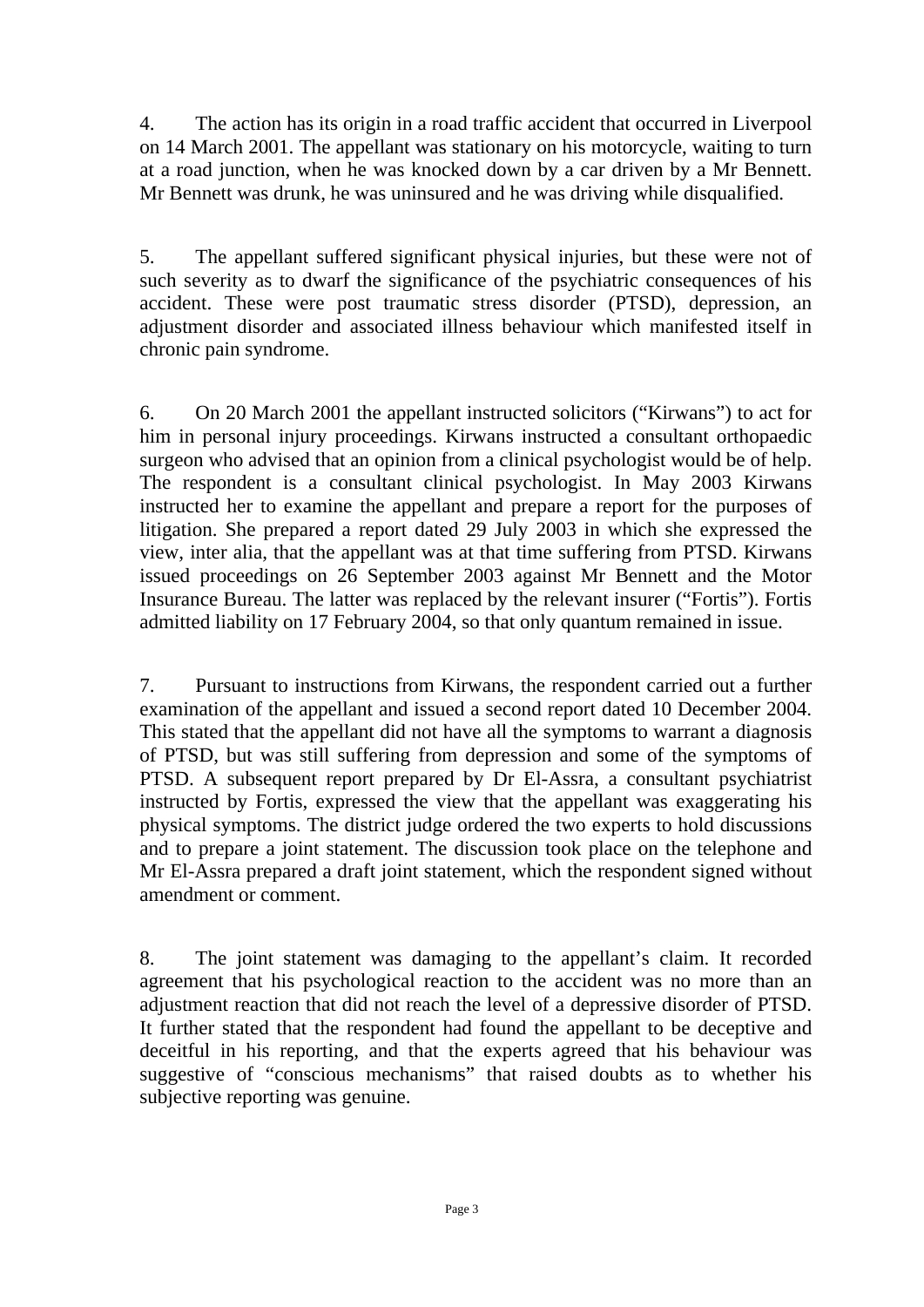9. When taxed by Kirwans with the discrepancy between the joint report that she had signed and her earlier assessments the respondent gave what Blake J rightly described as an unhappy picture of how the joint statement came to be signed, summarised as follows:

She had not seen the reports of the opposing expert at the time of the telephone conference;  $\degree$  i)

ii) The joint statement, as drafted by the opposing expert, did not reflect what she had agreed in the telephone conversation, but she had felt under some pressure in agreeing it;

iii) Her true view was that the claimant had been evasive rather than deceptive;

iv) It was her view that the claimant did suffer PTSD which was now resolved;

v) She was happy for the claimant's then solicitors to amend the joint statement."

10. Kirwans sought permission to change their psychiatric expert, but the district judge would not permit this. It is the appellant's case that Kirwans were then constrained to settle his claim for significantly less than the settlement that would have been achieved had not the respondent signed the joint statement in the terms in which she did.

*The current state of the law* 

11. The immunity of expert witnesses, as propounded by the Court of Appeal in *Stanton v Callaghan*, has a long history. This dates back over 400 years – see *Cutler v Dixon* (1585) 4 Co Rep 14b; 76 ER 886. Thus the immunity was established long before the development of the modern law of negligence and, in particular, the recognition of the possibility of liability for negligent misstatement. It also dates back to an era long before it became common for forensic experts to offer their services under contracts for reward. The immunity has its origin in a reaction to an actual or perceived tendency on the part of disgruntled litigants, or defendants in criminal proceedings, to bring proceedings for libel or slander against those who had given evidence against them. Thus the immunity originally took the form of absolute privilege against a claim for defamation and it extended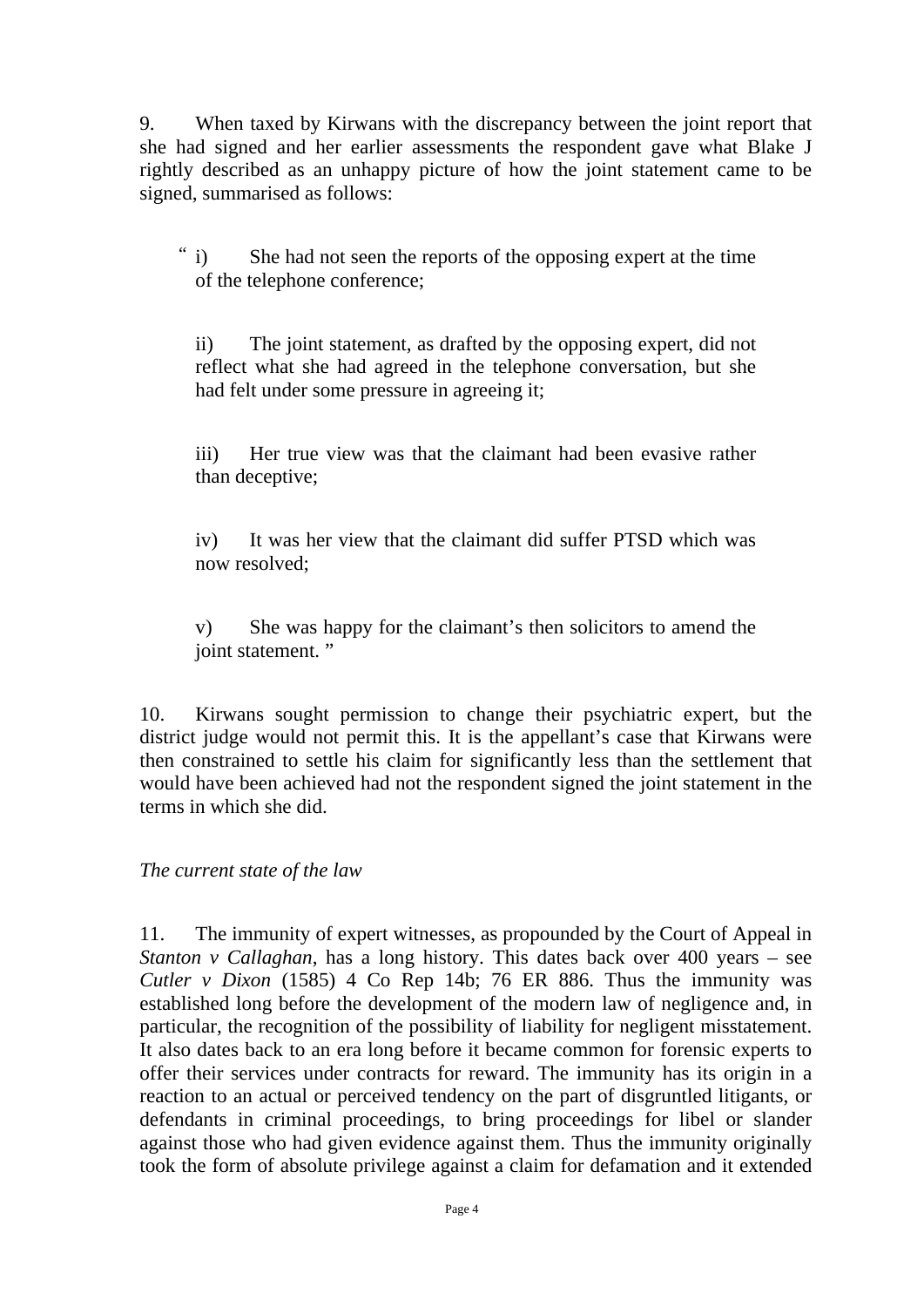to all who took part in legal proceedings. In *Dawkins v Lord Rokeby* (1873) LR 8 QB 255, 263 Kelly CB stated:

"The authorities are clear, uniform and conclusive, that no action of libel or slander lies, whether against judges, counsel, witnesses or parties, for words written or spoken in the ordinary course of any proceeding before any court or tribunal recognized by law."

12. This privilege was extended, in the form of immunity from suit, to other forms of action in tort. In *Hargreaves v Bretherton* [1959] 1 QB 45 a man who had been convicted of fraud sought to bring a civil suit for perjury. In striking out the claim as disclosing no cause of action Lord Goddard CJ cited the statement of Lord Mansfield in *R v Skinner* (1772) Lofft 55 that "neither party, witness, counsel, jury, or judge, can be put to answer, civilly or criminally, for words spoken in office". He commented:

"That is a perfectly clear statement by one of the greatest common lawyers that ever lived, that for words spoken by a witness 'in office', which means, of course, for this purpose in giving evidence, he cannot be put to answer either civilly or criminally."

In *Marrinan v Vibart* [1963] 1 QB 528 an attempt to circumvent the immunity by framing a claim in conspiracy to defame was roundly rejected by the Court of Appeal.

13. The typical situation where the immunity was invoked was where a witness or party had given evidence hostile to the plaintiff. A similar protection was afforded to counsel in relation to defamatory allegations made against a party, or indeed anyone else, in the course of his conduct of legal proceedings. This immunity overlapped with a wider immunity enjoyed by a barrister from a claim by his own client for failure to exercise reasonable skill and care in the conduct of litigation on behalf of the client. That immunity was unsuccessfully challenged in *Rondel v Worsley* [1969] 1 AC 191. In *Hall v Simons* [2001] 1 AC 615 the House of Lords abolished it on the ground that it could no longer be justified. The barrister is, however, still protected by absolute privilege from a claim in defamation in relation to statements made in the course of the conduct of legal proceedings – see *Medcalf v Mardell* [2002] UKHL 27, [2003] 1 AC 120, 142, per Lord Hobhouse.

14. I now propose to consider the authorities in greater detail. My particular objects in doing so are first to identify the reasons for the immunity from suit,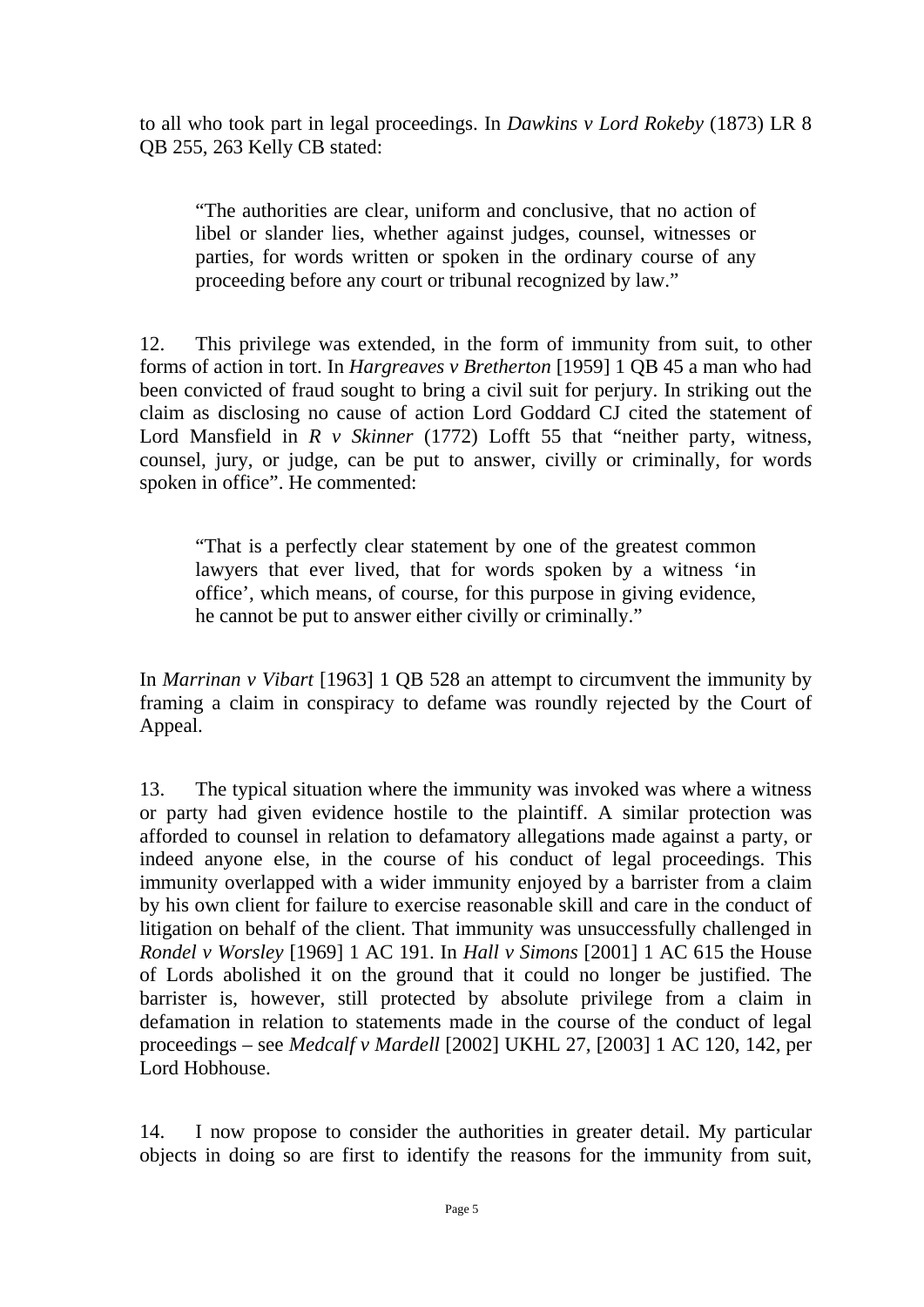secondly to examine the circumstances in which it was accepted that this immunity extended to expert witnesses and thirdly to identify the reasoning that was applied first in holding that this immunity extended to barristers and then in holding that it did not protect them from actions for breach of duty of care. In the light of the authorities I shall then turn to consider whether the immunity can be justified.

#### *The authorities*

#### *The reasons for the immunity*

15. In *Cutler v Dixon* the reason given for rejecting the claim was that

"if actions should be permitted in such cases, those who have just cause for complaint, would not dare to complain for fear of infinite vexation."

The continuous theme that runs through the cases is, in modern parlance, the chilling effect that the risk of claims arising out of conduct in relation to legal proceedings would have. It would make claimants reluctant to resort to litigation. It would make witnesses reluctant to testify. If they did testify, it would make them reluctant to do so freely and frankly. The cases emphasise that the object of the immunity is not to protect those whose conduct is open to criticism, but those who would be subject to unjustified and vexatious claims by disgruntled litigants.

16. There is no need to cite the many early authorities that support these propositions, for the reasons for the immunity were considered relatively recently by the House of Lords in *Darker v Chief Constable of the West Midlands Police*  [2001] 1 AC 435. The issue in that case was whether witness immunity extended to protect police officers who were alleged to have fabricated evidence, as opposed to having given false evidence, from claims of conspiracy to injure and misfeasance in public office. The plaintiffs had been indicted for serious offences, but their trial had been permanently stayed on the grounds of abuse of process on the part of the police. Their Lordships identified the following justifications for witness immunity:

i) To protect witnesses who have given evidence in good faith from being harassed and vexed by unjustified claims: per Lord Hope of Craighead at p 446 and Lord Hutton at p 464;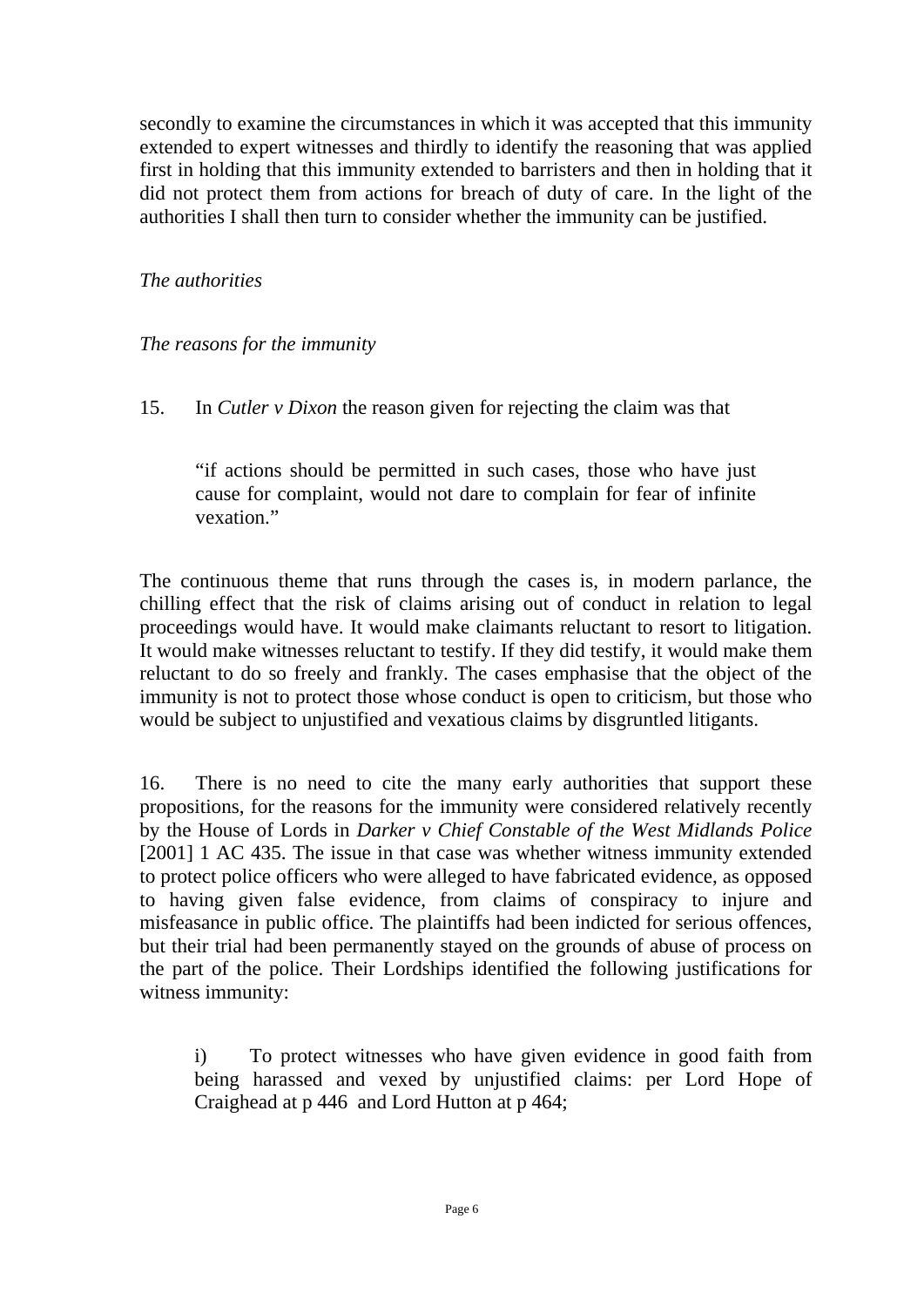ii) To encourage honest and well meaning persons to assist justice; in the interest of establishing the truth and to secure that justice may be done: per Lord Hope at p 447 and Lord Clyde at p 460;

iii) To secure that the witness will speak freely and fearlessly: per Lord Clyde at p 461.

17. A further justification was identified by Lord Hope at p 446, namely to avoid a multiplicity of actions in which the value or truth of the evidence of a witness would be tried all over again. This justification had been identified by Lord Wilberforce in *Roy v Prior* [1971] AC 470, 480. In *Darker* Lord Hope observed that this justification only applied to evidence given in court, so that it was not relevant to that appeal. He might have added that it only applied where the proceedings had culminated in a decision. In his judgment in this case, Lord Hope suggests that this justification is one that was relevant to barrister immunity, but which is not relevant to witness immunity. I do not wholly agree. A claim against a witness might well involve an assertion that, but for the false evidence, the trial would have had a different outcome, a matter with obvious implications for the measure of damages. I agree, however, that this was not one of the original justifications, nor the most cogent justification, for the general immunity.

#### *The extension of the immunity to expert witnesses*

18. A significant distinction between an expert witness and a witness of fact is that the former will have chosen to provide his services and will voluntarily have undertaken duties to his client for reward under contract whereas the latter will have no such motive for giving evidence. The question was raised, but not explored in depth, of whether an expert is normally in direct contractual relationship with his client, or whether his contract is with the solicitor who engages him on behalf of the client. I do not think that this is significant. In either event there is a marked difference between holding the expert witness immune from liability for breach of the duty that he has undertaken to the claimant and granting immunity to a witness of fact from liability against a claim for defamation, or some other tortious claim, where the witness may not have volunteered to give evidence and where he owes no duty to the claimant. It is notable that, before the present case, no one appears to have suggested that this difference called into question whether witness immunity should extend to protect the expert witness against a claim by his own client.

19. The Scottish case of *Watson v M'Ewan* [1905] AC 480 was a case where a claim was brought against a medical witness in respect of statements made in preparation of a witness statement and similar statements subsequently made in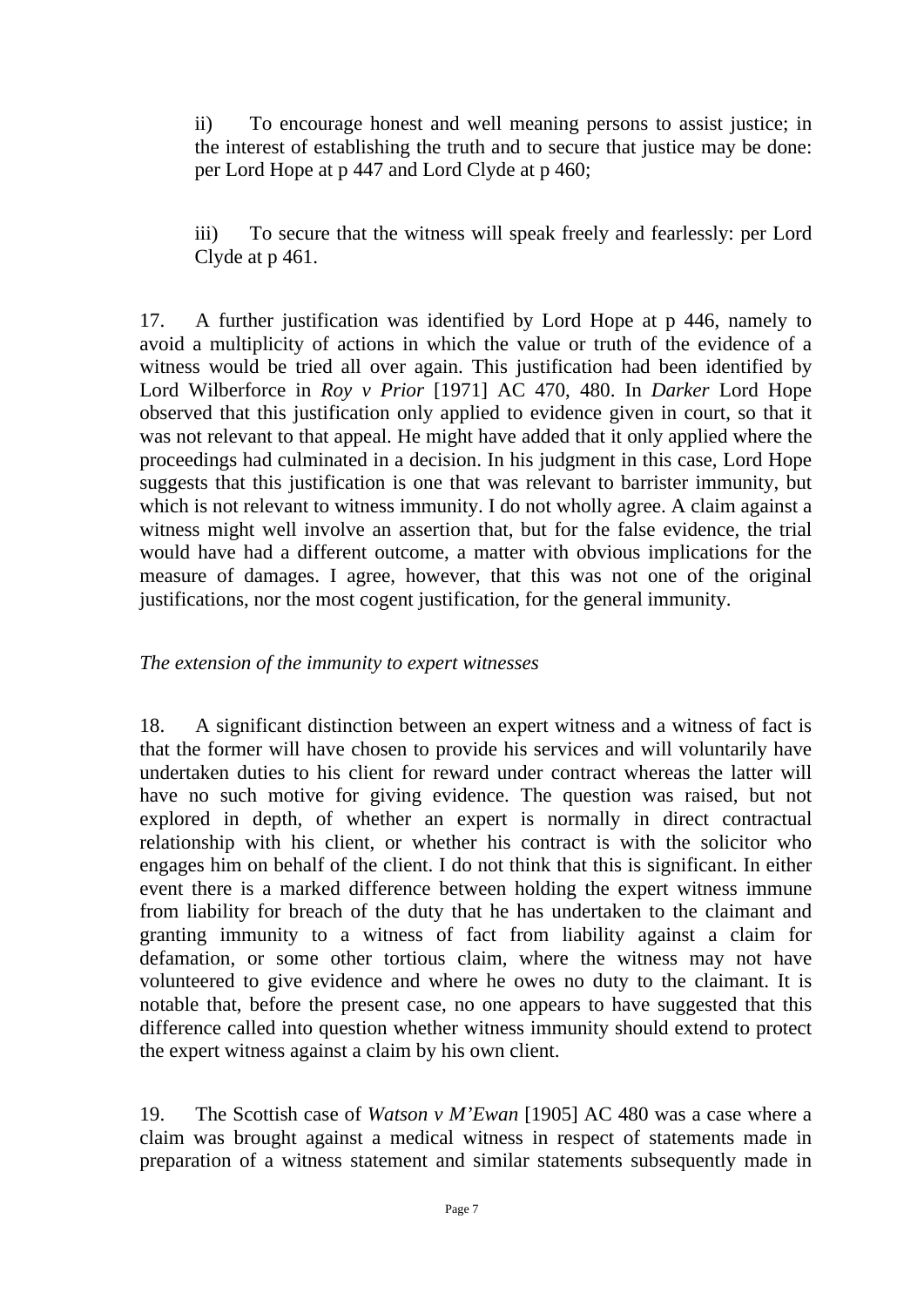court. It is a case of unusual facts. The appellant was a doctor of medicine who had been retained by the respondent ("the wife") in respect of proposed proceedings against her husband for separation and aliment. He was subsequently retained by the husband in the same proceedings. In preparing his witness statement he included some very damaging allegations based on matters that he had learned when acting for the wife, which included allegations of taking morphine and planning to procure an abortion. He subsequently gave oral evidence of these matters in the court proceedings. The wife brought an action against him for breach of confidence and for slander, relying on both what was said to the husband's lawyers and what was said in court. The head note to the report of the decision in the House of Lords suggests that the claim for breach of confidence did not proceed, and that the relevant issues that came before the House of Lords were whether the appellant was immune from a claim for slander in respect of what he said in court and, more pertinently, whether this immunity extended to what he had said when giving his witness statement ("the precognition"). I am however grateful to Lord Hope for his clarification of the nature of this rather confusing litigation. The House of Lords held that the appellant was immune. Giving the leading speech the Earl of Halsbury LC said, at pp 488-489:

"I do not care whether he is what is called a volunteer or not; if he is a person engaged in the administration of justice, on whichever side he is called his duty is to tell the truth and the whole truth. If he tells the truth and the whole truth, it matters not on whose behalf he is called as a witness; in respect of what he swears as a witness he is protected – that cannot be denied – and when he is being examined for the purpose of being a witness he is bound to tell the whole truth according to his views, otherwise the precognition, the examination to ascertain what he will prove in the witness box, would be worth nothing."

This decision lends some support for extending witness immunity to experts, but it is right to observe that the focus of the House of Lords appears to have been the claim for slander and the case was not concerned with the duty of care that, under the modern law, is owed by an expert to his client, as to which see para 49 below.

20. *Evans v London Hospital Medical College (University of London)* [1981] 1 WLR 184 involved a claim against forensic scientists in negligence. The scientists had provided post mortem reports to the police that had led to the plaintiff being prosecuted for the murder of her small son. At trial the prosecution offered no evidence so that she was acquitted. She alleged that the defendants had been negligent in the conduct of the post mortem. Drake J held that the defendants were protected by witness immunity. He held that immunity given to a witness extended to cover statements he made prior to the issue of a writ or the commencement of a prosecution, provided that the statement was made for the purpose of a possible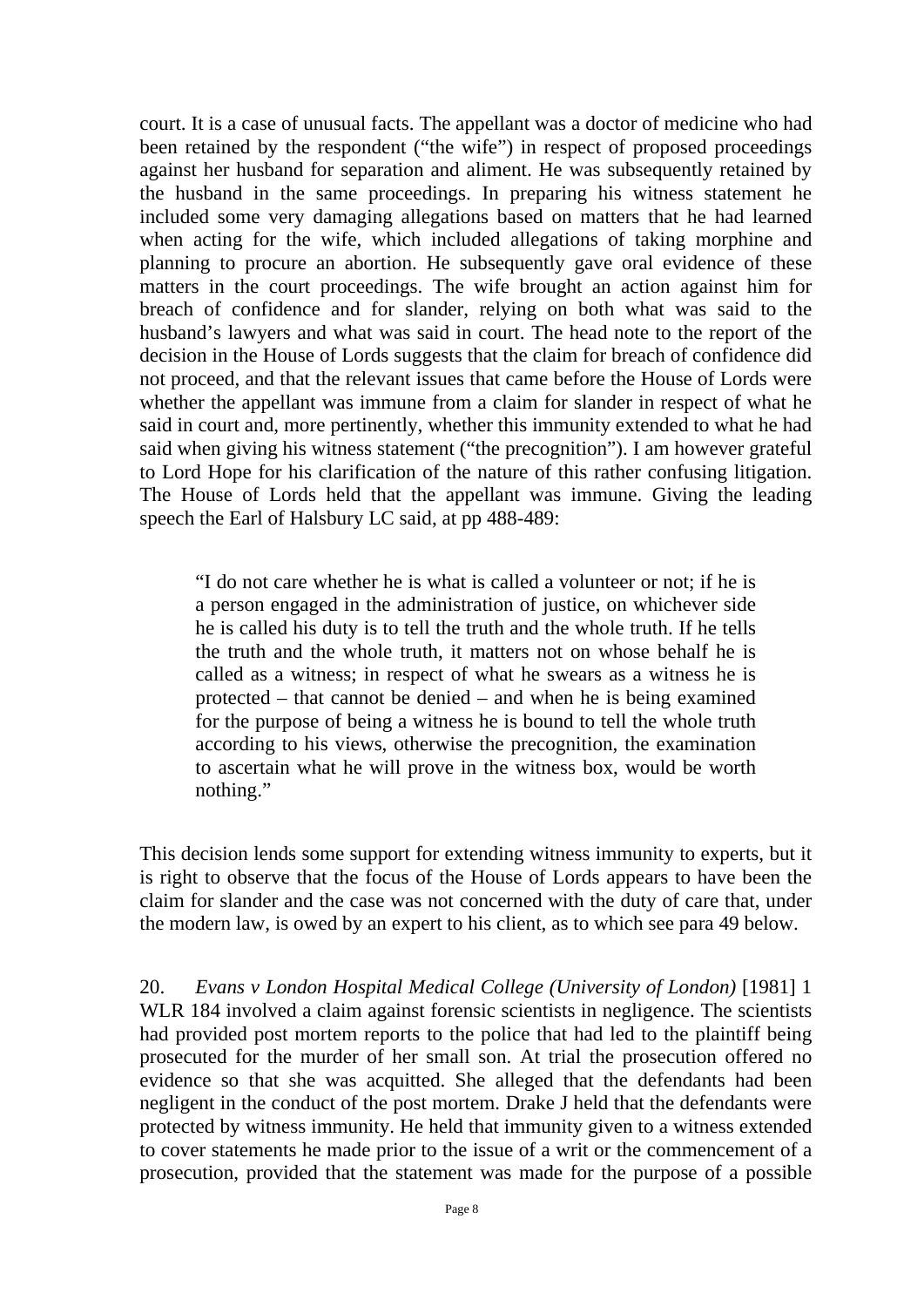action or prosecution and at a time when the possible action or prosecution was being considered.

21. There is no reported case where immunity was invoked against a claim for breach of a duty of care brought against a professional expert witness by his client before *Palmer v Durnford Ford* [1992] QB 483. In that case the plaintiffs had pursued a disastrous claim against both the supplier and a repairer of a lorry tractor unit. They subsequently sued an engineering expert on the ground that his incompetent report had led them to advance claims on a basis that was invalid, and their solicitors for negligence in engaging an incompetent expert. The expert persuaded the district judge to strike out the claim against him on the ground that he was immune from suit. On appeal the plaintiff did not challenge the proposition that the immunity that was enjoyed by witnesses in general protected a paid expert against a claim by his own client. The issue was the extent of that immunity. Mr Simon Tuckey QC, sitting as a deputy High Court judge, applied by analogy the decision of the House of Lords in relation to the advocate's immunity from suit in *Saif Ali v Sydney Mitchell & Co* [1980] AC 198 – a decision that I shall consider in due course. He held, at p 488, that immunity would only extend to what could fairly be said to be work which was preliminary to giving evidence in court, judged perhaps by the principal purpose for which the work was done. Work done principally for the purpose of advising the client was not covered.

22. Until the present case I am not aware that the decision in *Palmer v Durnford Ford* has been questioned. It was referred to, with approval, in *X (Minors) v Bedfordshire County Council* [1995] 2 AC 633. One of the issues raised in that case was whether witness immunity protected a psychiatrist from liability in negligence to a child in respect of advice as to whether the likelihood of child abuse rendered it desirable for a child to be removed from her home. The argument was that if the psychiatrist's views were to lead to child care proceedings, the psychiatrist would have to present those views in court. In the Court of Appeal at p 661 Sir Thomas Bingham MR dismissed this argument. He observed that witness immunity had been treated as analogous to immunity accorded to those in the conduct of proceedings. If the immunity were as wide as that claimed, a barrister or solicitor advising a client on a factual question with a view to proceedings would be immune from an action for negligence. Such a result was inconsistent with authority. Mr Simon Tuckey had reached a correct conclusion in *Palmer v Durnford Ford.* In the House of Lords Lord Browne-Wilkinson disagreed at p 755, inasmuch as he held that the views expressed by the psychiatrist were protected by witness immunity. He found the reasoning of Drake J in *Evans v London Hospital*  compelling, at least in relation to criminal proceedings. He expressed no view in relation to "ordinary civil proceedings" and said that he intended to cast no doubt on Mr Simon Tuckey's decision in *Palmer v Durnford Ford*.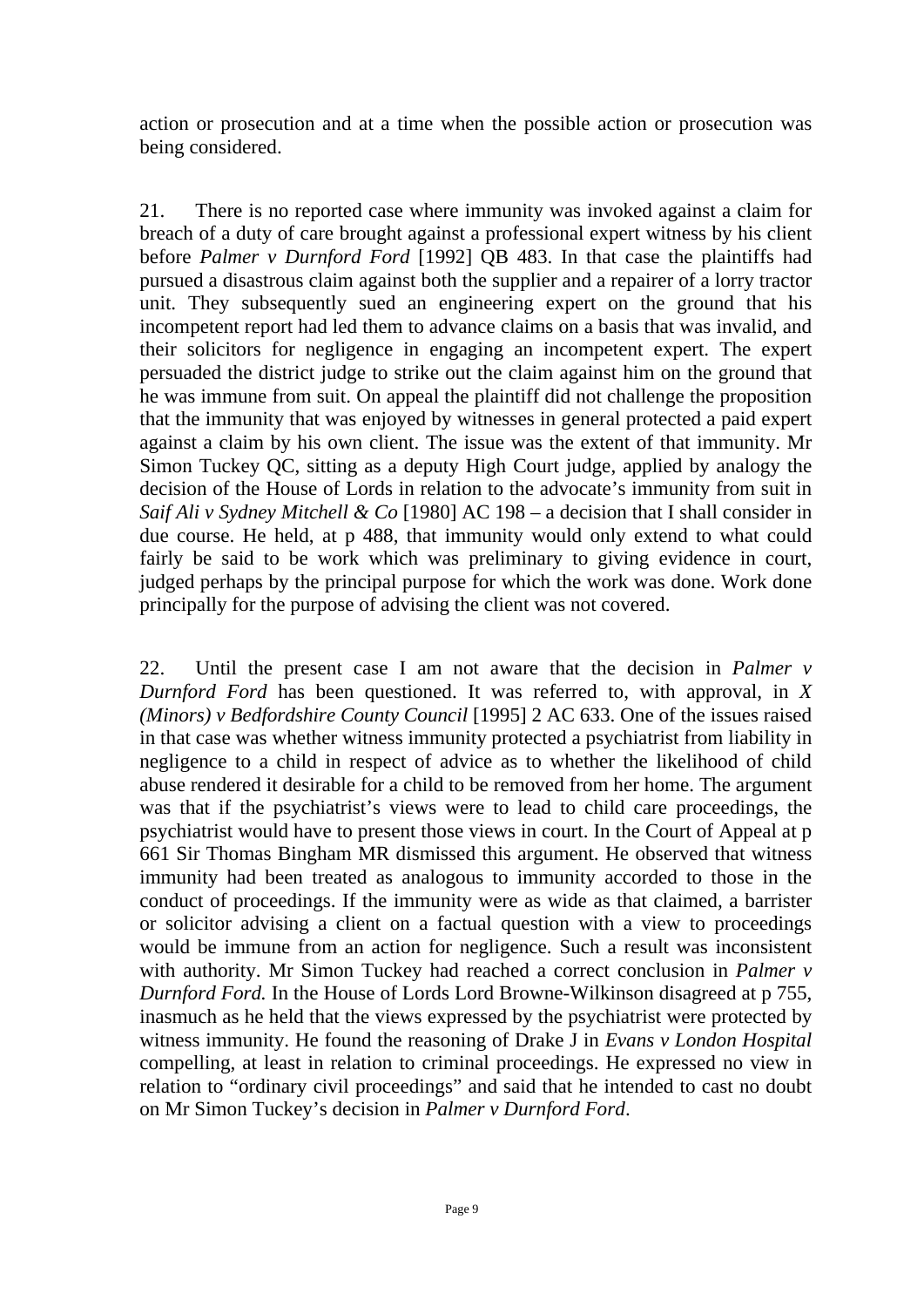23. *Stanton v Callaghan* [2000] QB 75 is the leading case on immunity conferred in respect of a claim brought by a litigant against his own expert witness. The case has features in common with those of the present case. The defendant was a structural engineer, retained by the plaintiffs to assist in a claim against insurers in relation to the costs of dealing with subsidence of the plaintiffs' house. He initially advised that total underpinning was required at a cost of some £77,000. Subsequently, in the course of preparing a joint report with the insurers' expert witness, the latter persuaded him to agree that infilling with polystyrene, at a cost of only some £21,000, would be a satisfactory remedy. The case was settled on that basis, but the plaintiffs then brought an action claiming that their expert's change of advice had been negligent. The master refused an application to strike out the claim and the judge upheld him, but the Court of Appeal reversed the decision. After a review of authority, including lengthy citation from *Palmer v Durnford Ford,* Chadwick LJ summarised their effect as follows, at p 100:

"(i) an expert witness who gives evidence at a trial is immune from suit in respect of anything which he says in court, and that immunity will extend to the contents of the report which he adopts as, or incorporates in, his evidence; (ii) where an expert witness gives evidence at a trial the immunity which he would enjoy in respect of that evidence is not to be circumvented by a suit based on the report itself; and (iii) the immunity does not extend to protect an expert who has been retained to advise as to the merits of a party's claim in litigation from a suit by the party by whom he has been retained in respect of that advice, notwithstanding that it was in contemplation at the time when the advice was given that the expert would be a witness at the trial if that litigation were to proceed. What, as it seems to me, has not been decided by any authority binding in this court is whether an expert is immune from suit by the party who has retained him in respect of the contents of a report which he prepares for the purpose of exchange prior to trial – say, to comply with directions given under RSC, Ord 38, r 37 - in circumstances where he does not, in the event, give evidence at the trial; either because the trial does not take place or because he is not called as a witness."

#### 24. Chadwick LJ's conclusion appears at pp 101-102:

"In my view, the public interest in facilitating full and frank discussion between experts before trial does require that each should be free to make proper concessions without fear that any departure from advice previously given to the party who has retained him will be seen as evidence of negligence. That, as it seems to me, is an area in which public policy justifies immunity. The immunity is needed in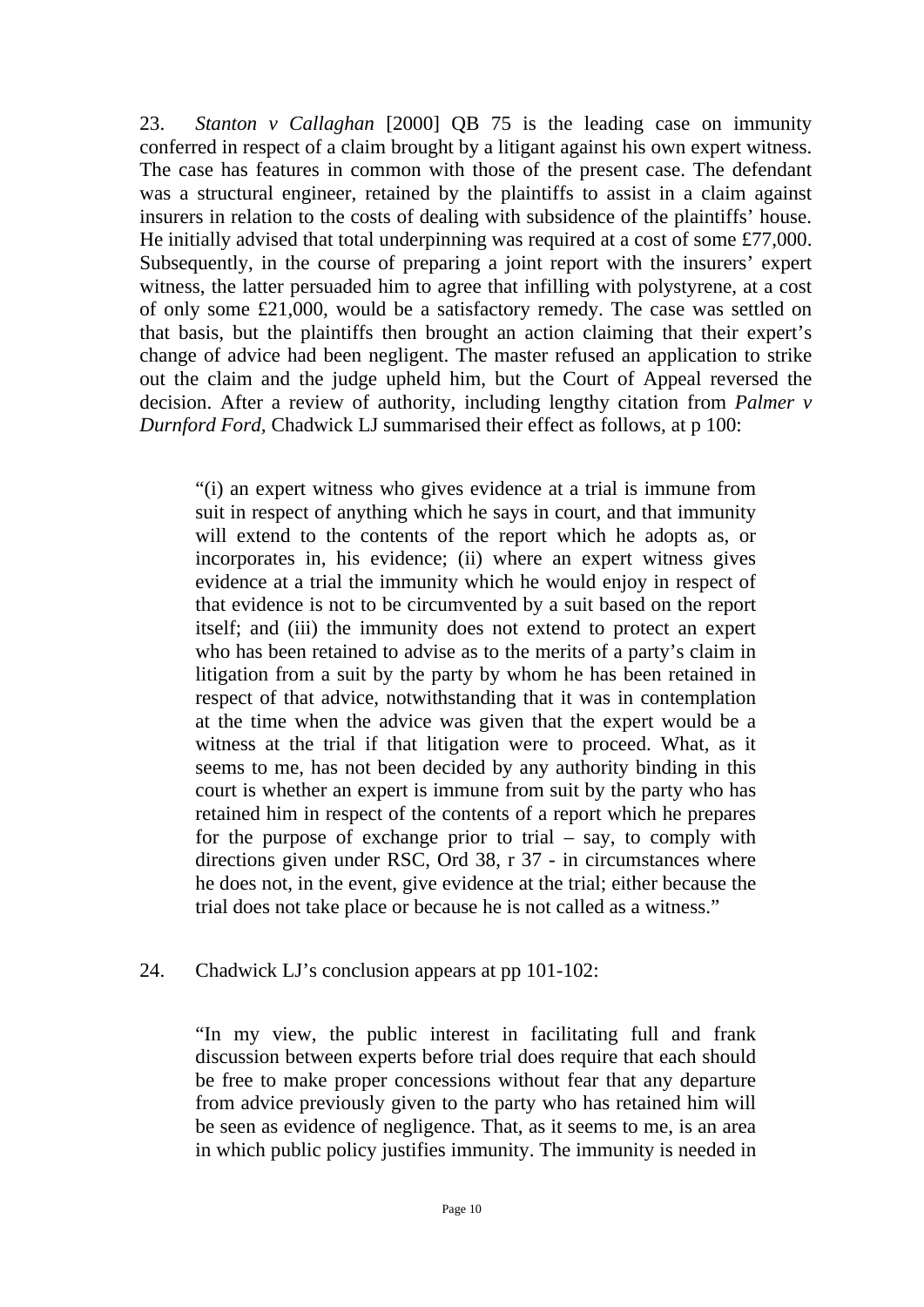order to avoid the tension between a desire to assist the court and fear of the consequences of a departure from previous advice."

25. Otton LJ agreed. He drew an analogy between the position of an expert witness and the position of an advocate, and applied the reasoning of the House of Lords in relation to the position of barristers in *Rondel v Worsley* [1969] 1 AC 191, to which I shall shortly refer. Each had to be given full opportunity to discharge their duties to the court. Otton LJ's conclusion on the facts of the case before him were as follows:

"On any basis the defendant when attending the meeting with his opposite number enjoyed the immunity. It is true that he did not do so pursuant to RSC, Ord 38, r 38 but the purpose of the meeting was to identify those parts of the evidence and the other's opinion which they could agree and those which they could not. It was in the public interest to do so. The duty to the court must override the fear of suit arising out of a departure from a previously held position. The expert must be able to resile fearlessly and with dignity. In the instant case both experts resiled from more extreme positions. In theory, at least, the defendants could have sued their expert for placing them in a more adverse position."

26. This is the extent of the relatively sparse authority in this jurisdiction which deals directly with the immunity of an expert witness to suit by his own client. Before considering whether this Court should allow the law to stand where it is I turn to consider what lessons are to be learned from the position of advocates, for the courts have both compared and contrasted the position of advocates with the position of expert witnesses.

#### *The position of barristers*

27. It had long been thought by many that barristers were immune from liability in negligence because they did not enter into contracts with their clients. They could not sue for their fees and thus they owed their clients no duty of care. This reasoning was thrown into question by the decision in *Hedley Byrne & Co Ltd v Heller & Partners Ltd* [1964] AC 465. The immunity of barristers was challenged in *Rondel v Worsley* [1969] 1 AC 191. No case could have been better designed to illustrate the dangers of being exposed to vexatious litigation. The defendant had accepted a dock brief for a man who was rightly convicted and sentenced to 18 months' imprisonment. His application for permission to appeal included complaints against his counsel. It was refused. He then commenced proceedings for negligence. It was at all stages found that his claim was hopeless. But the issue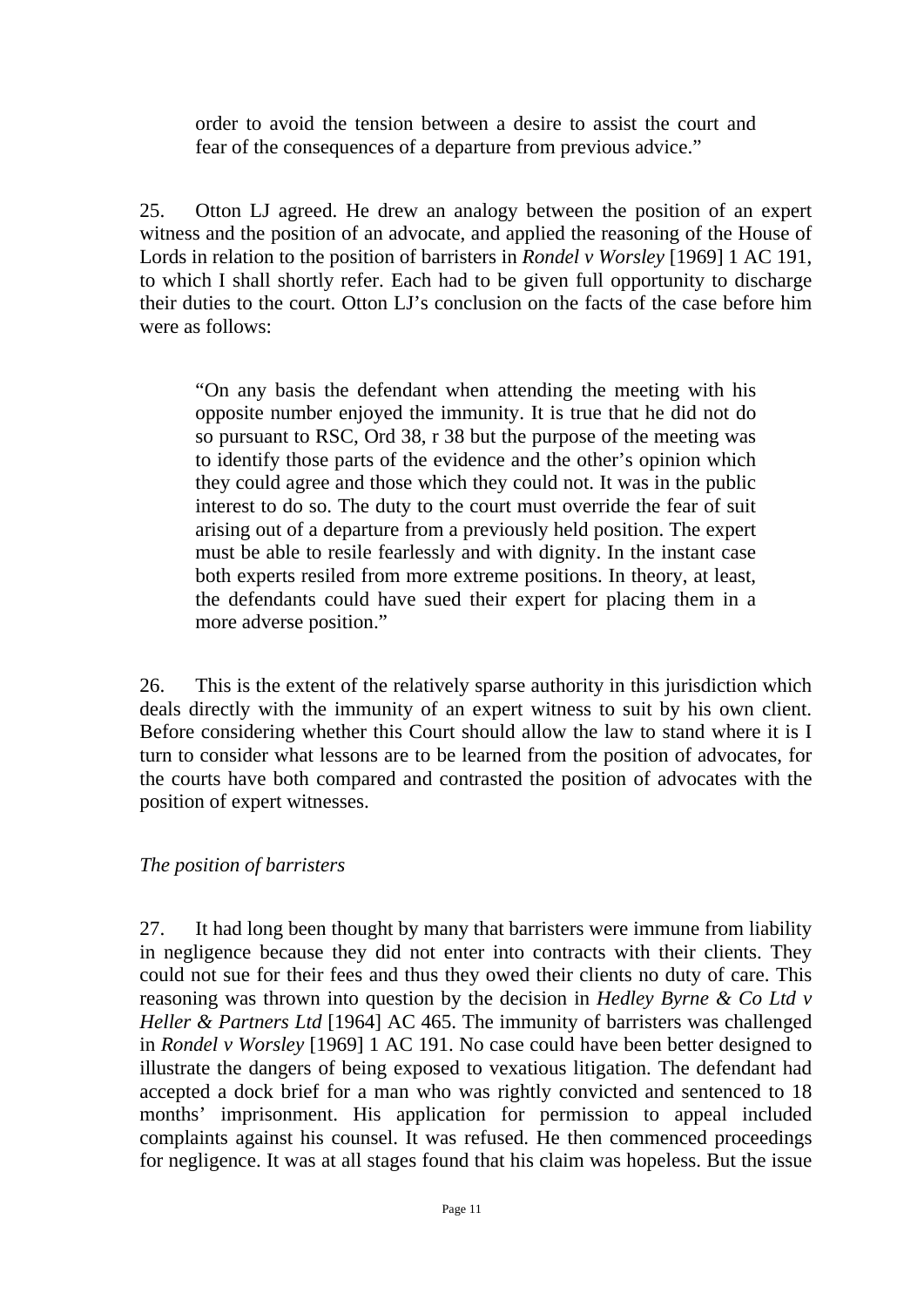of principle of whether an action for negligence could be brought against a barrister was pursued to the House of Lords. Their Lordships unanimously held that it could not. Barristers were immune from liability in negligence. This immunity did not stem from a barrister's inability to sue for his fees. It was to protect him from the risk of being sued for doing no more than his duty to the court. This would sometimes conflict with what appeared to be the personal interests of the client:

"as an officer of the court concerned in the administration of justice, he has an overriding duty to the court, to the standards of his profession, and to the public, which may and often does lead to a conflict with his client's wishes or with what the client thinks are his personal interests…." per Lord Reid at p 227.

This rendered counsel particularly susceptible to vexatious suits and immunity was necessary to protect against this. Without this immunity there would be a pressure on the advocate to subordinate his duty to the court to his duty to the client. This would lead him into undesirable prolixity – per Lord Reid at p 229, Lord Morris of Borth-y-Gest at p 251, Lord Pearce at pp 256 and 272, and Lord Upjohn at p 284.

28. Some of their Lordships were also concerned with the prospect of repeated litigation raising the same issues – having failed to prove by appeal that he was wrongly convicted, the defendant would seek to establish this by a claim against his counsel. This would lead to "a trial upon a trial", "speculation upon speculation", an "unseemly excrescence upon the legal system" per Lord Morris at pp 249-250.

29. Lord Reid, Lord Morris and Lord Upjohn expressed the view that public policy did not require that a barrister should be immune from negligence in relation to matters unconnected with cases in court. Lord Reid observed at p 229 that immunity was not the only way that the law protected counsel. They also shared with the judge and witnesses the absolute privilege with regard to what was said by them in court. At p 252 Lord Morris compared the immunity of the barrister with that accorded to witnesses in respect of the evidence given by them in court, an immunity which also attached to the parties and to the judge, albeit that the relationship between an advocate and the client differed from the relationship between the client and an adverse witness - p 253. Lord Pearce at pp 268-269 also drew an analogy between the position of advocates and the position of witnesses. He remarked that the reasons underlying the immunity of witnesses were first that there might be a series of retrials and secondly that an honest witness might be deflected by fear of the consequences. He asked at p 270 whether counsel alone of the five ingredients of a trial – parties, witnesses, judge, jurors and advocate – should be the only one to be liable to his client in damages. Lord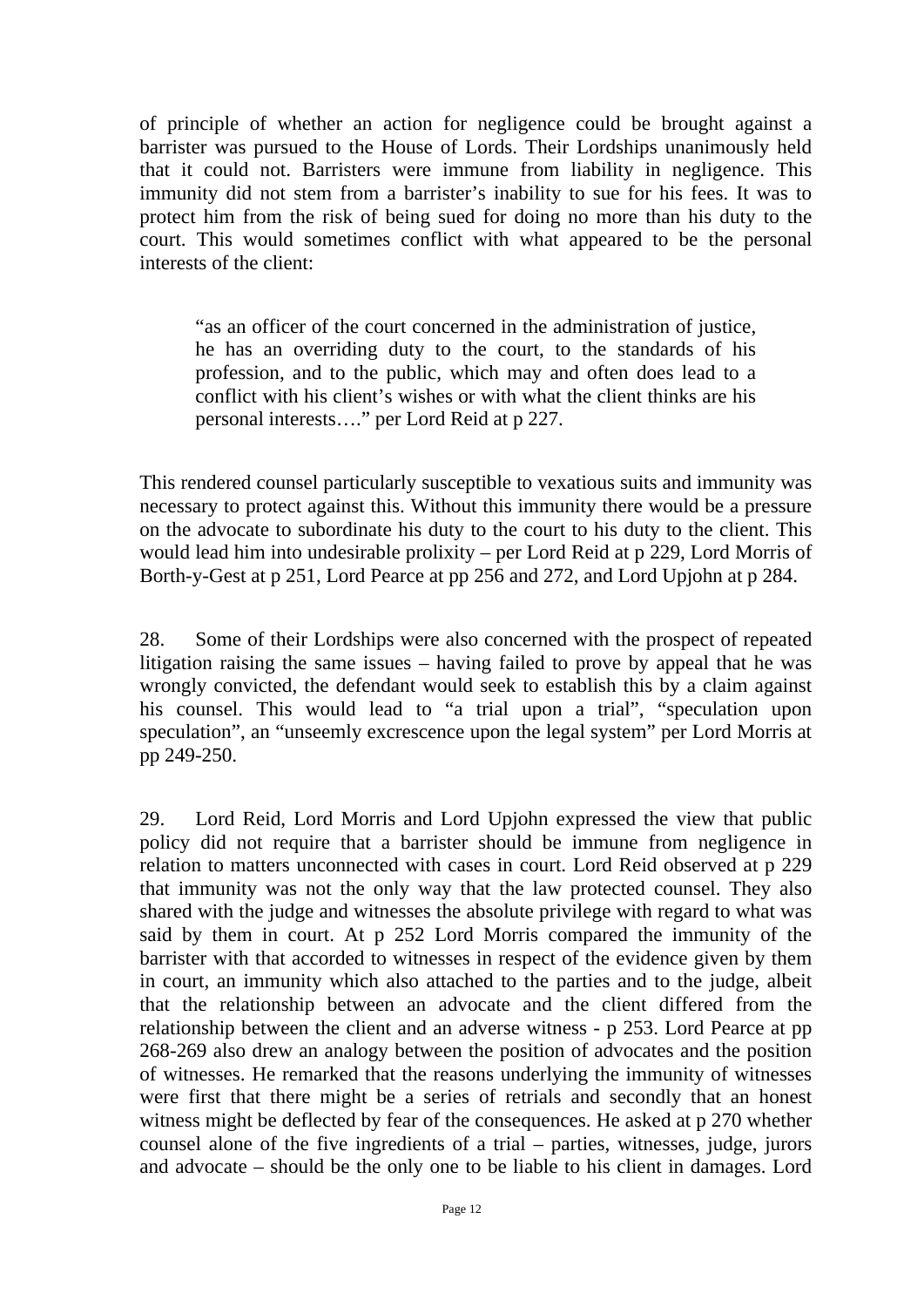Upjohn at p 283 remarked that it was because of counsel's duty to the court in the public interest that immunity from defamation was granted, as it was to the judge and to witnesses. This immunity was just as necessary in respect of his general conduct of the case.

30. It is noteworthy that, in justifying the immunity from suit enjoyed by counsel, their Lordships compared the position of counsel with that of the others who took part in the trial process, including witnesses.

31. In *Saif Ali v Sydney Mitchell & Co* [1980] AC 198 the issue was not whether barristers should have immunity from suit, but the scope of that immunity. The plaintiff brought an action against his solicitors for failure to sue the correct defendant in relation to a road traffic accident. The solicitors joined the barrister who had advised them. The issue was whether the barrister's immunity extended to his advice on whom to sue. The House of Lords, Lord Keith of Kinkel dissenting, held that it did not. Lord Wilberforce at p 214 distinguished this immunity from the privilege that attached to court proceedings, which protected equally judge, counsel, witnesses, jurors and parties, observing that this had nothing to do with a barrister's immunity from suit. The following test of immunity, laid down by McCarthy P in the New Zealand Court of Appeal in *Rees v Sinclair* [1974] 1 NZLR 180, 187 was approved:

"the protection exists only where the particular work is so intimately connected with the conduct of the cause in court that it can fairly be said to be a preliminary decision affecting the way that cause is to be conducted when it comes to a hearing."

32. Lord Diplock commented at p 218 that the barrister's immunity from liability for negligence in the conduct of his professional work granted the Bar a privileged status which the common law did not accord to any other profession or skilled craft. He held that this immunity was justified by two considerations. The first was that the barrister's immunity for what he said and did in court was part of the general immunity from civil liability which attached to all persons in respect of their participation in proceedings before a court of justice; judges, court officials, witnesses, parties, counsel and solicitors alike – p 222. The second was the undesirability of re-trials of the same issues. Lord Salmon at p 230 remarked that public policy required the barrister to have the same immunity as the judge, juryman or witness for anything he said or did in court, but not for failing to join the right party. Lord Russell of Killowen, who also dissented, at p 233, on the other hand, said that the barrister's immunity was so that he could perform his public duty in relation to the conduct of litigation without worrying about the possibility of a claim for negligence. He did not consider that this immunity was connected with "a quite different" immunity of judges, witnesses and jurors.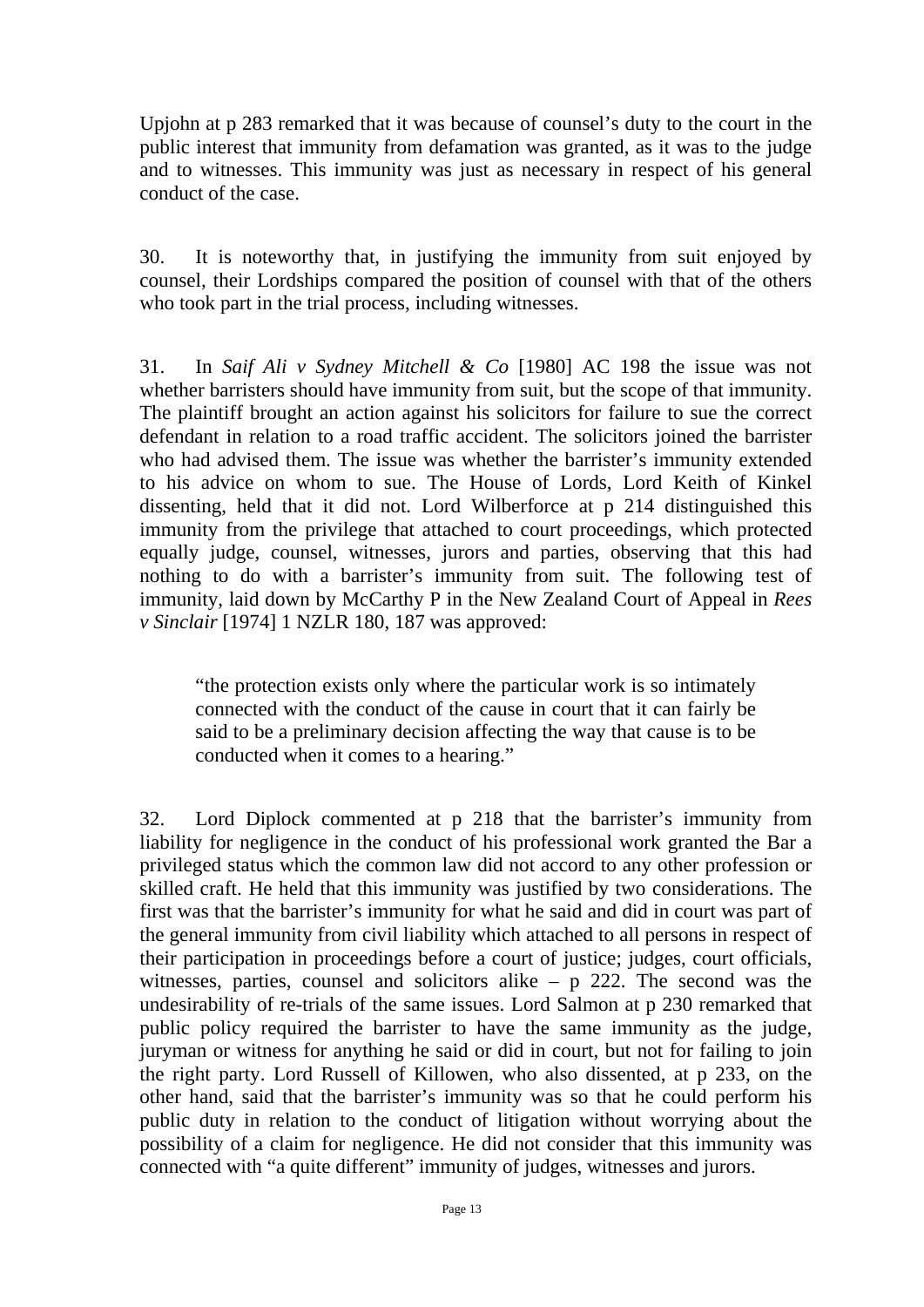33. It is not easy to trace a common thread in these judgments. The majority, however, come close to equating the position of the barrister with that of the others who take part in proceedings in court. The majority also held that, when a solicitor was acting as an advocate, he enjoyed the same immunity as a barrister.

34. In *Hall v Simons* the House of Lords swept away the advocate's immunity from liability in negligence, in court and out, albeit not their absolute privilege from claims for defamation. Counsel for the plaintiffs accepted that expert witnesses enjoyed immunity and did not seek to challenge this. Rather they sought to distinguish expert witnesses from advocates on the ground that the former owed no duties to their clients once they were in the witness box. Their sole duty was then to the court –  $p\,671$ .

35. Lord Steyn does not seem to have accepted this argument. At p 679 he referred to the analogy of the immunity of those involved in court proceedings. He then referred to an argument in *Cane, Tort Law and Economic Interests*, 2nd ed (1996), p 237 that urged the case for removing immunity from paid expert witnesses. He was, however, persuaded by an argument that there was little connection between immunity from liability for things said in court and immunity from liability for negligent acts.

36. Lord Hoffmann accepted counsel's argument. He said at p 698:

"Mr Scott invited your Lordships to apply by analogy the decision of the Court of Appeal in *Stanton v Callaghan* [2000] QB 75, in which it was held that an expert witness could not be sued for agreeing to a joint experts' statement in terms which the client thought detrimental to his interests. He said that this was an example of a general immunity for acts done in the course of litigation. But that seems to me to fall squarely within the traditional witness immunity. The alleged cause of action was a statement of the evidence which the witness proposed to give to the court. A witness owes no duty of care to anyone in respect of the evidence he gives to the court. His only duty is to tell the truth. There seems to me no analogy with the position of a lawyer who owes a duty of care to his client.

Nor is there in my opinion any analogy with the position of the judge. The judge owes no duty of care to either of the parties. He has only a public duty to administer justice in accordance with his oath. The fact that the advocate is the only person involved in the trial process who is liable to be sued for negligence is because he is the only person who has undertaken a duty of care to his client."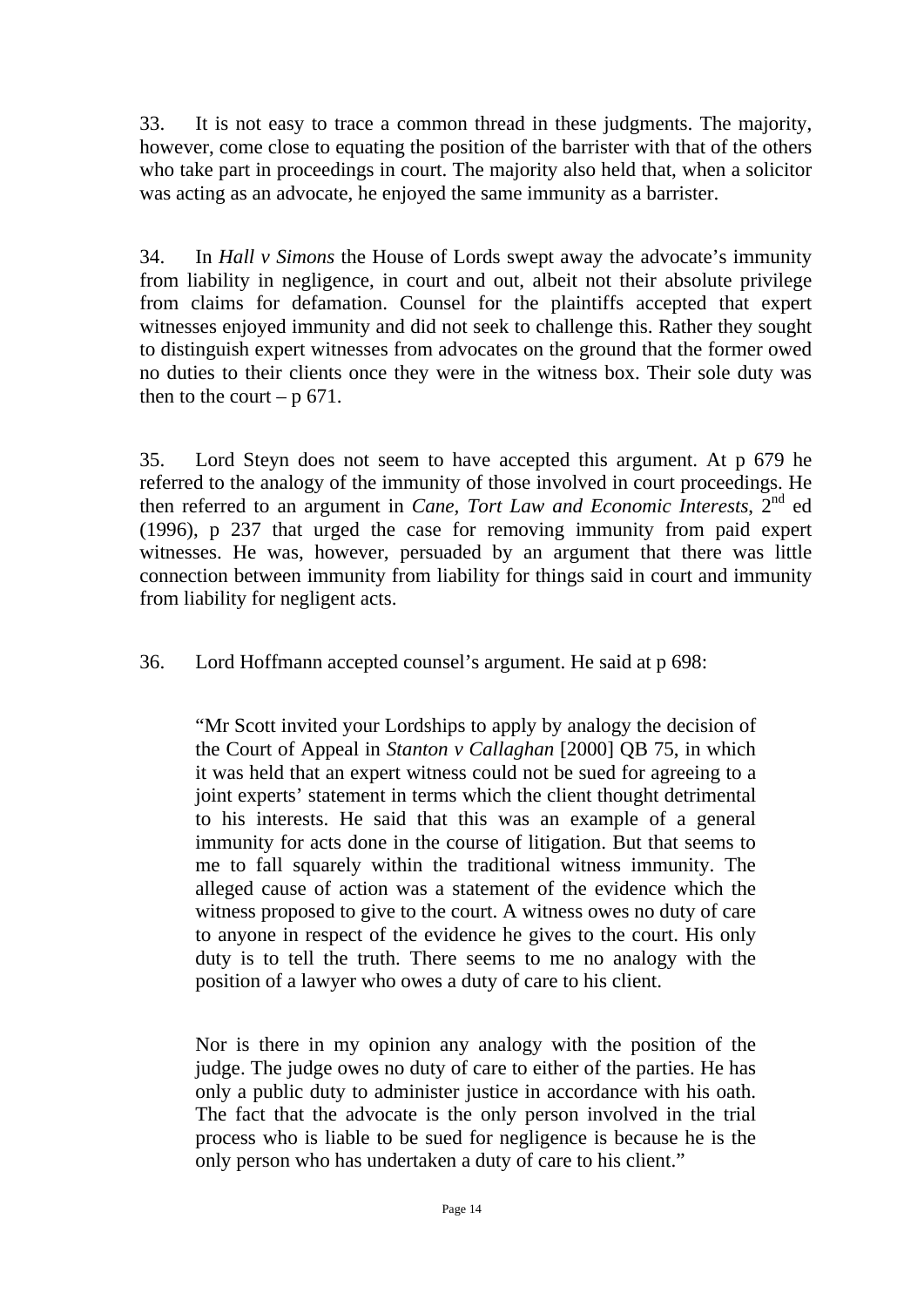37. I shall shortly consider the extent to which there is a valid distinction between advocates and expert witnesses in the present context. It suffices to note that in *Hall v Simons* the House of Lords abolished immunity from liability in negligence in the case of the former without questioning the immunity of the latter.

#### *Discussion*

38. I propose to consider the following issues in relation to expert witnesses:

- i) What are the purposes of the immunity?
- ii) What is the scope of the immunity?
- iii) Has the immunity been eroded?
- iv) What are the effects of the immunity?
- v) Can expert witnesses be compared to advocates?
- vi) Is the immunity justified?
- vii) Should the immunity be abolished?

*What are the purposes of the immunity?* 

39. Mr Lawrence QC for the respondent did not seek to advance the danger of a multiplicity of proceedings in support of witness immunity. He accepted that that argument had been more cogent as a justification for the immunity from suit that had been accorded to advocates, and yet that argument had not prevailed in *Hall v Simons.* Rather, Mr Lawrence invoked the chilling factor that potential liability in negligence would introduce in respect of expert evidence. This, he submitted, would operate in two ways. First it would make expert witnesses more reluctant to provide their services at all. He drew attention to concerns expressed by Thorpe LJ in *Meadow v General Medical Council* [2006] EWCA Civ 1390, [2007] QB 462, paras 225-249, that, in relation to family justice, the demand for experts exceeded supply and that this was a field which was very sensitive to increasing or newly emerging disincentives. This was a theme that Wall LJ had underlined extrajudicially when delivering a paper on the use of experts in family cases at the annual Bond Solon expert witness conference on 6 November 2009.

40. Mr Lawrence placed more emphasis on the other aspect of the chilling factor. This was the reluctance that an expert witness would have to give evidence that was contrary to his client's interest if there was a risk that this might lead his client to sue him. This risk, he submitted, had become more significant since Lord Woolf, and the provisions of the CPR which gave effect to his recommendations, had emphasised the paramount importance of the duty of an expert to give frank and objective advice to the court. It was important that experts should have the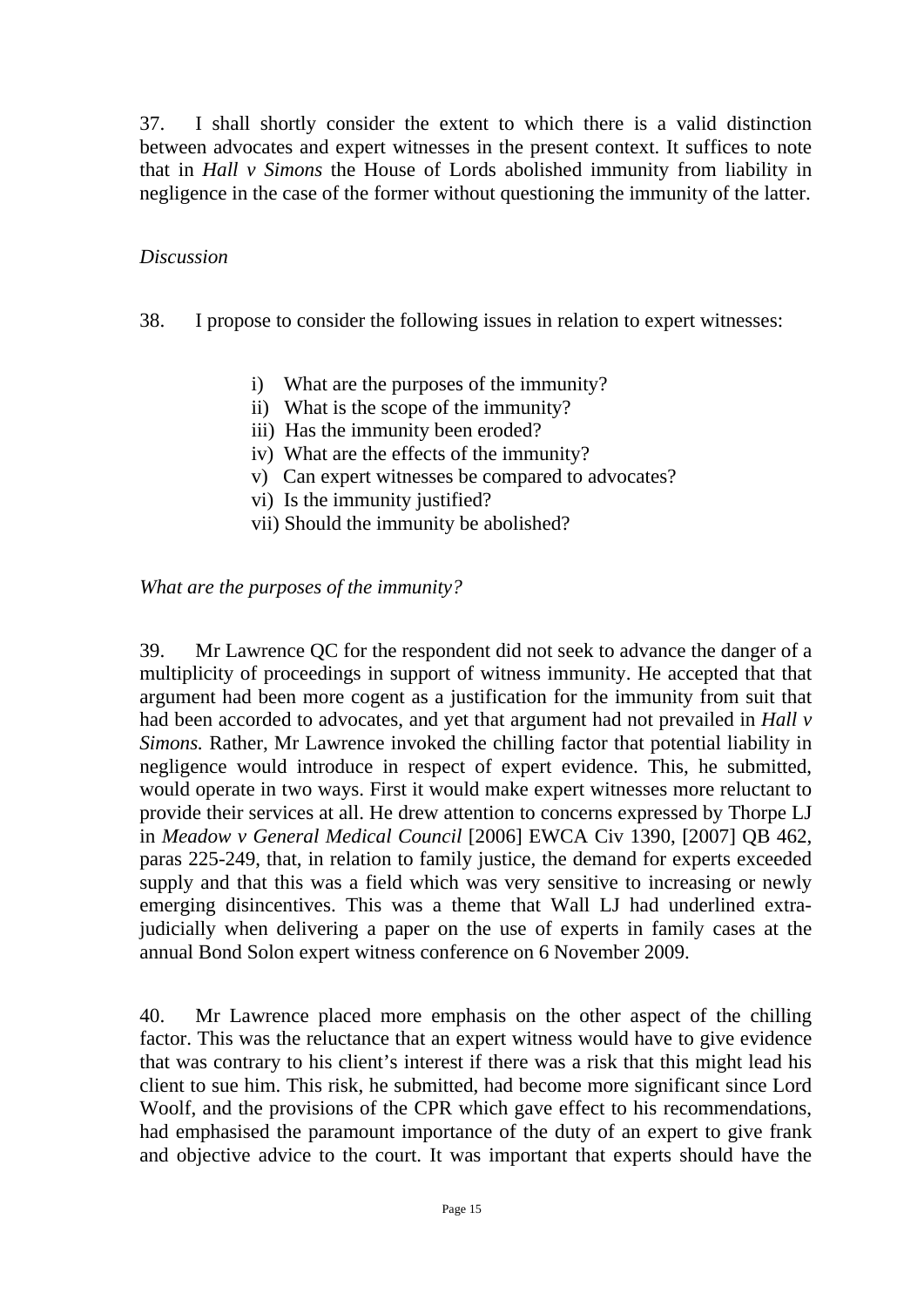reassurance that, if they complied with this obligation to the possible disadvantage of their clients, they would not be at risk of being sued for failing to have regard to their clients' best interests.

41. I believe that Mr Lawrence has accurately identified the primary case for conferring immunity from liability in negligence on expert witnesses. As I explained in para 17 above, however, I would not wholly discount the argument that it is undesirable that one court, other than an appellate court, should be required to pass judgment on the correctness of the decision of another court, which is a possible consequence of permitting claims for negligence against expert witnesses.

## *What is the scope of the immunity?*

42. The Court suggested to Mr Lawrence that the requirement identified by Otton LJ in *Stanton v Callaghan* that an expert must be able to resile fearlessly and with dignity from a more extreme position taken in an earlier advice could present a paradox. The expert might be reluctant to do this through fear of conceding that his earlier advice had been erroneous. In that event he needed protection, not in respect of his revised view, but in respect of his earlier advice. Yet, on the approach in *Palmer v Durnford Ford,* the earlier advice might not be covered by the immunity. Mr Lawrence's response to this was that any advice given in possible anticipation of litigation should be covered by the immunity. This would bring within the scope of the immunity a wider class of expert advice than those embraced by the test in *Palmer v Durnford Ford,* indeed any expert advice where there was a possibility of litigation.

43. Mr Lawrence's submissions lend support to a point made in opposition to the immunity by Mr Ter Haar. This is that it is difficult to draw the line that confines the immunity. The border is "fuzzy". It is clear, however, that if the immunity is to be effective in removing inhibitions on what the expert witness is prepared to say at the trial it must protect him in relation to his expression of views before the trial.

## *Has the immunity been eroded?*

44. Mr Ter Haar submitted that the case for conferring immunity on expert witnesses has weakened because, in two respects, the immunity of expert witnesses has been eroded. In *Meadow v General Medical Council* [2007] QB 462 the Court of Appeal held that expert witnesses had no immunity against disciplinary proceedings before professional tribunals where fitness to practice was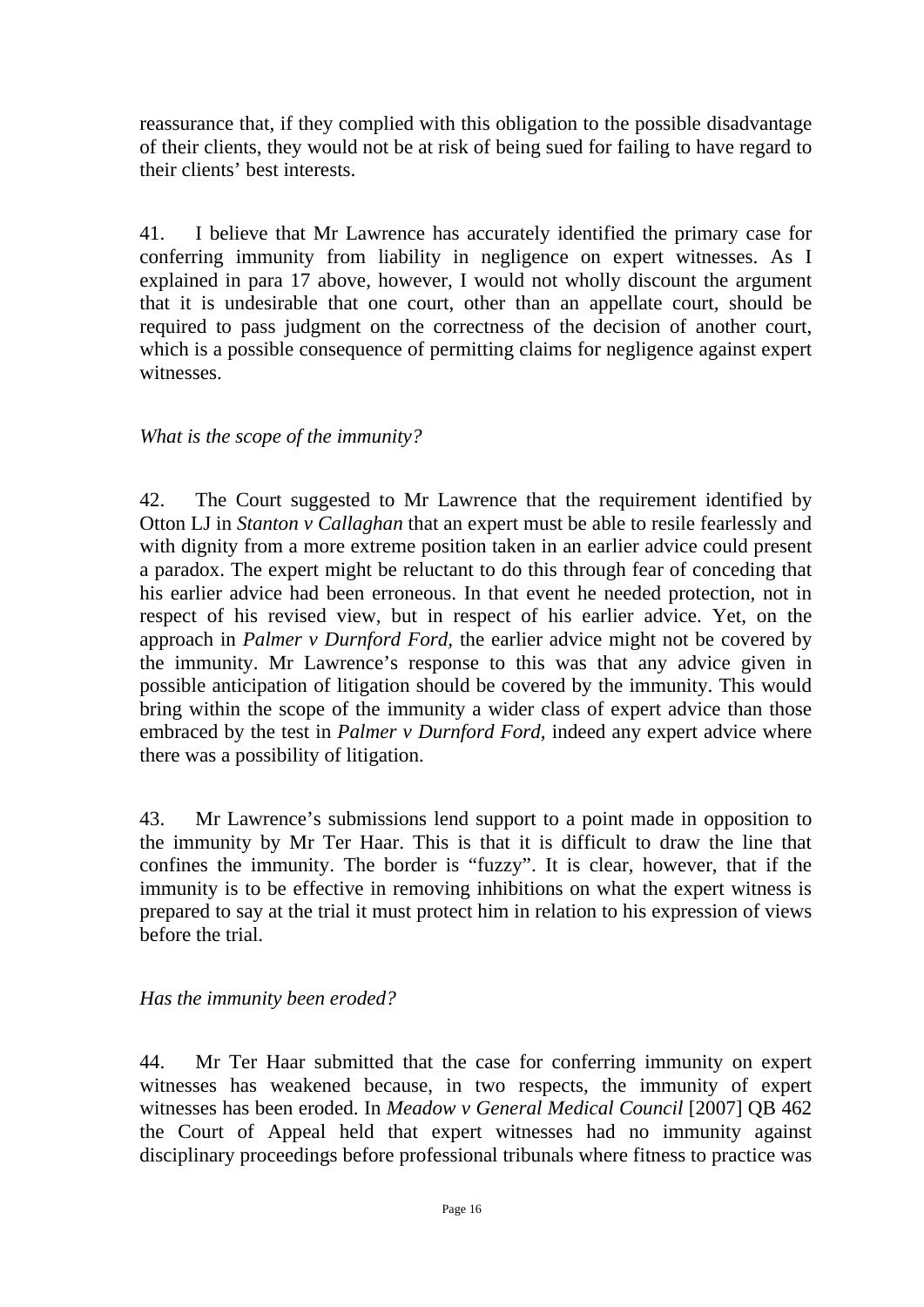in issue. In *Phillips v Symes (No 2)* [2004] EWHC 2330 (Ch), [2005] 1 WLR 2043 Peter Smith J held that expert witnesses were not immune from being held liable to wasted costs orders. Mr Lawrence accepted the validity of this argument to the extent of submitting that *Phillips v Symes (No 2)* had been wrongly decided. I do not consider that the susceptibility of expert witnesses to disciplinary proceedings or to wasted cost orders weakens the case for immunity from civil suit, in so far as this case exists. The principal argument advanced for immunity from civil suit is that the risk of being sued will deter the expert witness from giving full and frank evidence in accordance with his duty to the court when this conflicts with the interests of his client. In so far as a witness may be tempted to trim his sails to suit his client, I would expect the risk of disciplinary proceedings or of a wasted costs order to be a deterrent. The argument advanced in support of immunity from suit by the client does not extend to immunity from disciplinary proceedings or wasted costs orders.

#### *What are the effects of the immunity?*

45. It is common ground that if the immunity is to be effective it must apply to views expressed not only in court, but in contemplation of, or at least preparation for, possible court proceedings. The vast proportion of civil claims settle before they get to court. For this reason alone it will be in only a small minority of cases that views expressed by an expert will affect the client because of their impact on a hearing in court. In the vast majority of cases those views will impact, not on a judgment of the court, but on the client's decision whether or not to proceed with an action or on the terms on which he agrees to settle the dispute. It is no coincidence that both in the present case and in *Palmer v Durnford Ford* the claim has related to the effect of the expert's opinion on the terms of a settlement. Thus the effect of the immunity is to preclude the client from suing for breach of duty where the expert's negligence is alleged to have adversely affected such a decision. The question is whether this is necessary in order to ensure that his objectivity is not affected in the minority of cases that do result in court proceedings.

#### *Can expert witnesses be compared to advocates?*

46. In *Hall v Simons* at p 698 Lord Hoffmann, when comparing the position of an expert witness to that of an advocate, said that a witness owes no duty of care in respect of the evidence that he gives to the court. His only duty is to tell the truth. That statement may be true of a witness of fact, but it is not true of an expert witness. Lord Hoffmann was wrong to distinguish between the expert witness and the advocate on the basis that the latter is the only person who has undertaken a duty of care to the client.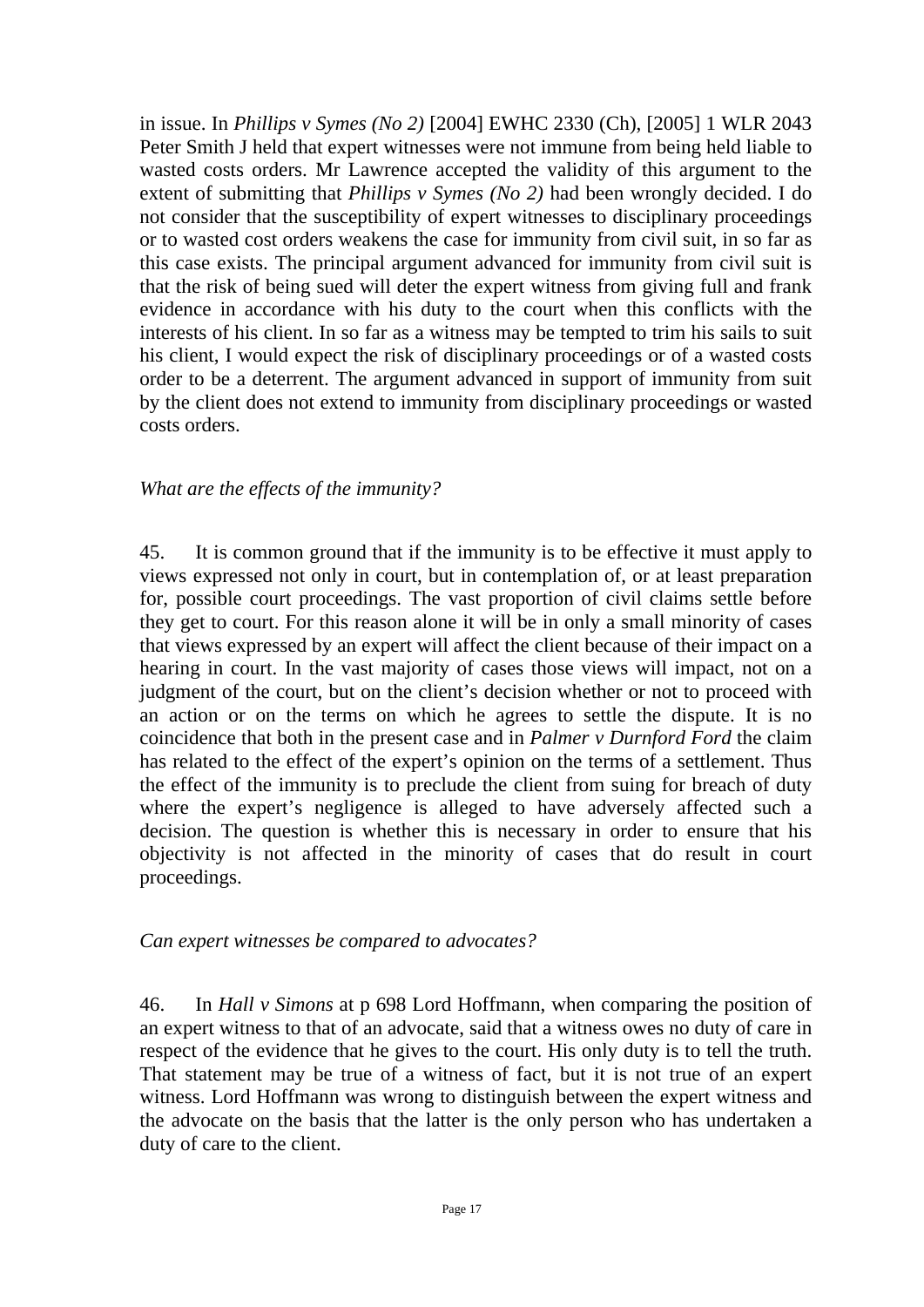47. In some circumstances the difference between an immunity from suit and an absence of legal duty can be readily appreciated. Diplomatic immunity, which can be waived, is an example. In this case the distinction is more elusive. There was a time when it might have been possible to argue that there was a difference between the duty owed by an expert witness to the client who retained him and a conflicting, and overriding, public duty owed by the expert when giving evidence in court; that the former obliged the expert to put forward the best case for his client whereas the latter involved a duty to be candid, even at the expense of his client. The existence of such a difference is implicit in the provision of CPR 35.3 which states that it is the duty of experts to help the court with matters within their expertise and that this duty *overrides* any obligation to the person from whom the experts have received their instructions or by whom they are paid. Such a distinction lends force to the argument that, once the expert is providing evidence to the court, or preparing to do so, he is no longer bound by a duty to his client and thus cannot be held liable for breach of such duty.

48. In *Cala Homes (South) Ltd v Alfred McAlpine Homes East Ltd* [1995] FSR 818 Laddie J, at p 841, quoted from an article, "The Expert Witness: Partisan with a Conscience", in the August 1990 Journal of the Chartered Institute of Arbitrators by a distinguished expert who suggested that it was appropriate for an expert to act as a "hired gun" unless and until he found himself in court where

"the earlier pragmatic flexibility is brought under a sharp curb, whether of conscience, or fear of perjury, or fear of losing professional credibility. It is no longer enough for the expert like the 'virtuous youth' in the Mikado to 'tell the truth whenever he finds it pays': shades of moral and other constraints begin to close up on him."

49. Laddie J was rightly critical of the approach of this expert. There is no longer any scope, if indeed there ever was, for contrasting the duty owed by an expert to his client with a different duty to the court, which replaces the former, once the witness gets into court. In response to Lord Woolf's recommendations on access to justice the CPR now spell out in detail the duties to which expert witnesses are subject including, where so directed, a duty to meet and, where possible, reach agreement with the expert on the other side. At the end of every expert's report the writer has to state that he understands and has complied with his duty to the court. Where an expert witness is retained, it is likely to be, as it was in the present case, on terms that the expert will perform the functions specified in the CPR. The expert agrees with his client that he will perform the duties that he owes to the court. Thus there is no conflict between the duty that the expert owes to his client and the duty that he owes to the court. Furthermore, a term is implied into the contract under section 13 of the Supply of Goods and Services Act 1982,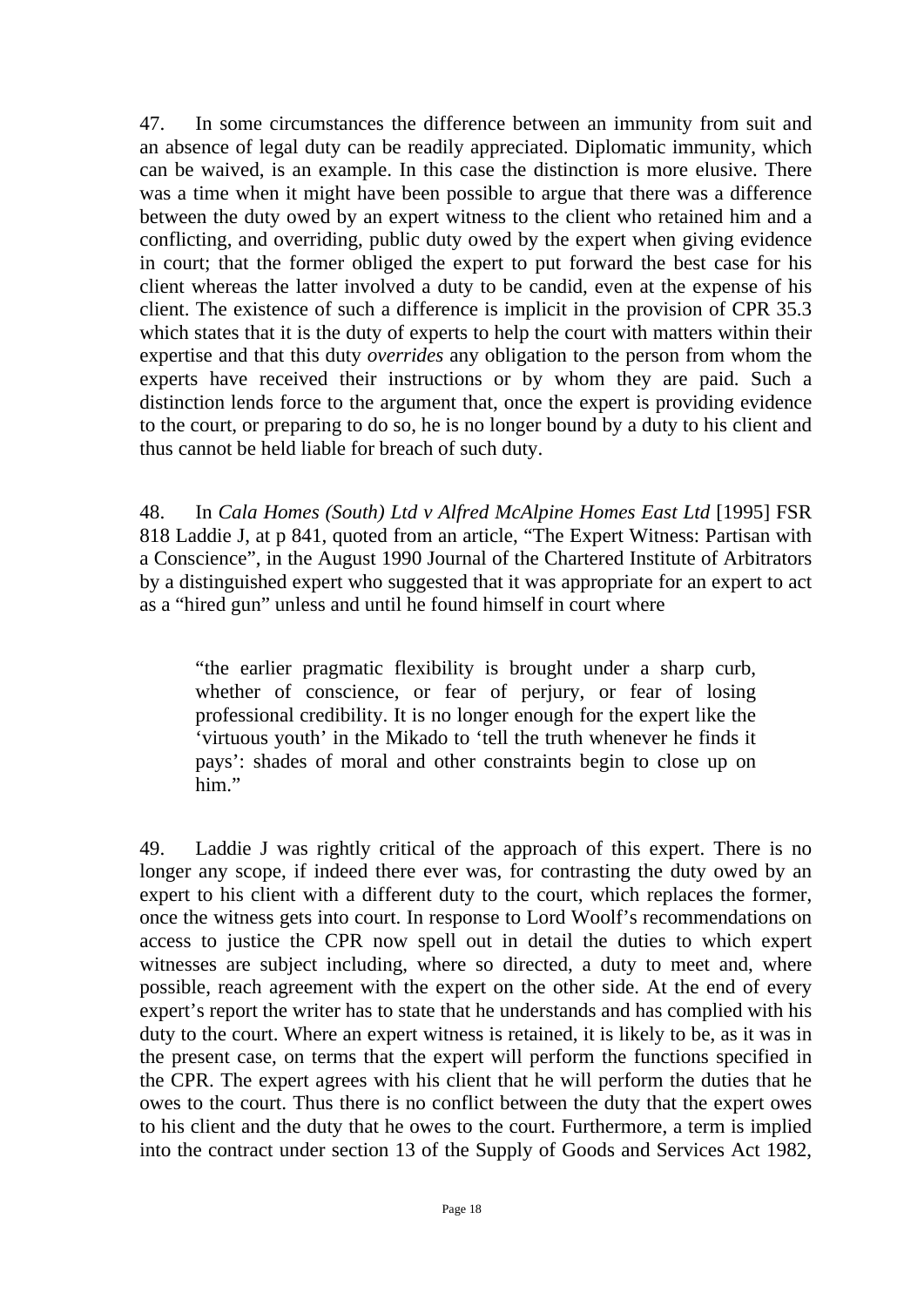that the expert will exercise reasonable skill and care in carrying out the contractual services.

50. Thus the expert witness has this in common with the advocate. Each undertakes a duty to provide services to the client. In each case those services include a paramount duty to the court and the public, which may require the advocate or the witness to act in a way which does not advance the client's case. The advocate must disclose to the court authorities that are unfavourable to his client. The expert witness must give his evidence honestly, even if this involves concessions that are contrary to his client's interests. The expert witness has far more in common with the advocate than he does with the witness of fact.

*Is the immunity justified?* 

## 51. In *Darker* Lord Clyde remarked, at pp 456-457:

"since the immunity may cut across the rights of others to a legal remedy and so runs counter to the policy that no wrong should be without a remedy, it should be only allowed with reluctance, and should not readily be extended. It should only be allowed where it is necessary to do so."

With this principle in mind, I would adopt the approach advocated by Lord Reid in *Rondel v Worsley* at p 228, when considering the immunity from suit enjoyed by advocates:

"the issue appears to me to be whether the abolition of the rule would probably be attended by such disadvantage to the public interest as to make its retention clearly justifiable."

It would not be right to start with a presumption that because the immunity exists it should be maintained unless it is shown to be unjustified. The onus lies fairly and squarely on the respondent to justify the immunity behind which she seeks to shelter. I turn to consider whether she can do so. I shall consider the various justifications advanced for the immunity that I have identified earlier in this judgment.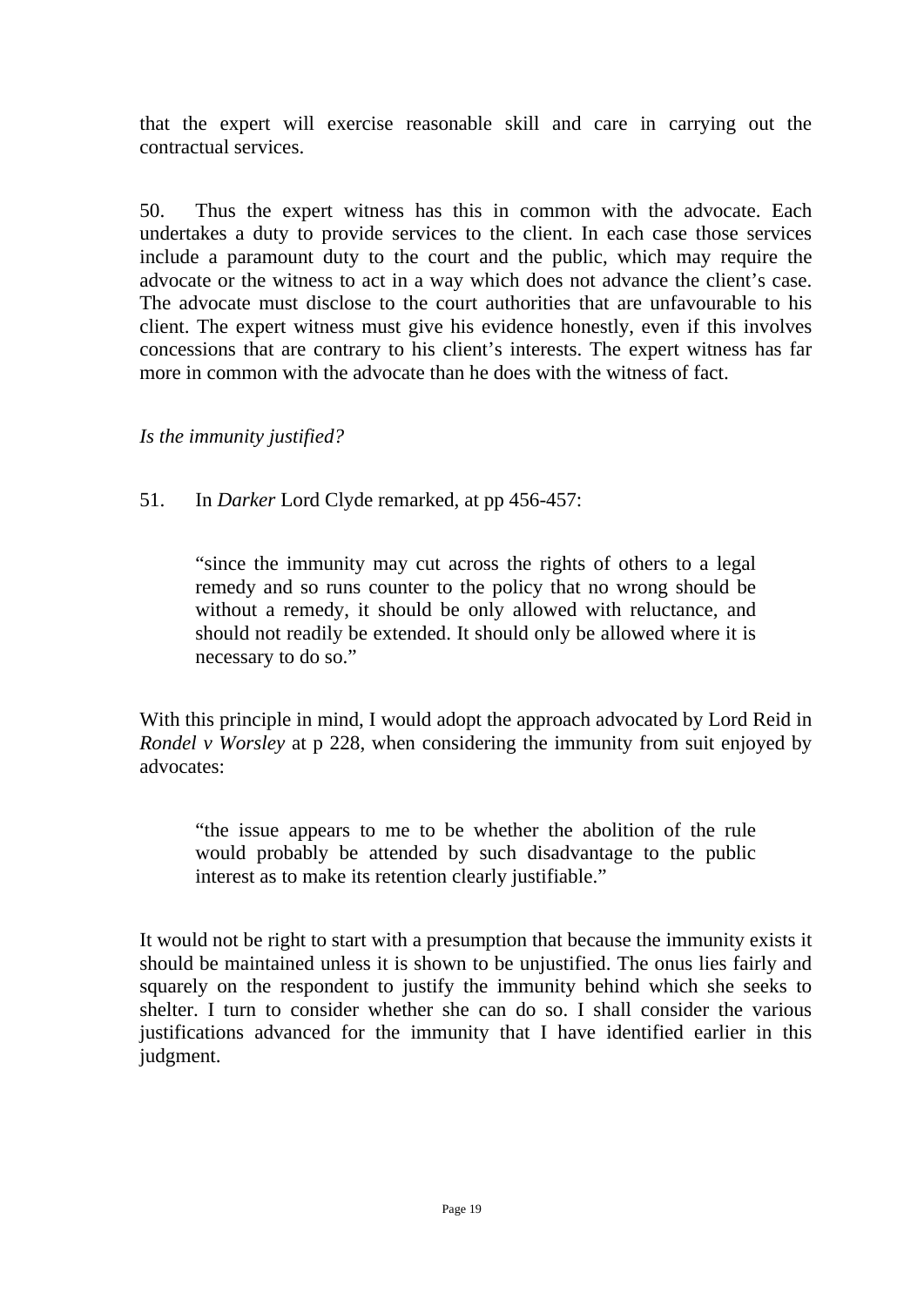52. Is Mr Lawrence right to submit that, if expert witnesses are liable to be sued for breach of duty, they will be discouraged from providing their services at all? I can see no justification for this assumption. All who provide professional services which involve a duty of care are at risk of being sued for breach of that duty. They customarily insure against that risk. In some circumstances the risk of suit and the cost of insurance may be so high that this is a discouragement to provision of those services. I understand that, in some parts of the world, this is true of the services of obstetricians. In *Meadow* Thorpe LJ drew attention to the shortage of medical experts who were prepared to provide forensic services in child care cases. He said, at para 227, of the family justice system:

"Here most of the required experts are either medically qualified or otherwise qualified in the mental health professions. The majority will be employed under NHS consultant contracts. By contrast to the other justice systems this is a market in which demand exceeds supply. It is thus very sensitive to increasing or newly emerging disincentives. This factor is compounded by a paucity of incentives. The fee for the work will often be paid to the trust employer. The employer may be reluctant to release the consultant from other duties. Keeping up with the demands of the court's timetable may involve evening or weekend work."

53. Thorpe LJ was describing the position as it then was, notwithstanding that expert witnesses were immune from suit in relation to their evidence. It does not follow that removing this immunity would constitute a further significant disincentive to their provision of forensic services. Why should the risk of being sued in relation to forensic services constitute a greater disincentive to the provision of such services than does the risk of being sued in relation to any other form of professional service? Furthermore, as Thorpe LJ remarked, the supply of expert witnesses in other fields exceeds demand.

54. Mr Ter Haar referred the Court to a survey carried out at the Bond Solon Annual Expert Witness Conference in November 2010. 106 experts were asked whether they would continue to act as expert witnesses if expert immunity from suit were substantially reduced. 92 answered yes and 14 no. I do not consider that much weight can be attached to a survey of this type, but it does not suggest that immunity from suit for negligence is essential to secure an adequate supply of forensic experts. The case that immunity is necessary to prevent a chilling effect on the supply of expert witnesses is not made out.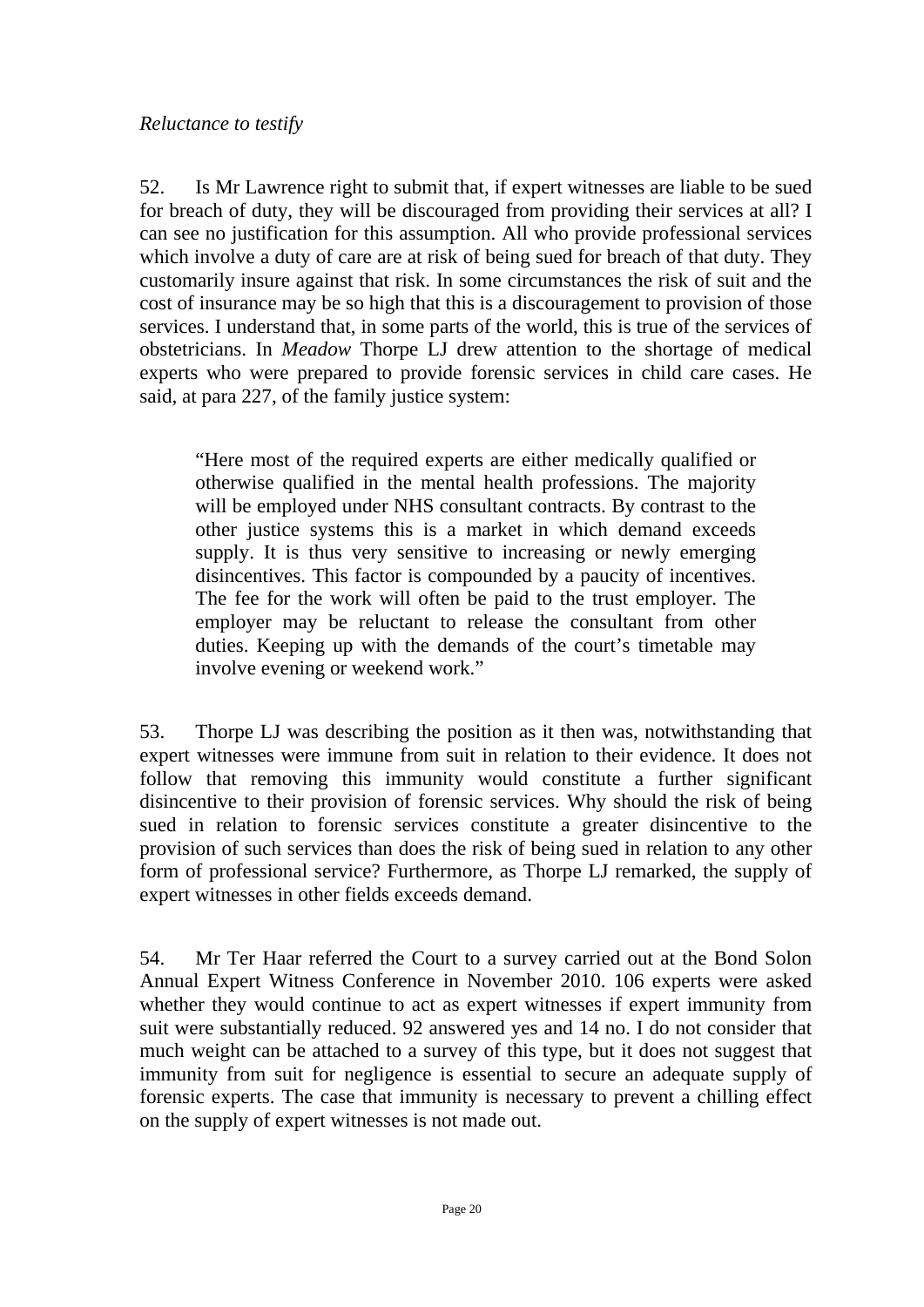*Is immunity necessary to ensure that expert witnesses give full and frank evidence to the court?* 

55. The principal justification for immunity that Mr Lawrence urged was that this was necessary to ensure that the expert performed his duty to the court. This duty required him, whether when attempting to reach agreement with the expert on the other side, or when giving evidence to the court, to give his honest opinion, even if this proved adverse to the case of his own client. Mr Lawrence submitted that the expert would have some apprehension about taking such a course and that immunity from suit was necessary to allay this apprehension.

56. Mr Lawrence could produce no empirical evidence to support this thesis, nor could Mr Ter Haar produce any empirical evidence to disprove it. Research into the position in other common law jurisdictions was inconclusive. As expert witnesses have, to date, had the benefit of immunity, how they will behave if that immunity is removed must be a matter of conjecture or, more accurately, reasoning. But if reasoning is applied, I do not find that it supports Mr Lawrence's thesis. An expert's initial advice is likely to be for the benefit of his client alone. It is on the basis of that advice that the client is likely to decide whether to proceed with his claim, or the terms on which to settle it. The question then arises of the expert's attitude if he subsequently forms the view, or is persuaded by the witness on the other side, that his initial advice was over-optimistic, or that there is some weakness in his client's case which he had not appreciated. His duty to the court is frankly to concede his change of view. The witness of integrity will do so. I can readily appreciate the possibility that some experts may not have that integrity. They will be reluctant to admit to the weakness in their client's case. They may be reluctant because of loyalty to the client and his team, or because of a disinclination to admit to having erred in the initial opinion. I question, however, whether their reluctance will be because of a fear of being sued – at least a fear of being sued for the opinion given to the court. An expert will be well aware of his duty to the court and that if he frankly accepts that he has changed his view it will be apparent that he is performing that duty. I do not see why he should be concerned that this will result in his being sued for breach of duty. It is paradoxical to postulate that in order to persuade an expert to perform the duty that he has undertaken to his client it is necessary to give him immunity from liability for breach of that duty.

57. There is here, I believe, a lesson to be learnt from the position of barristers. It was always believed that it was necessary that barristers should be immune from suit in order to ensure that they were not inhibited from performing their duty to the court. Yet removal of their immunity has not in my experience resulted in any diminution of the advocate's readiness to perform that duty. It would be quite wrong to perpetuate the immunity of expert witnesses out of mere conjecture that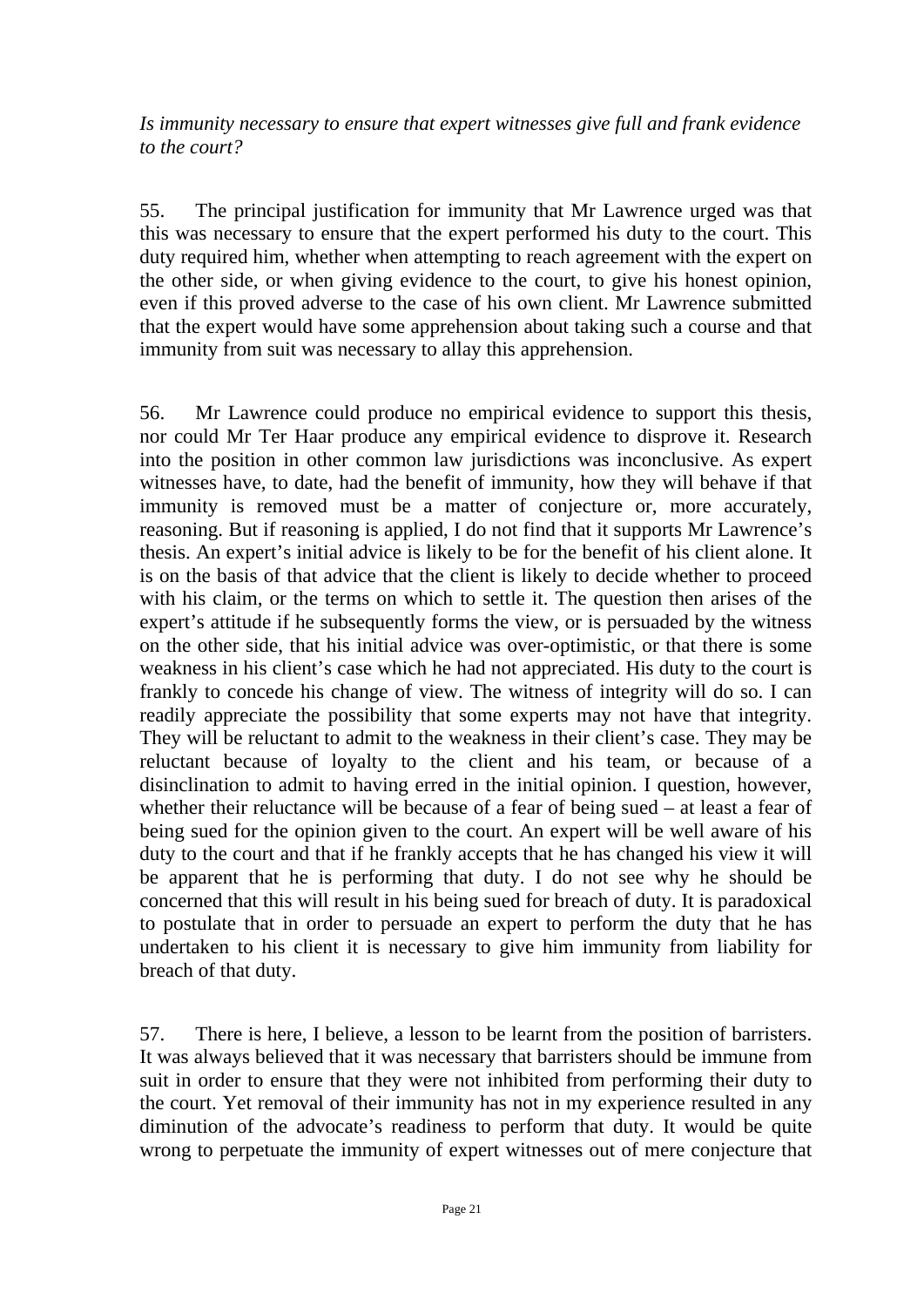they will be reluctant to perform their duty to the court if they are not immune from suit for breach of duty.

*Will the diligent expert witness be harassed by vexatious claims for breach of duty?* 

58. There is an overlap between this question and the last. The rational expert witness who has performed his duty is unlikely to fear being sued by the rational client. But unsuccessful litigants do not always behave rationally. I can appreciate the apprehension that, if expert witnesses are not immune, they may find themselves the subject of vexatious claims. But again I question the extent to which this apprehension is realistic. It is easy enough for the unsuccessful litigant to allege, if permitted, that a witness of fact who has given evidence against him was guilty of defamatory mendacity. It is far less easy for a lay litigant to mount a credible case that his expert witness has been negligent.

59. The present case is unusual in that, on the agreed facts, the respondent has admitted to putting her signature to a joint report that did not express her views. There is nothing vexatious about the present claim. Where, however, a litigant is disaffected because a diligent expert has made concessions that have damaged his case, how is he to get a claim against that expert off the ground? It will not be viable without the support of another expert. Is the rare litigant who has the resources to fund such a claim going to throw money away on proceedings that he will be advised are without merit? The litigant without resources will be unlikely to succeed in persuading lawyers to act on a conditional fee basis. A litigant in person who seeks to bring such a claim without professional support will be unable to plead a coherent case and will be susceptible to a strike out application. For these reasons I doubt whether removal of expert witness immunity will lead to a proliferation of vexatious claims. I am not aware that since *Hall v Simons*  barristers have experienced a flood of such claims from disappointed litigants.

*Will there be a risk of a multiplicity of suits?* 

60. For the reasons that I have already given I do not believe that there will. I have, however, been considering thus far the position of expert witnesses in civil cases. I believe that my conclusions hold good in the case of the duty owed by an expert witness to the client who retains him in a criminal trial. I concede, however, that the risk of vexatious claims from those convicted of criminal offences may be greater. Such claims will, however, be struck out as an abuse of process unless the convicted client first succeeds in getting his conviction overturned on appeal – see *Hunter v Chief Constable of the West Midlands Police* [1982] AC 529*.*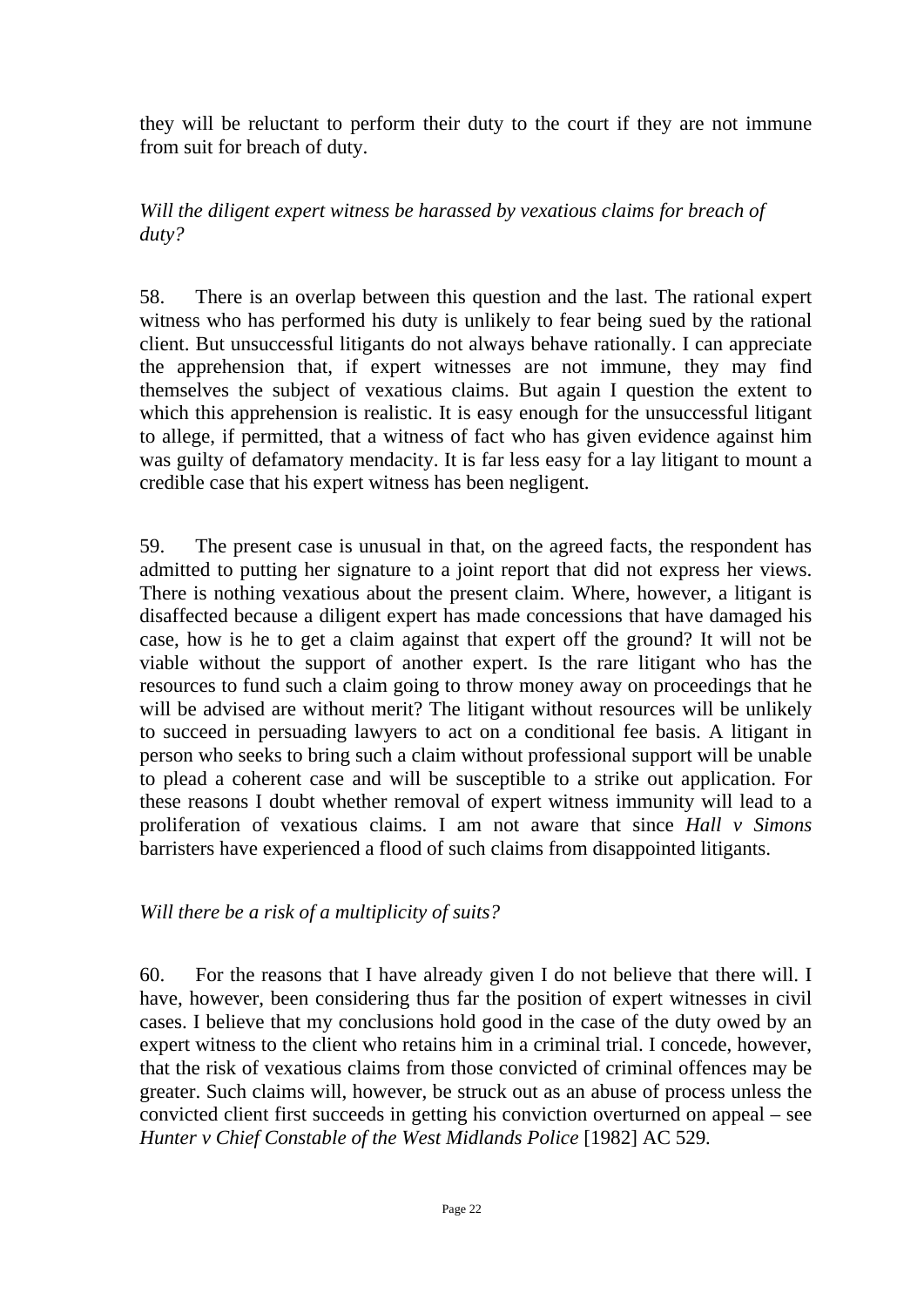61. For these reason I conclude that no justification has been shown for continuing to hold expert witnesses immune from suit in relation to the evidence they give in court or for the views they express in anticipation of court proceedings.

#### *Should the immunity be abolished?*

62. It follows that I consider that the immunity from suit for breach of duty that expert witnesses have enjoyed in relation to their participation in legal proceedings should be abolished. I emphasise that this conclusion does not extend to the absolute privilege that they enjoy in respect of claims in defamation. Accordingly, I would allow this appeal.

## **LORD BROWN**

63. Being far from sure that I have anything of value to add to the judgments of the majority in favour of allowing this appeal, I shall state my central views on the matter very briefly indeed.

64. Expert witnesses are to be regarded as sui generis in the present context. There are profound differences between them and, on the one hand, witnesses of fact; on the other hand, advocates. (For the purposes of this brief judgment I mean by "an expert witness" a witness selected, instructed and paid by a party to litigation for his expertise and permitted on that account to give opinion evidence in the dispute. I am not referring, for example, to a treating doctor or forensic pathologist, either of whom may be called to give factual evidence in the case as well as being asked for their professional opinions upon it without their having been initially retained by either party to the dispute.)

65. It has long been established that witnesses of fact enjoy complete immunity – immunity, that is, from any form of civil action in respect of evidence given (or foreshadowed in a statement made) in the course of proceedings. It is no less clearly established, following *Arthur J S Hall & Co v Simons* [2002] 1 AC 615 that advocates have no immunity from suit in respect of any aspect of their conduct of proceedings (save, of course, from defamation claims and the like pursuant to the absolute privilege attaching to court proceedings).

66. The absolute immunity rule which applies to witnesses of fact, as noted by Lord Hoffmann in *Taylor v Director of the Serious Fraud Office* [1999] 2 AC 177, 208: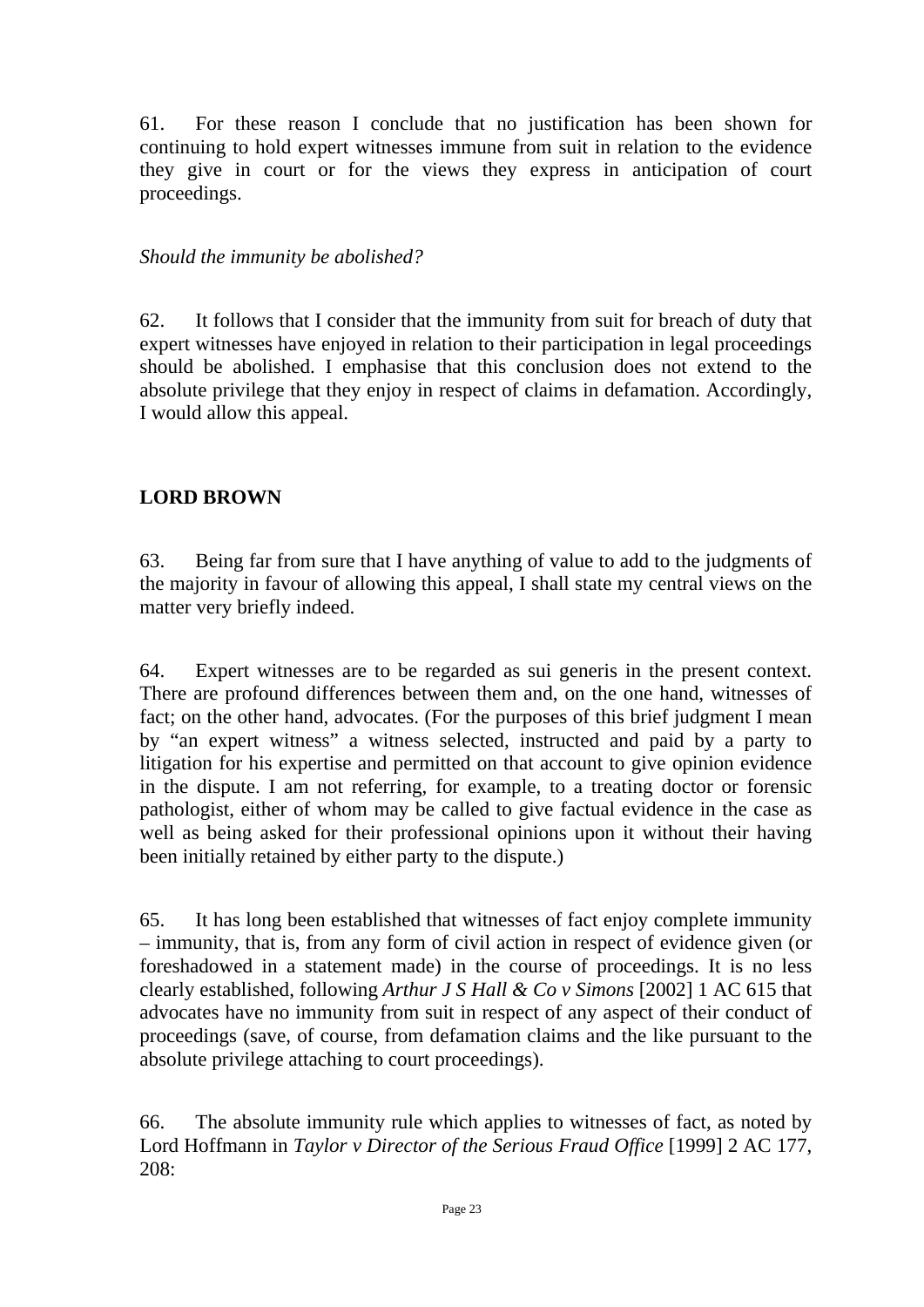"is designed to encourage freedom of speech and communication in judicial proceedings by relieving persons who take part in the judicial process from the fear of being sued for something they say."

That aside, witnesses of fact are unlikely to owe the party calling them any duty of care whether in contract or in tort.

67. In stark contrast, not only do expert witnesses clearly owe the party retaining them a contractual duty to exercise reasonable skill and care but, I am persuaded, the gains to be derived from denying them immunity from suit for breach of that duty substantially exceed whatever loss might be thought likely to result from this. These pros and cons have been fully explored in the judgments of other members of the court. Suffice to say that in my opinion the most likely broad consequence of denying expert witnesses the immunity accorded to them (only comparatively recently) by the decisions in *Palmer v Durnford Ford* [1992] QB 483 and *Stanton v Callaghan* [2000] QB 75 will be a sharpened awareness of the risks of pitching their initial views of the merits of their client's case too high or too inflexibly lest these views come to expose and embarrass them at a later date. I for one would welcome this as a healthy development in the approach of expert witnesses to their ultimate task (their sole rationale) of assisting the court to a fair outcome of the dispute (or, indeed, assisting the parties to a reasonable pre-trial settlement).

68. The other signal advantage of denying immunity to expert witnesses is, of course, that in the no doubt rare case where the witness behaves in an egregious manner such as is alleged in the instant case or, indeed, otherwise causes his client loss by adopting or adhering to an opinion outside the permissible range of reasonable expert opinions, the wronged client will enjoy, rather than have denied to him by rule of law, his proper remedy. Such cases are to my mind likely to be highly exceptional and for my part I would urge the courts to be alert to protect expert witnesses against specious claims by disappointed litigants – not to mention to stamp vigorously upon any sort of attempt to pressurise experts to adopt or alter opinions other than those genuinely held.

69. Overall, I am satisfied that the balance of advantage here lies clearly in favour of allowing this appeal.

## **LORD COLLINS**

70. I agree that the appeal should be allowed.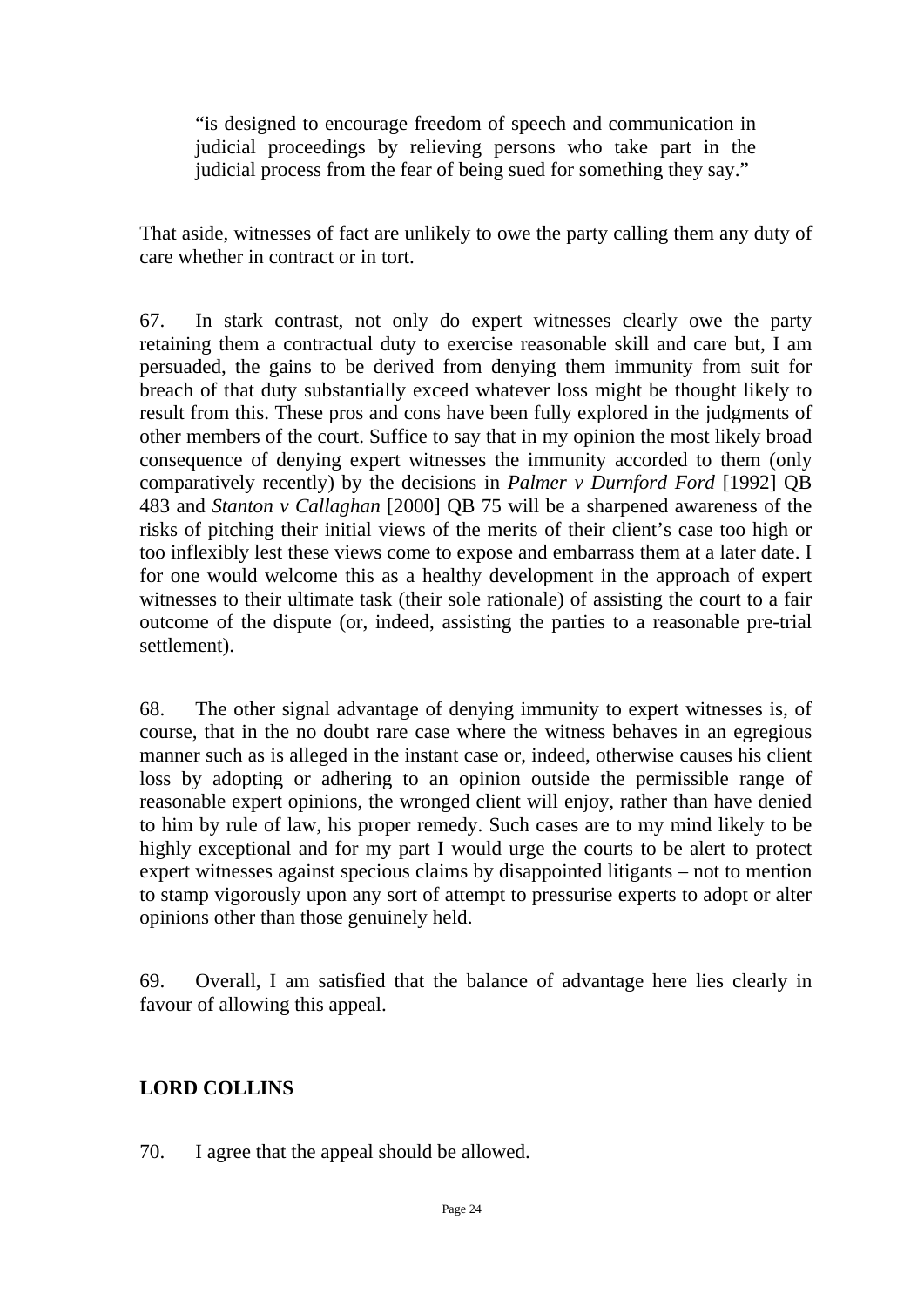71. This appeal is concerned only with the liability of the so-called "friendly expert" to be sued by the client on whose behalf the expert was retained. The facts raise directly only liability to be sued for out of court statements, but any immunity in relation to such statements is a necessary concomitant of the immunity for things said in court, and the same principles must apply equally to each.

72. The early history of witness immunity is largely concerned with immunity from suit for defamation: see, e.g. *Dawkins v Lord Rokeby* (1873) LR 8 QB 255. It was of course extended to other causes of action, but absolute privilege of witnesses and other persons in the judicial process from defamation is at its core. The basis of the present decision is that where a person has suffered a wrong that person should have a remedy unless there is a sufficiently strong public policy in maintaining an immunity. The policy behind immunity from suit for defamation is that to allow the possibility of such an action would create a chilling effect, inhibit frankness and bring the trial process into disrepute. Thus there is nothing in the present decision which would enable a client to sue his handwriting expert for slander because in the witness box he changed his mind and expressed the view that the client's document was a forgery.

73. Nor of course is there anything in the present decision which affects the position of the adverse expert. It is not sufficient to say that the adverse expert presents no problem because the expert owes no duty to the client on the other side. There are wider considerations of policy which ought to prevent adverse experts from being the target of disappointed litigants, even if the scope of duty in tort were to be extended in the future. It is true, as McHugh J said in *D'Orta-Ekenaike v Victoria Legal Aid* [2005] HCA 12, (2005) 223 CLR 1, para 100, that except for the purpose of classification it may not matter whether the lack of legal liability stems from characterising it as an immunity or as an absence of duty of care. But it would be preferable to treat it as an immunity to emphasise the strong element of policy involved.

74. Lord Phillips has referred in detail to the developments in the case law in England. Because this appeal raises questions of policy it is more than usually helpful to look at developments in other countries, and in particular at the rich jurisprudence which has developed in the United States in the last 20 years or so.

75. The tendency in the Commonwealth in recent years has been to uphold witness immunity for experts, although it has not been the subject of full discussion at higher appellate levels. General witness immunity has been reaffirmed by the High Court of Australia in *D'Orta-Ekenaike v Victoria Legal Aid*  [2005] HCA 12, (2005) 223 CLR 1, para 39; by the Supreme Court of New Zealand in *Lai v Chamberlains* [2007] 2 NZLR 7; and by the Ontario Court of Appeal in *Reynolds v Kingston (Police Services Board)* [2007] ONCA 166. The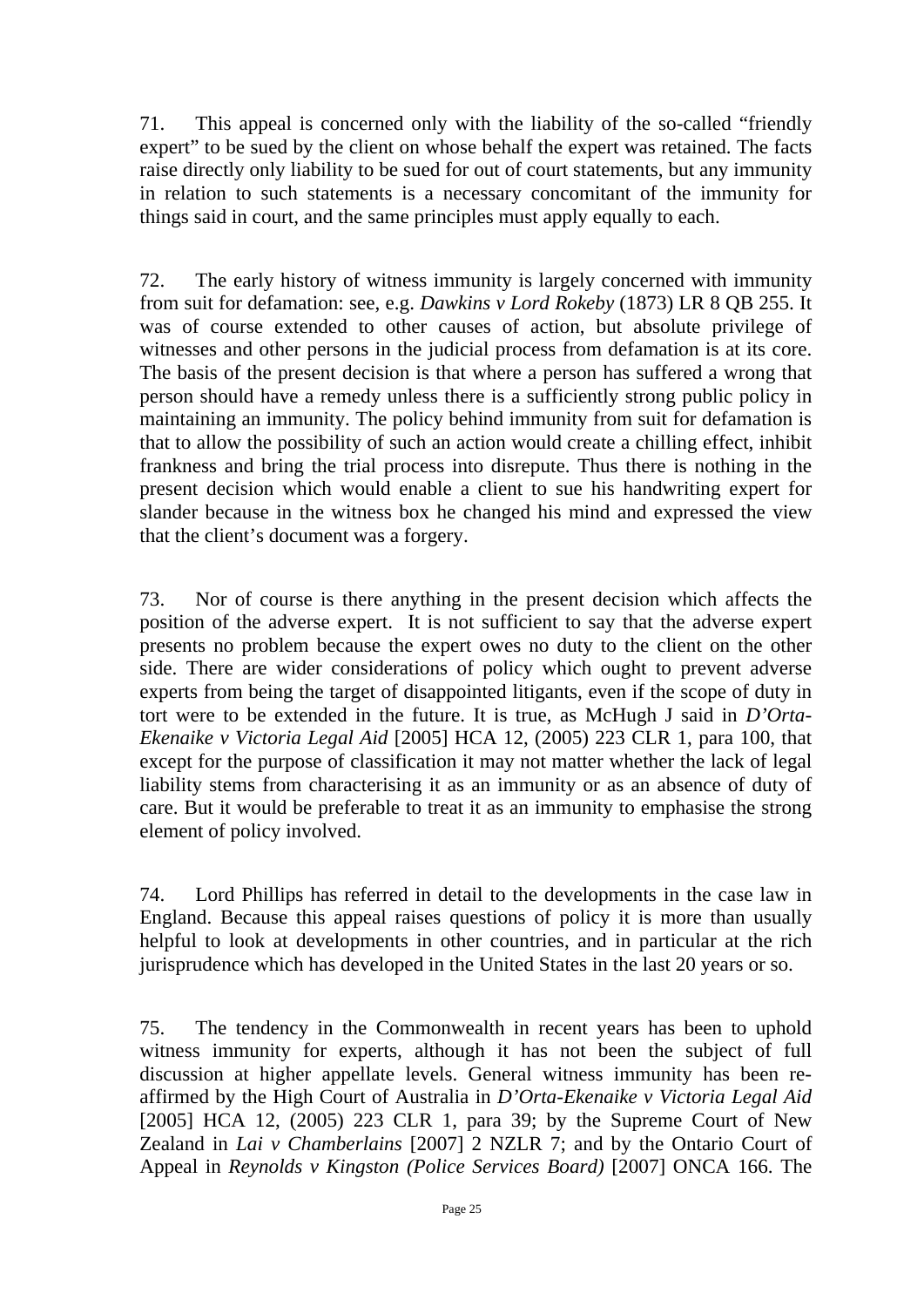immunity has been re-affirmed in relation to expert witnesses in Australia in *Sovereign Motor Inns Pty Ltd v Howarth Asia Pacific Pty Ltd* [2003] NSWSC 1120; *James v Medical Board of South Australia* (2006) 95 SASR 445 (South Australia); *Commonwealth v Griffiths* (2007) 245 ALR 172 (NSW C.A) and in Canada in *Carnahan v Coates* (1990) 71 DLR (4<sup>th</sup>) 464; *Varghese v Landau* [2004] Can LII 5084 (Ont SC) and *Deep v College of Physicians and Surgeons of Ontario* [2010] ONSC 5248 (Ont SC). But all of these other than *Sovereign Motor Inns v Howarth Asia Pacific* were cases of actions against adverse experts or independent experts.

76. It is highly desirable that at this appellate level, in cases where issues of legal policy are concerned, the Court should be informed about the position in other common law countries. This Court is often helped by being referred to authorities from other common law systems, including the United States. It is only in the United States that there has been extensive discussion in the case law of the policy implications of removal of immunity for actions by disappointed clients against their experts. On this appeal the appellant did not rely on the United States material, although it is helpful to his case. The respondent's counsel drew attention to some of the United States cases on the basis of research which (it was said) was "slightly hampered by the renovation of the Middle Temple's American room." But there is an outstanding collection of United States material in the Institute of Advanced Legal Studies in London University, and (provided the barristers or solicitors concerned are prepared to make the expenditure) all of the material is readily available on line. Lord Wilberforce said in *Buttes Gas & Oil Co v Hammer (Nos 2 & 3)* [1982] AC 888, 936-937: "When the judicial approach to an identical problem between the same parties has been spelt out with such articulation in a country, one not only so closely akin to ours in legal approach, the fabric of whose legal doctrine in this area is so closely interwoven with ours, but that to which all the parties before us belong, spelt out moreover in convincing language and reasoning, we should be unwise not to take the benefit of it." This is not, of course, as that case was, litigation between the same parties in the two countries, but the principle is the same.

77. In the present context the American State courts have considered and dealt with precisely the same arguments of policy which have been argued before this court. In the last 20 years several State courts have considered the immunity of retained or so-called "friendly" experts, sued by the party which retained them. The respondent's counsel suggested that the Court would not derive much assistance from these cases, because (it is said) the culture relating to expert evidence is different in the United States. There are, it is true, many references to the expert (who, of course, will be giving evidence in jury trials) as a "hired gun" (e.g. *Blackwell v Wyeth*, 971 A 2d 235, 245 (Ct App Md 2009), quoting Judge Weinstein – "an expert can be found to testify to the truth of almost any factual theory, no matter how frivolous") and there have been well-known concerns about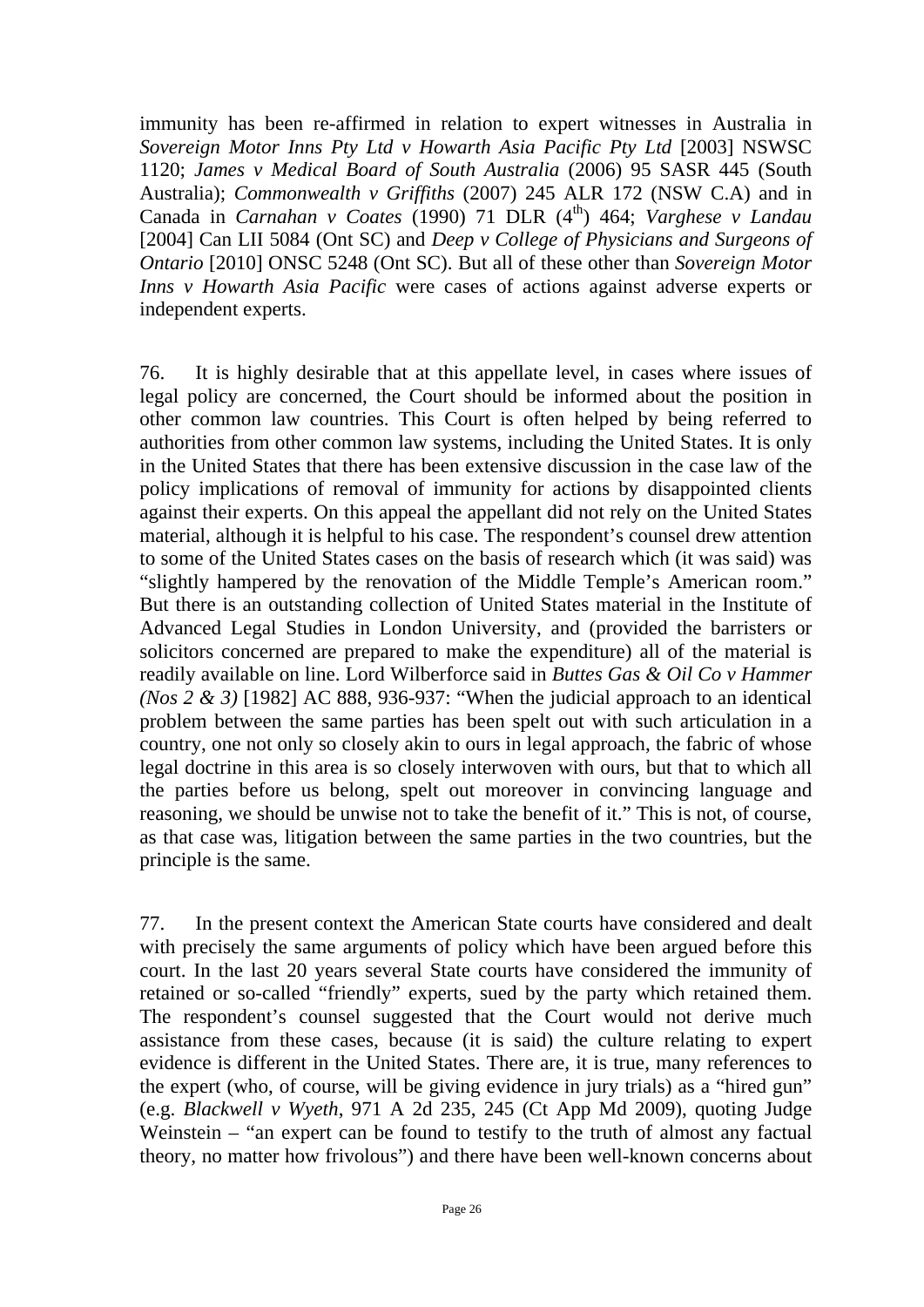the practice of shopping around for experts and the venality of some of them, and the lack of specific procedural guides to the conduct of experts by contrast with England, where the Woolf reforms have sought to entrench and give teeth to the principle. But the underlying principle is the same: the expert owes a duty to the client, but also owes a duty to the court, as a servant of the court, to present truthful and competent evidence: *Marrogi v Howard*, 805 So 2d 1118, 1132 (La 2002); and cf Federal Rules of Evidence, rules 102, 702.

78. In 1983 the United States Supreme Court re-affirmed the general principle of witness immunity in *Briscoe v LaHue*, 460 US 325 (1983). That was an action in which police officers were held to be absolutely immune from action arising out of their evidence in a criminal trial. Apart from a passing reference in a footnote (at p 341, n 27) the Supreme Court did not touch on the subject of expert witnesses. In the United States witness immunity has generally been applied to adverse and court-appointed experts: e.g. *Provencher v Buzzell-Plourde Associates*, 711 A 2d 251 (NH 1998); *Dalton v Miller*, 984 P 2d 666 (Colo Ct App 1999); *McNall v Frus*, 784 NE 2d 238 (Ill App Ct. 2002).

79. The question was first considered in the State of Washington, but its courts stand alone in recent years in upholding the immunity: *Bruce v Byrne-Stevens & Associates Engineers Inc*, 776 P 2d 666 (Wash.1989). The rationale of the decisions upholding immunity included these: that absence of immunity would lead to a loss of objectivity, and the threat of civil liability would encourage experts to assert extreme positions favourable to the client; it would run counter to the fundamental reason for expert evidence, which was to assist the court in a matter which was beyond its fact-finding capabilities; there is a need to promote finality of judgments by discouraging endless collateral litigation; and fewer experts would be willing to become involved in litigation if they could later be sued by the party who retained them.

80. Other States which have considered the matter have come to a different view: California, Missouri, Pennsylvania, Connecticut, Massachusetts, and Louisiana: *Mattco Forge Inc v Arthur Young & Co*, 6 Cal Reptr 2d 781 (Ct.App.1992) and *Lambert v Carneghi*, 70 Cal Reptr 3d 626 (2008); *Murphy v AA Matthews*, 841 SW 2d 671 (Mo.1992); *LLMD of Michigan Inc v Jackson-Cross Co*, 740 A 2d 186 (Pa. 1999); *Pollock v Panjabi*, 781 A 2d 518 (Conn.Super.Ct.2000); *Boyes-Bogie v Horvitz & Associates*, 14 Mass L Reptr 208 (Mass Sup Ct 2001); *Marrogi v Howard*, 805 So 2d 1118 (La.2002).

81. The policy reasons in these decisions included these: The reality is that an expert retained by one party is not an unbiased witness, and the threat of liability for negligence may encourage more careful and reliable evaluation of the case by the expert. Consequently, the threat of liability will not encourage experts to take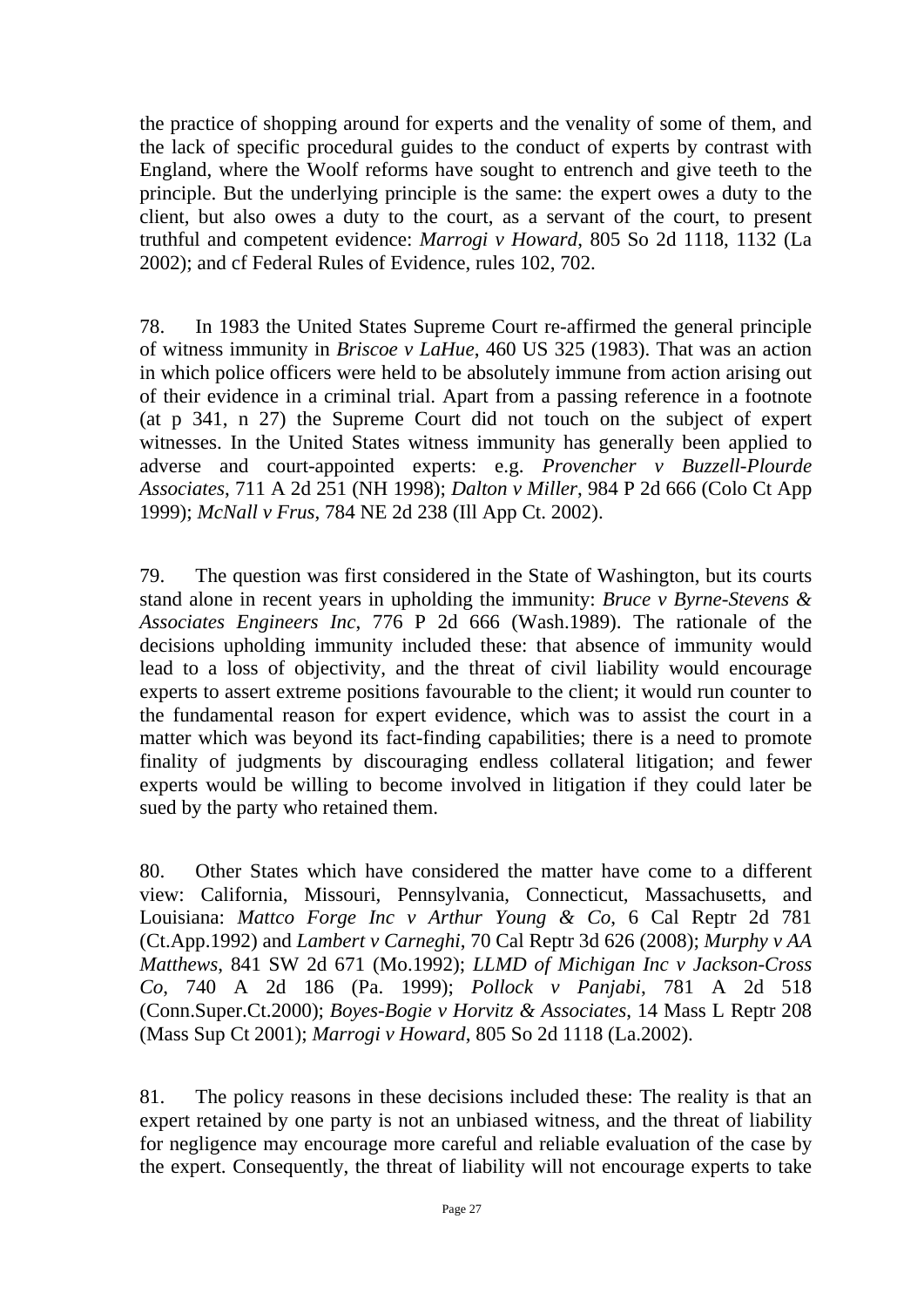extreme views. The client who retains a professional expert for court-related work should not be in a worse position than other clients. The practical tools of litigation, including the oath, cross-examination, and the threat of perjury limit any concern about an expert altering his or her opinion because of potential liability. The risk of collateral litigation is exaggerated. There is no basis for suggesting that experts will be discouraged from testifying if immunity were removed – most are professional people who are insured or can obtain insurance readily, and those who are not insured can limit their liability by contract. See, for a critical analysis, Jurs, *The Rationale for Expert Immunity or Liability Exposure and Case Law since Briscoe: Reasserting Immunity Protection for Friendly Expert Witnesses* (2007- 2008) 38 U Mem LR 49.

82. In England there has never been complete immunity for expert witness evidence, any more than there has been complete immunity for other witnesses. The general principle does not preclude prosecutions for perjury, or for perverting the course of justice, or for contempt of court, or liability for malicious prosecution, or misfeasance in public office: see, e.g. *Darker v Chief Constable of the West Midlands Police* [2001] 1 AC 435.

83. Any suggestion of a potentially unsatisfactory chilling effect on expert witnesses is inconsistent with the liability to a prosecution for perjury for untruthful evidence and with liability to disciplinary proceedings for unprofessional conduct in the preparation or presentation of expert evidence. The immunity has never prevented the possibility of prosecution for perjury of an expert witness who deliberately misleads the court although it would of course be very difficult to prove its elements. As Sir George Jessel MR said in *Lord Abinger v Ashton* (1873) 17 LR Eq 358, 373-374: "in matters of opinion I very much distrust expert evidence, for several reasons. …[A]lthough the evidence is given on oath, in point of fact the person knows he cannot be indicted for perjury, because it is only evidence as to a matter of opinion. So that you have not the authority of legal sanction. A dishonest man, knowing that he could not be punished, might be inclined to indulge in extravagant assertions on an occasion that required it."

84. The potential effects of a sanction by a professional body are more serious than the effects of civil proceedings by a dissatisfied client (where the expert will usually, although not invariably, be insured). An expert may lose his livelihood and entire reputation as a result of an adverse ruling by a professional disciplinary body, but no suggestion has been made on this appeal that the Court of Appeal was wrong to decide that witness immunity does not protect an expert witness from disciplinary proceedings for unprofessional conduct in the preparation of, or giving of, expert evidence: *Meadow v General Medical Council* [2006] EWCA Civ 1390, [2007] QB 462.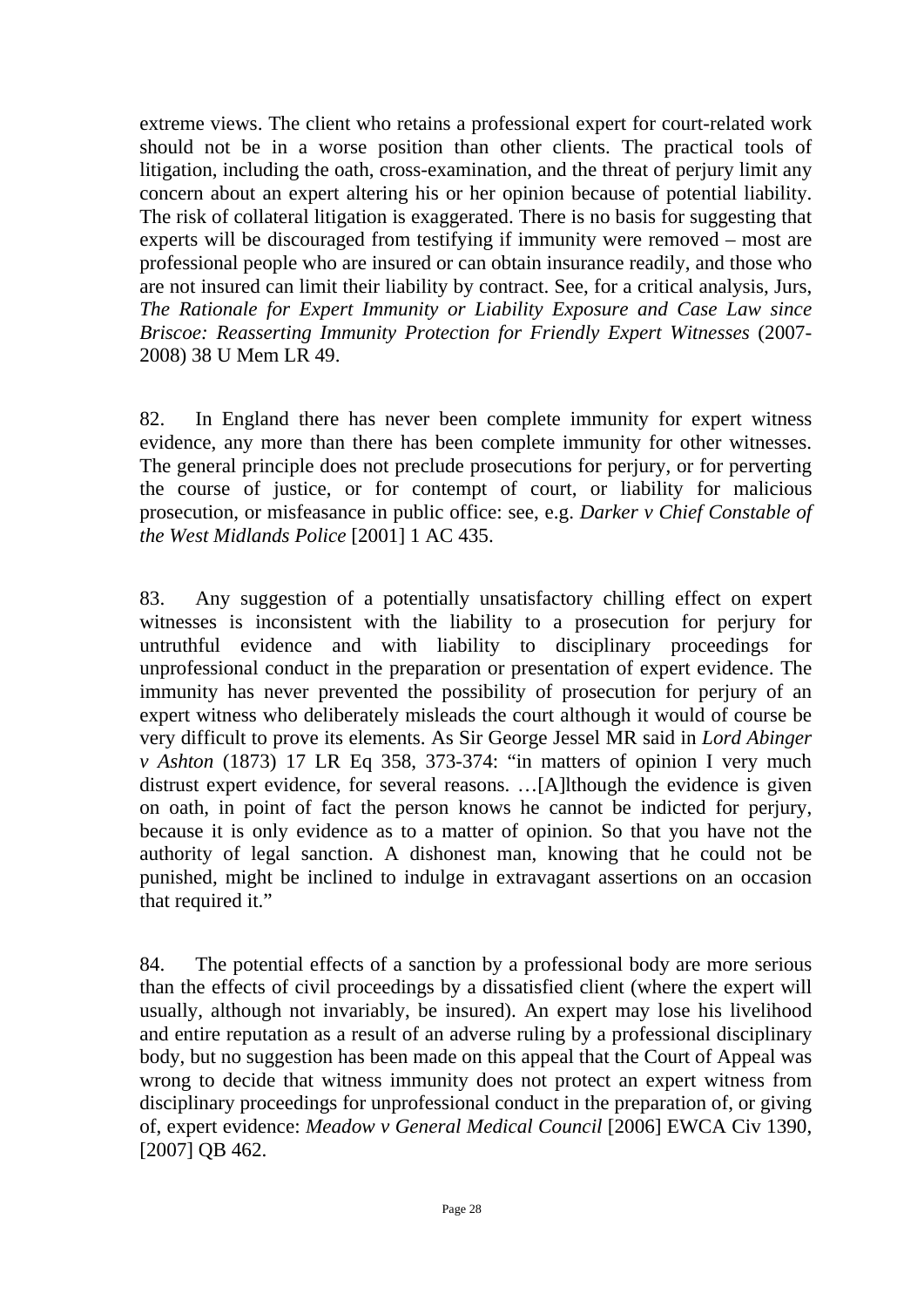85. There are no longer any policy reasons for retaining immunity from suit for professional negligence by expert witnesses. The danger of undesirable multiplicity of proceedings has been belied by the practical experience of the removal of immunity for barristers. A conscientious expert will not be deterred by the danger of civil action by a disappointed client, any more than the same expert will be deterred from providing services to any other client. It is no more (or less) credible that an expert will be deterred from giving evidence unfavourable to the client's interest by the threat of legal proceedings than the expert will be influenced by the hope of instructions in future cases. The practical reality is that, if the removal of immunity would have any effect at all on the process of preparation and presentation of expert evidence (which is not in any event likely), it would tend to ensure a greater degree of care in the preparation of the initial report or the joint report. It is almost certain to be one of those reports, rather than evidence in the witness box, which will be the focus of any attack, since it is very hard to envisage circumstances in which performance in the witness box could be the subject of even an arguable case.

86. For these reasons and those given by Lord Phillips and Lord Dyson, I would allow the appeal.

## **LORD KERR**

87. I agree that this appeal should be allowed for the reasons given by Lord Phillips.

88. It has not been disputed that an expert witness owes a duty to the client by whom he has been retained. Breach of that duty should, in the normal course, give rise to a remedy. This is the unalterable back drop against which the claim to immunity must be made. Whether or not witness immunity has had a long history (and, as to that, I agree with Lord Dyson that this is far from clear) this court should not be deflected from conducting a clear-sighted, contemporary examination of the justification for its preservation. This is particularly required because the immunity has its roots in a time when, as Lord Phillips has pointed out, it was not customary for experts to offer their services under contract for reward.

89. Although the circumstances of modern litigation are substantially different from those which obtained when immunity from suit was extended to all who participated in litigation, many of the reasons that it is said to be necessary are strikingly similar to those which underlay its original recognition. These are given something of a modern twist by the suggestion that not only would witnesses be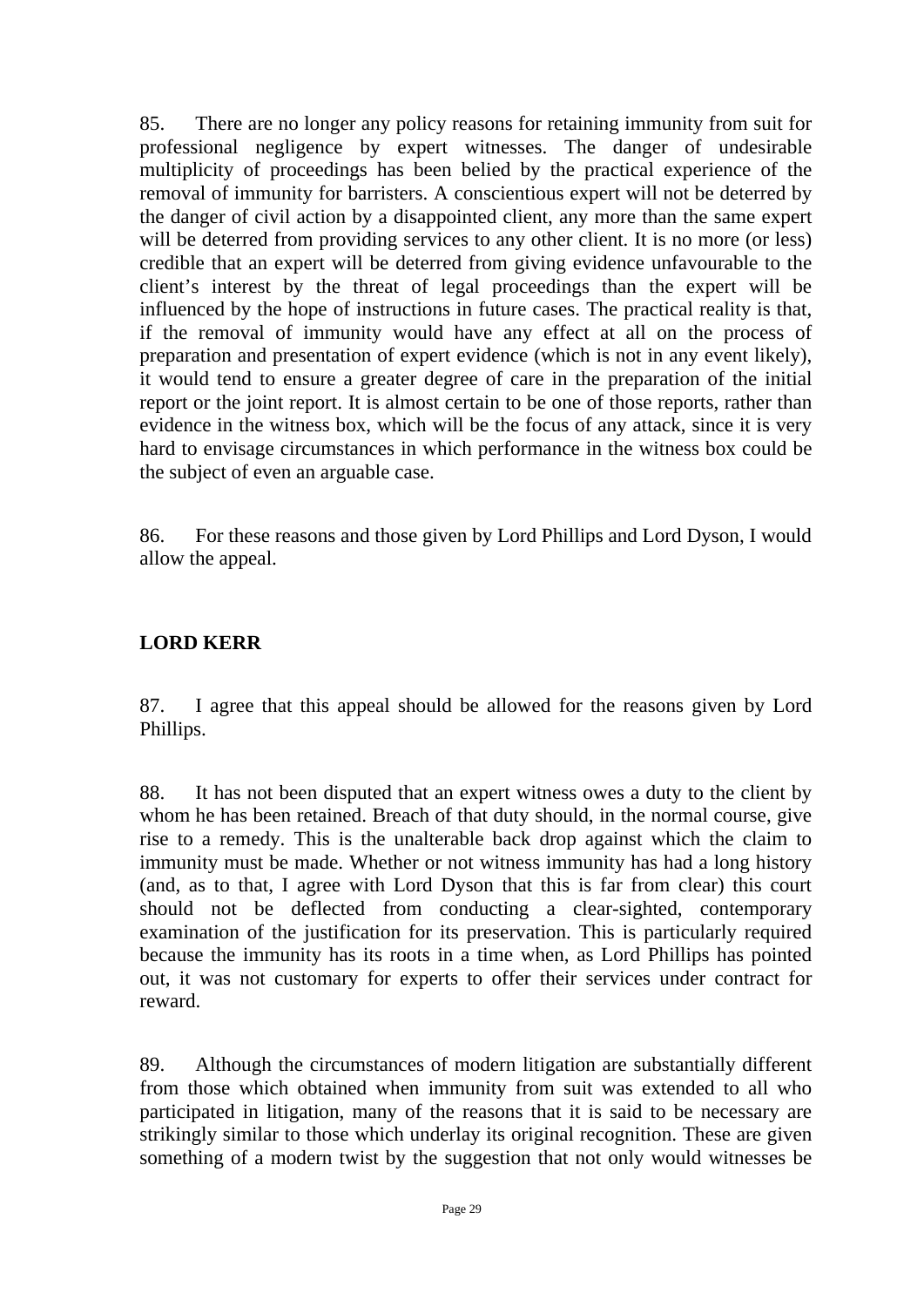deterred from giving evidence but that those who testified would be inclined to tailor their evidence to guard against the risk of being sued. Both these consequences are claimed to be the product of fear that would descend on potential witnesses faced with the daunting prospect of adverse litigation.

90. This line of reasoning can be traced back to the decision of Mr Tuckey QC, sitting as a deputy High Court judge, in *Palmer v Durnford Ford* [1992] QB 483 and the way that this decision influenced the outcome of the appeal in *Stanton v Callaghan* [2000] QB 75. It is to be noted that in *Palmer* it was not in dispute that witnesses enjoyed immunity from suit in respect of evidence given whether in civil or criminal proceedings. What was in issue in the case was whether that immunity should extend to work undertaken by the expert in advising the client whether he had a good case worthy of pursuit. At p 488H Mr Tuckey said this:

"… the immunity would only extend to what could fairly be said to be preliminary to his giving evidence in court judged perhaps by the principal purpose for which the work was done. So the production or approval of a report for the purposes of disclosure to the other side would be immune but work done for the principal purpose of advising the client would not."

91. It is important to recognise that this approach was modelled on what Mr Tuckey described as "the analogous but not identical situation of the advocate's immunity from suit for what he does in court" considered by the House of Lords in *Saif Ali v Sydney Mitchell* & *Co* [1980] AC 198. Of course, the decision in that case to the effect that an advocate was immune from suit for advocacy has been overtaken by the later decision in *Arthur J S Hall & Co v Simons* [2002] 1 AC 615 where that immunity was swept away. In the meantime, however, the Court of Appeal in *Stanton* had to confront the question of whether an expert was immune from suit in respect of the contents of a joint statement to which he had contributed following a site meeting between the defendant and the insurers' expert witness. In deciding that immunity should attach to the contents of the report and relying on the decision in *Palmer*, Chadwick LJ said this at pp 100H-101A:

"… the only ground of public policy that can be relied upon as a foundation for immunity in respect of the contents of an expert's report, in circumstances where no trial takes place and the expert does not give evidence, is that identified by Lord Morris of Borth-y-Gest in *Rondel v Worsley* [1969] 1 AC 191, 251G and referred to by Lord Diplock in *Saif Ali v Sydney Mitchell* & *Co* [1980] AC 198, 222B: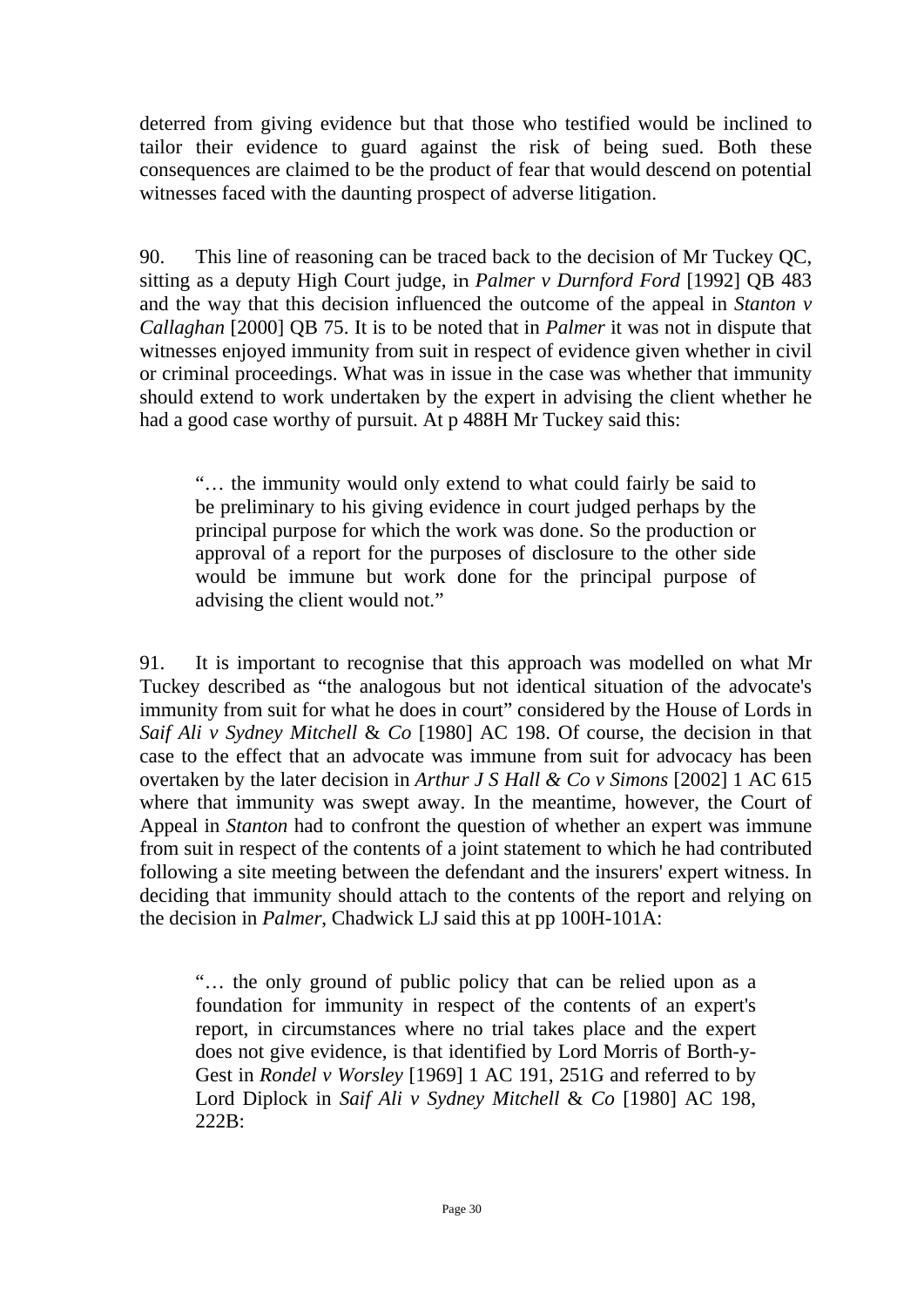'It has always been the policy of the law to ensure that trials are conducted without avoidable strains and tensions of alarm and fear.'"

92. The rather incongruous outcome of this process of reasoning is that although initially an expert could be expected to be sanguine about the prospect of suit when giving preliminary advice, he would be overcome by fear and apprehension as the date for trial approached. It would also lead to the paradox articulated by Lord Phillips in para 42 of his judgment to the effect that a more convincing case for an immunity could be made, not at the stage of giving evidence, but at the earlier stage when advice that may subsequently prove inconvenient may have been given. When confronted with this, Mr Lawrence QC was prompted to suggest that the zone of protection should be extended backwards so as to comprehend advice given at the early stage.

93. I would have no hesitation in rejecting that suggestion firstly because it would be a wholly retrograde step and would involve reversing well established authority to contrary effect. More importantly, however, there is no evidence that witnesses would react in this way in anticipation of possible proceedings by disappointed clients. In particular, there is nothing to support the assumption that conscientious witnesses (which, if assumptions are to be made at all, professional witnesses must be presumed to be) would behave discreditably by modifying their opinions from those they truly held because they feared that an aggrieved client might unwarrantably seek redress against them. If an expert expresses an honestly held view, even if it differs from that which he may have originally expressed, provided it is an opinion which is tenable, he has nothing to fear from a disgruntled party.

94. Pitched against the arguments that witnesses might be influenced to distort their evidence is the fundamental consideration that breach of a duty owed by a witness to his client should, in the normal course, give rise to a remedy. Properly examined, the claimed chilling factors that would descend on expert witnesses if there was removal of the immunity are highly unlikely to materialise. In the final analysis, the only possible reason for preservation of the rule is its supposed longevity. Even if that could be established, it is in no sense an adequate justification for maintaining an immunity whose effect is to deny deserving claimants of an otherwise due remedy.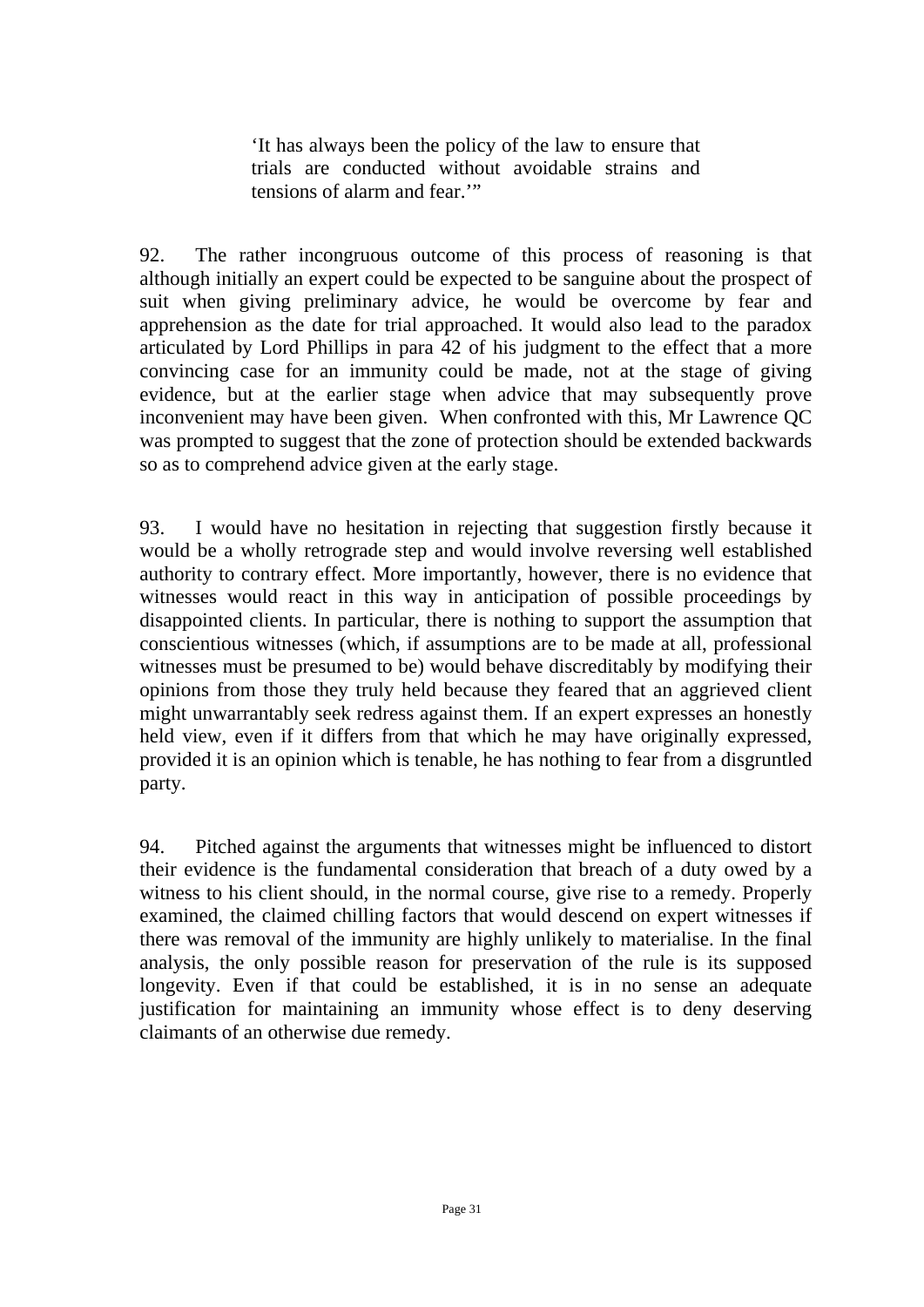## **LORD DYSON**

#### *The duty owed by an expert witness*

95. It is not in dispute that an expert who acts in civil litigation owes his client a duty to act with reasonable skill and care. He owes this duty in contract (section 13 of the Supply of Goods and Services Act 1982) and in tort (on the basis of *Hedley Byrne & Co Ltd v Heller & Partners Ltd* [1964] AC 465). He holds himself out as a skilled and competent person. The client relies on his advice in determining whether to bring or defend proceedings, in considering settlement values and in appraising the risks at trial. The client also relies on him to give the court skilled and competent expert opinion evidence. This was rightly acknowledged by Chadwick LJ in the leading case of *Stanton v Callaghan* [2000] QB 75, 88E:

"Mr Callaghan was a professional man who undertook, for reward, to provide advice within his expertise. The expectation of those who engaged him must have been that he would exercise the care and attention appropriate to what he was engaged to do. I would find it difficult to accept that Mr Callaghan did not share that expectation."

96. But an expert witness who is retained to act for a client in relation to litigation also owes a duty to the court. CPR 35.3 provides: "(1) It is the duty of experts to help the court on matters within their expertise. (2) This duty overrides any obligation to the person from whom experts have received instructions or by whom they are paid."

97. The existence of this duty is affirmed by para 4.1 of the Protocol for the Instruction of Experts to give Evidence in Civil Claims 2005 which provides:

"Experts always owe a duty to exercise reasonable skill and care to those instructing them, and to comply with any relevant professional code of ethics. However when they are instructed to give or prepare evidence for the purpose of civil proceedings in England and Wales they have an overriding duty to help the court on matters within their expertise (CPR 35.3). This duty overrides any obligation to the person instructing or paying them."

This Protocol was drafted by the Civil Justice Council with the assistance of work done by the Expert Witness Institute and the Academy of Experts. It was cited with approval by Sir Anthony Clarke MR in *Meadow v General Medical Council*  [2007] QB 462, para 22.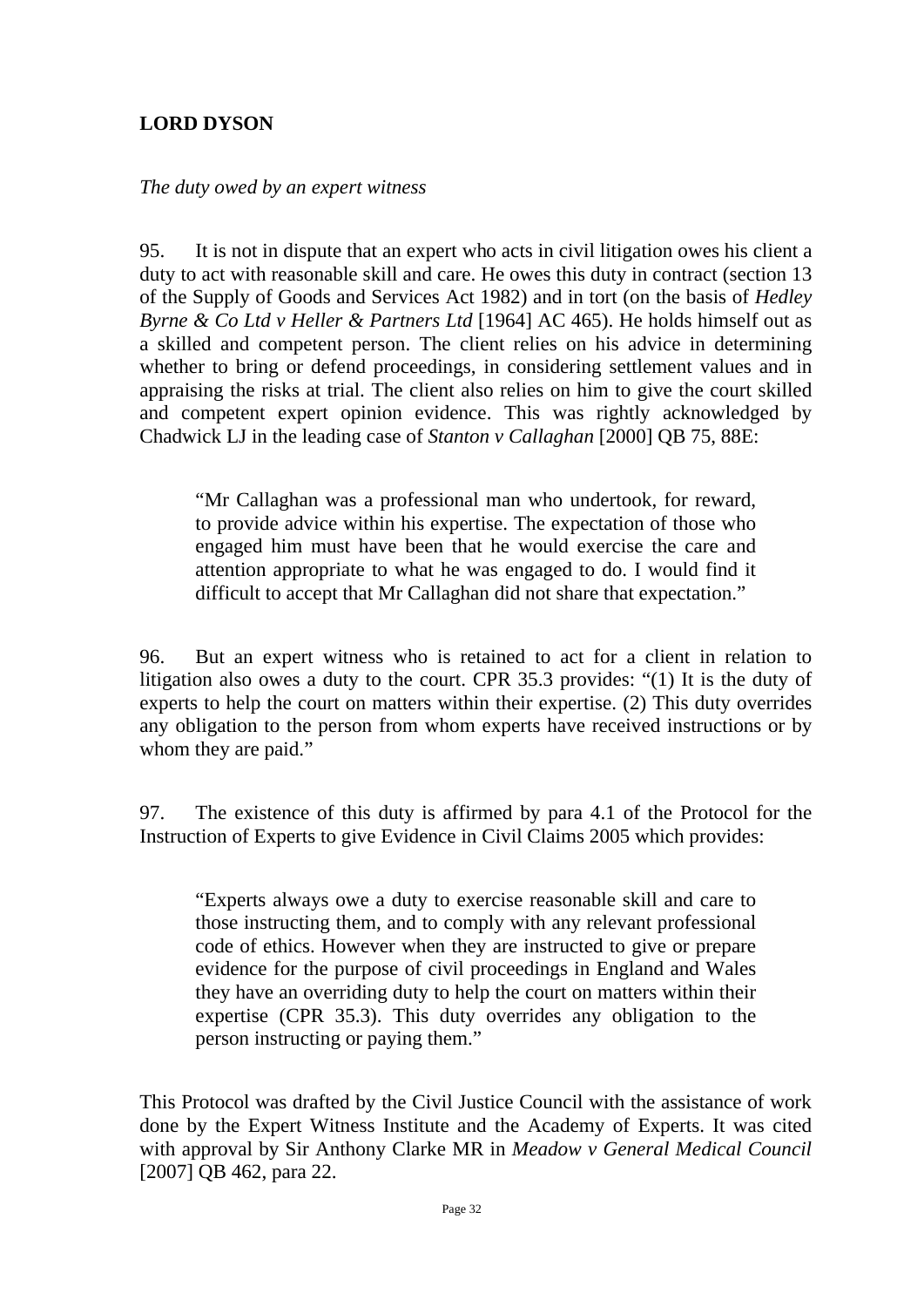98. The overriding duty of an expert to the court in relation to criminal proceedings is reflected in Part 33.2(1) of the Criminal Procedure Rules and in relation to family proceedings in para 3 of *Practice Direction (Family Proceedings: Experts)* [2008] 1 WLR 1027.

99. There is no conflict between the duty owed by an expert to his client and his overriding duty to the court. His duty to the client is to perform his function as an expert with the reasonable skill and care of an expert drawn from the relevant discipline. This *includes* a duty to perform the overriding duty of assisting the court. Thus the discharge of the duty to the court cannot be a breach of duty to the client. If the expert gives an independent and unbiased opinion which is within the range of reasonable expert opinions, he will have discharged his duty both to the court and his client. If, however, he gives an independent and unbiased opinion which is outside the range of reasonable expert opinions, he will not be in breach of his duty to the court, because he will have provided independent and unbiased assistance to the court. But he will be in breach of the duty owed to his client.

100. In saying that an expert who is engaged for reward by his client owes the client a duty of care both in contract and tort, I do not, of course, seek to prejudge the question raised on this appeal whether such an expert is immune from suit.

#### *The present state of the law*

101. The immunity of witnesses *as a general class* is long-established. But the particular question of whether expert witnesses retained for reward by their clients enjoy immunity from liability does not seem to have been considered until it arose in *Palmer v Durnford Ford* [1992] QB 483. In that case it was not in issue that it was "well settled that witnesses in either civil or criminal proceedings enjoy immunity from *any form of civil action* in respect of evidence given during those proceedings" (emphasis added). The issue in *Palmer* was to what extent that immunity extended to the activities of the expert at the pre-trial stage. Mr Simon Tuckey QC held that the immunity extended to work which was preliminary to his giving evidence (such as the production or approval of a report for the purposes of disclosure), but not to work done for "the principal purpose of advising the client". In drawing the line in this way, he avowedly followed the approach that had been adopted by the House of Lords in *Saif Ali v Sydney Mitchell & Co* [1980] AC 198 in relation to the immunity of advocates.

102. The correctness of *Palmer* has not since been challenged. In *Stanton,* the Court of Appeal drew heavily on Mr Tuckey's judgment in *Palmer* (as well as the decisions of the House of Lords in *Rondel v Worsley* [1969] 1 AC 191 and *Saif*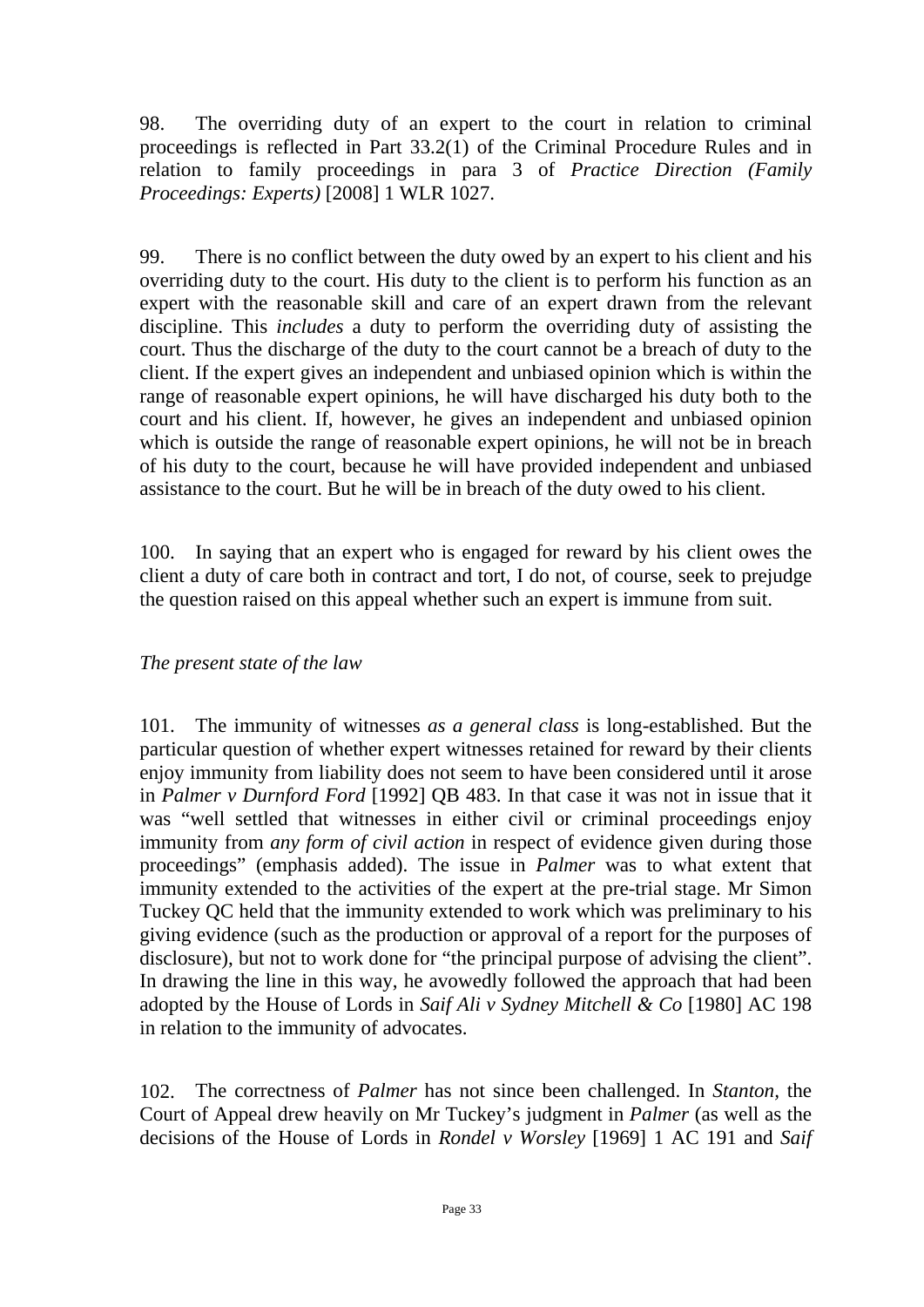*Ali*)*.* It is important to note that the decision in *Stanton* pre-dated the decision in *Arthur J S Hall & Co v Simons* [2002] 1 AC 615.

103. There are several features of the current state of the law to which I would draw attention. First, the rationale given for the decision in *Palmer* was that there is a close analogy between the position of experts and that of advocates, so that the immunity/liability line in relation to experts should be drawn at a point which is analogous to the point at which it was drawn in *Saif Ali* in relation to advocates*.* As Mr Tuckey said at p 488F, the problem of where to draw the line was considered in *Saif Ali* "in the analogous but not identical situation of the advocate's immunity from suit for what he does in court". If the analogy is good, it should follow that since (following *Arthur Hall*) advocates no longer have the immunity, experts should not have it either. In other words, the reasoning in the case of *Palmer* leads to the inevitable conclusion that it would have been decided differently today.

104. Secondly, Mr Tuckey recognised that it might be difficult to decide in any given case whether the expert's work can fairly be said to be (i) "preliminary to his giving evidence in court judged perhaps by the principal purpose for which the work was done" or (ii) "work done for the principal purpose of advising the client". He said at p 489A:

"Each case would depend upon its own facts with the court concerned to protect the expert from liability for the evidence which he gave in court and the work principally and proximately leading thereto. I do not think that difficulty in drawing the line precisely should result in a plaintiff in a case such as this being denied all remedy against his expert."

105. But this uncertainty, generated by the difficulty of knowing where to draw the line in any given case, is inherently unsatisfactory, since the difficulty itself contains the seeds of potential litigation. Moreover, there should be a degree of certainty as to the existence of an immunity if it is to be fair and effective. The expert should know in advance whether what he or she says will or will not be protected. This point has been made on a number of occasions. Thus, for example, see per Lord Clyde in *Darker v Chief Constable of the West Midlands Police*  [2001] 1 AC 435, 457C. In *Arthur Hall*, Lord Hope said at p 724F that a further reason for regarding the "core immunity" in the civil field as no longer justifiable was the difficulty of finding a satisfactory way of defining the limits of the immunity. Lord Hutton said at p 729D that the *Saif Ali* test had proved difficult to apply in practice and had given rise to considerable uncertainty. He agreed with the observation of Kirby J in *Boland v Yates Property Corpn plc Ltd* (1999) 74 ALJR 209, 238, para 137 that it was "obviously desirable that a clear line establishing the limits of an advocate's immunity should be drawn".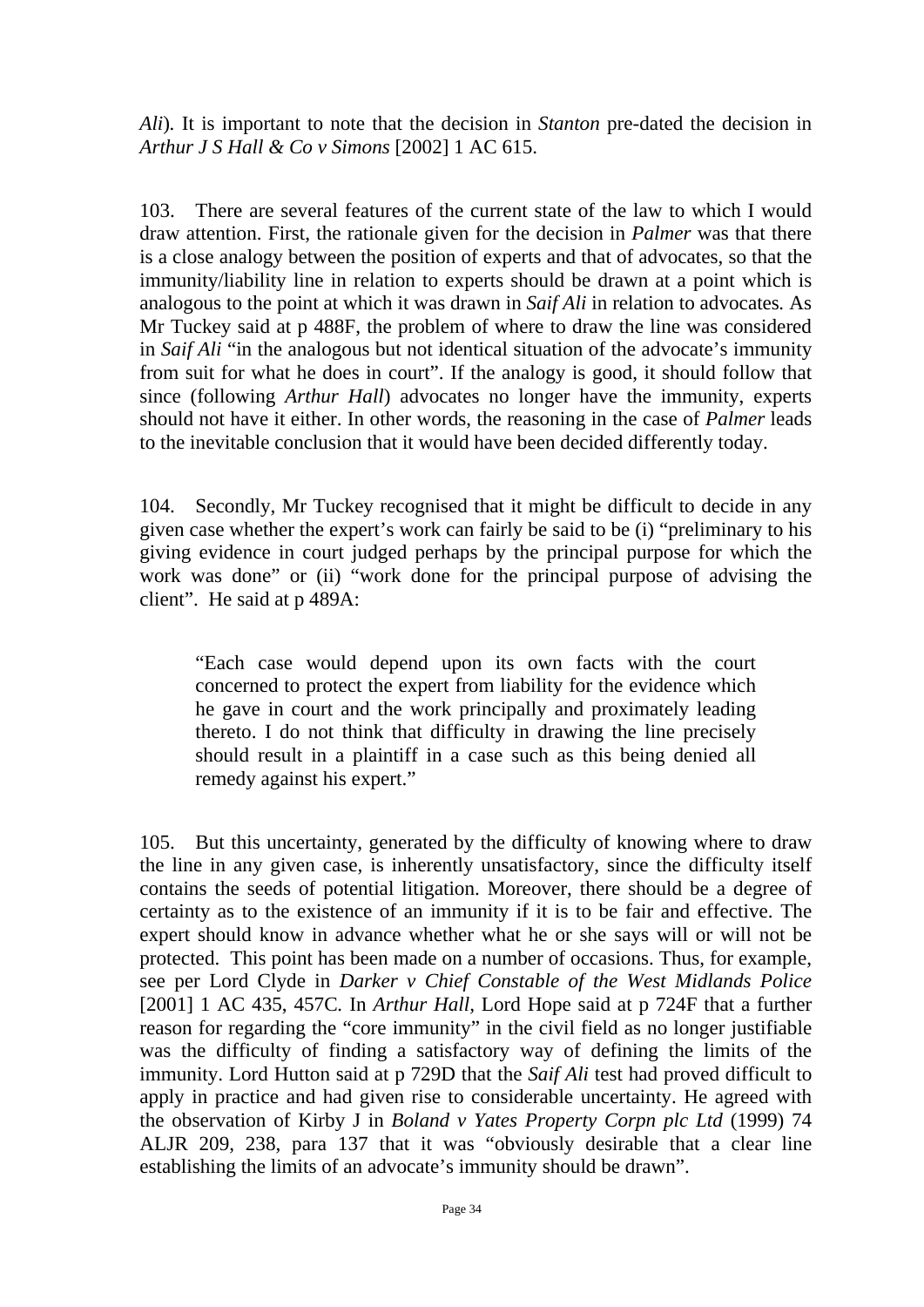106. Thirdly, as Lord Phillips points out, the *Palmer* approach gives rise to the paradox which he explains at para 42 above.

107. I cannot agree with Lord Hope that there is a "formidable body of authority" in support of the *Palmer* approach. More important, however, is the fact that, as I have said, the very foundation that was identified by Mr Tuckey as the basis for that approach, namely the analogy with the position of advocates, now suggests that the immunity for experts should be removed as it has been for advocates.

#### *The correct starting point*

108. There are two possible views as to the correct starting point for a consideration of the question whether experts should have immunity. The first is that there is a general rule that every wrong should have a remedy and that any exception to this rule must be justified as being necessary in the public interest.

109. The second is that there is a different general rule, which is long established and founded on grounds of public policy, that witnesses may not be sued for anything said in court and that, if there is to be an exception to that rule, it too must be justified in the public interest. This is Lord Hope's approach. He acknowledges that the general rule that where there is a wrong there should be a remedy is a valuable guide in the right context. But he says that this rule cannot prevail in the present context because it runs contrary to long-established authority. In other words, the existence of a long-established exclusionary rule is itself a sufficient reason for holding that it is necessary to deny a remedy to those who have suffered a wrong.

110. I respectfully disagree with this approach for two reasons. First, upon close examination the rule that an expert witness retained for reward is immune from liability is not long-established. As Lord Wilberforce explained at p 214E in *Saif Ali*, it is necessary to disentangle three separate strands in relation to the immunity of barristers. The first is the privilege which "attaches to proceedings in court and protects equally the judge, counsel, witnesses, jurors and parties. It has nothing to do with a barrister's duty to his client". The second is that in the nature of things an action against a barrister who "acts honestly and carefully is very unlikely to succeed". The third is that the barrister enjoys "immunity from an action, which depends upon public policy. In fixing its boundary, account must be taken of the counter policy that a wrong ought not to be without a remedy."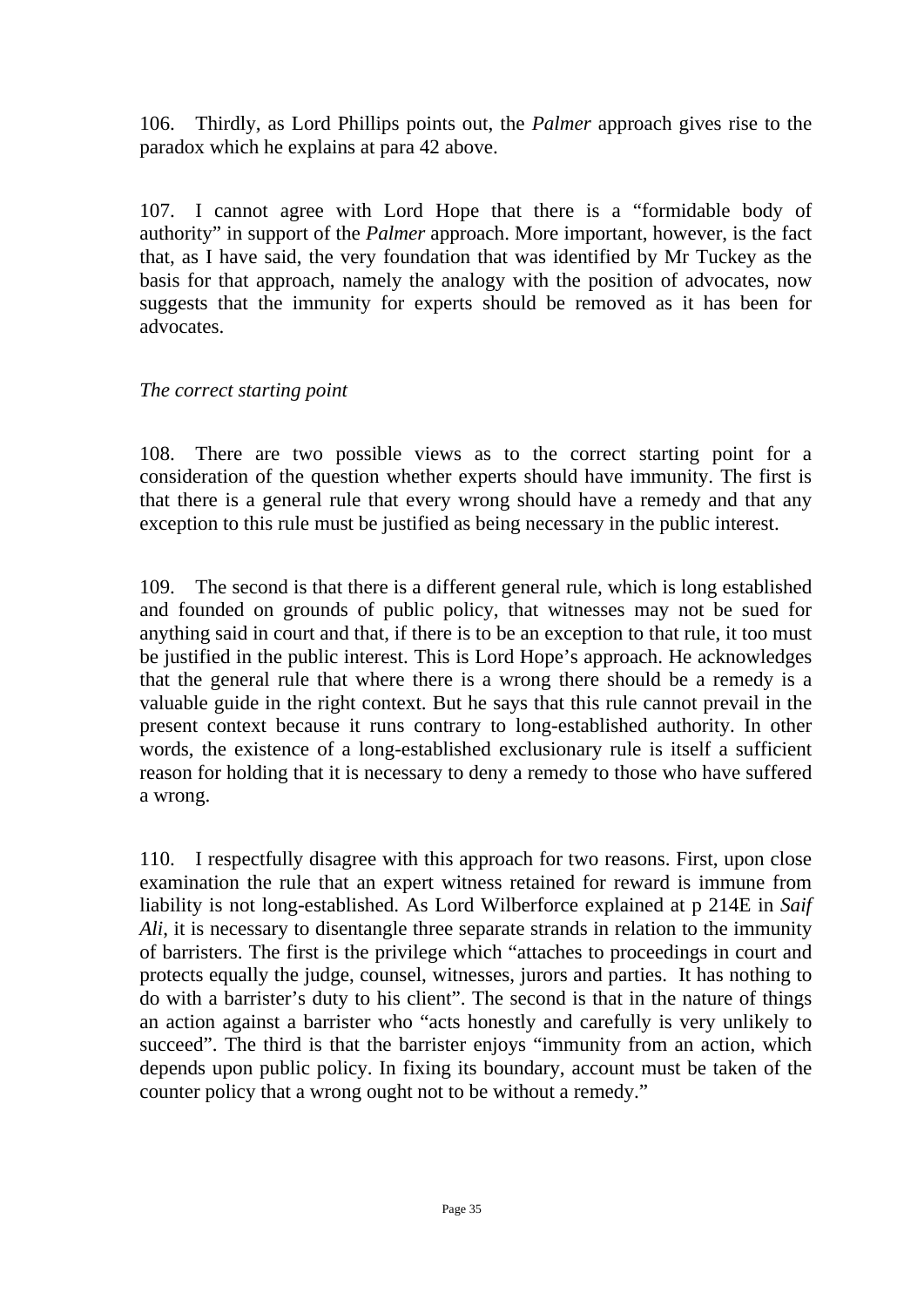111. Thus, the fact that there was a long standing rule that all who participated in a trial enjoyed absolute privilege was not because they did not owe a duty of care to those who might be adversely affected by what they said at the trial. As Lord Phillips points out, this rule was established long before the modern law of negligence and, in particular, long before liability for negligent misstatement was first recognised. There is no long-established rule that witnesses are immune from liability *to their clients* in respect of what they say at trial and in connection with litigation. As I have said, the distinct position of such witnesses does not seem to have received the attention of the courts until *Palmer.* It is true that *Palmer* has been approved on a few occasions, but in so far as the rule has been applied in relation to the liability of expert witnesses to their clients, it has shallow roots.

112. But secondly, even if there is such a long-established rule, it is based on policy grounds and cannot survive if the policy grounds on which it is based no longer justify the rule. The mere fact that the immunity is long-established is not a sufficient reason for blessing it with eternal life. Circumstances change as do attitudes to the policy reasons which underpin the immunity. The common law develops in response to these changes. The history of the rise and fall of the immunity of advocates provides a vivid illustration of the point. As Lord Reid observed in *Rondel v Worsley* at p 227C, public policy is not immutable and any rule of immunity requires to be considered in the light of present day conditions.

113. The general rule that where there is a wrong there should be a remedy is a cornerstone of any system of justice. To deny a remedy to the victim of a wrong should always be regarded as exceptional. As has been frequently stated, any justification must be necessary and requires strict and cogent justification: see, for example, per Lord Hoffmann in *Taylor v Director of the Serious Fraud Office*  [1999] 2 AC 177, 214D; *Darker v Chief Constable of the West Midlands Police* per Lord Hope at p 446D, per Lord Clyde at p 456H and per Lord Hutton at p 468F. If the position were otherwise, the law would be irrational and unfair and public confidence in it would be undermined.

114. Furthermore, the justification for any exception to this general rule should be kept under review. That is what happened in relation to the immunity of barristers. Their immunity for all that they did was recognised by the House of Lords in *Rondel v Worsley.* It was based on the public policy grounds that the administration of justice required that a barrister should be able to carry out his duty to the court fearlessly and independently, and that actions for negligence against barristers would make the retrying of the original actions inevitable and so prolong litigation contrary to the public interest. In *Saif Ali* the immunity was limited (again on grounds of public policy) to what barristers did in court and to work that could fairly be said to affect the way that the case would be conducted if it came to a hearing. Finally, the immunity was swept away altogether in *Arthur Hall*, when it was decided that the public policy grounds previously relied on were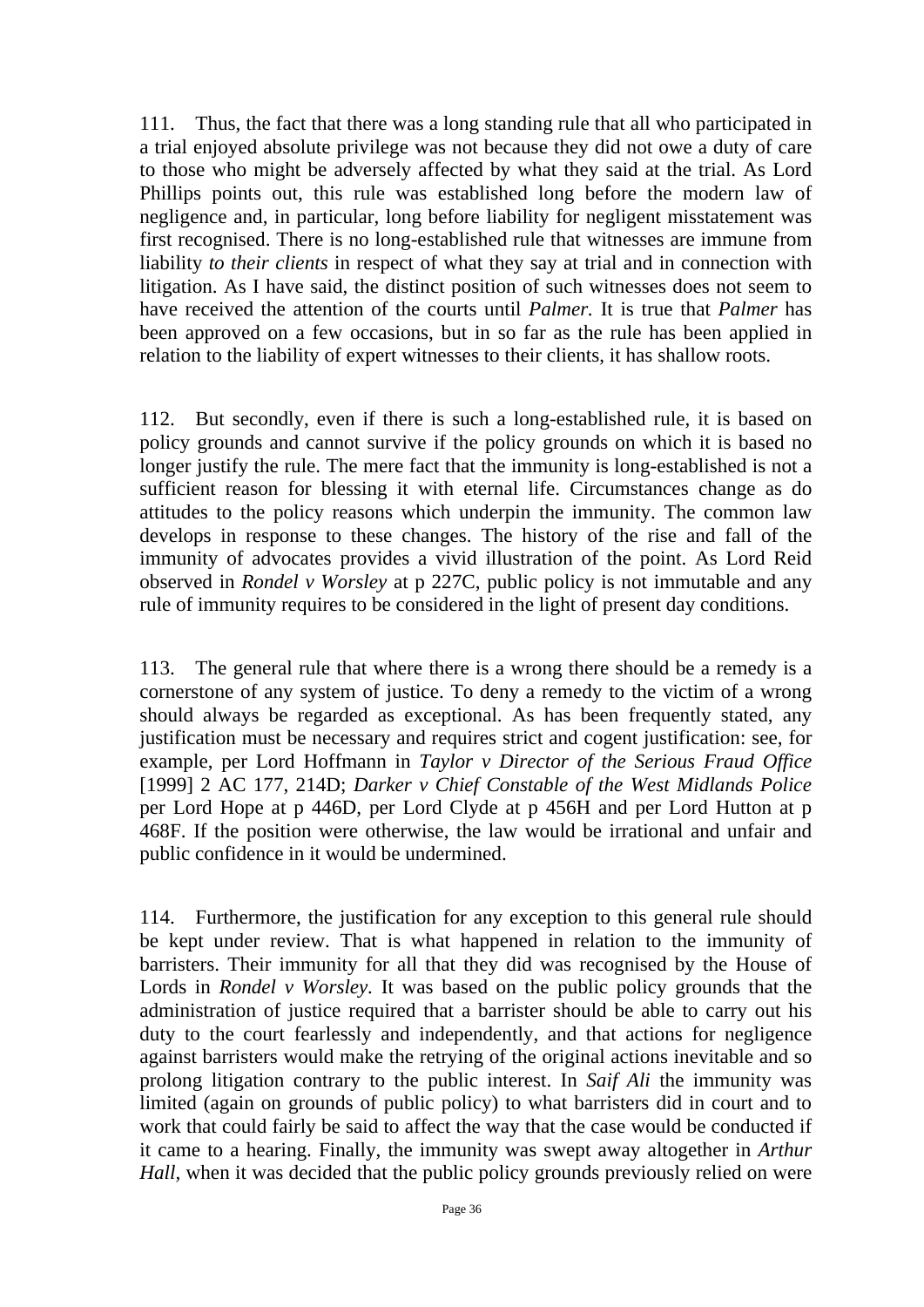no longer sufficient to justify a departure from the general rule that where there was a wrong there should be a remedy.

115. It follows that the issue that arises on this appeal is whether there is a compelling need to continue the immunity enjoyed by expert witnesses from liability to their clients.

#### *Is the immunity justified?*

116. Two reasons have been advanced in support of the continued immunity. The first is that it is necessary to ensure that expert witnesses will be prepared to give evidence at all. Like Lord Phillips and Lord Hope, I am not impressed with this argument. From time to time, the court is called upon to make decisions on whether to grant or withhold immunity from suit in certain classes of case. It does not expect to be able to make decisions of this kind on the basis of empirical evidence. In my view, surveys such as that carried out at the Bond Solon Annual Expert Witness Conference in November 2010 are of very limited value. It is unrealistic to look for hard evidence in this area.

117. It is easy to assert that professional persons will refuse to act as expert witnesses if they cease to enjoy immunity. The court has to exercise its judgment in assessing the validity of such an assertion. Whether professional persons are willing to give expert evidence depends on many factors. I am not persuaded that the possibility of being sued if they are negligent is likely to be a significant factor in many cases in determining whether a person will be willing to act as an expert. Negligence is not easy to prove against an expert witness, especially in relation to what he or she says in the heat of battle in court. This is the second of the three strands identified by Lord Wilberforce at p 214E in *Saif Ali.* Professional indemnity insurance is available. Professional persons engage in many activities where the possibility of being sued is more realistic than it is in relation to undertaking the role of an expert in litigation. Thus, for example, it is a sad fact of life that births sometimes "go wrong" and when that happens, parents sometimes look for someone to blame. But that does not stop people from practising as obstetricians.

118. The second reason advanced in support of maintaining the immunity is that expert witnesses would be reluctant to give evidence against their clients' interests if there was a risk that they would be sued. This is the divided loyalty argument that was considered in relation to advocates in *Rondel v Worsley, Saif Ali* and *Arthur Hall.* The argument in those cases was that the advocate owes an "overriding duty" to the court and unless there was immunity from liability to the client, there was a danger that they would disregard their duty to the court. Lord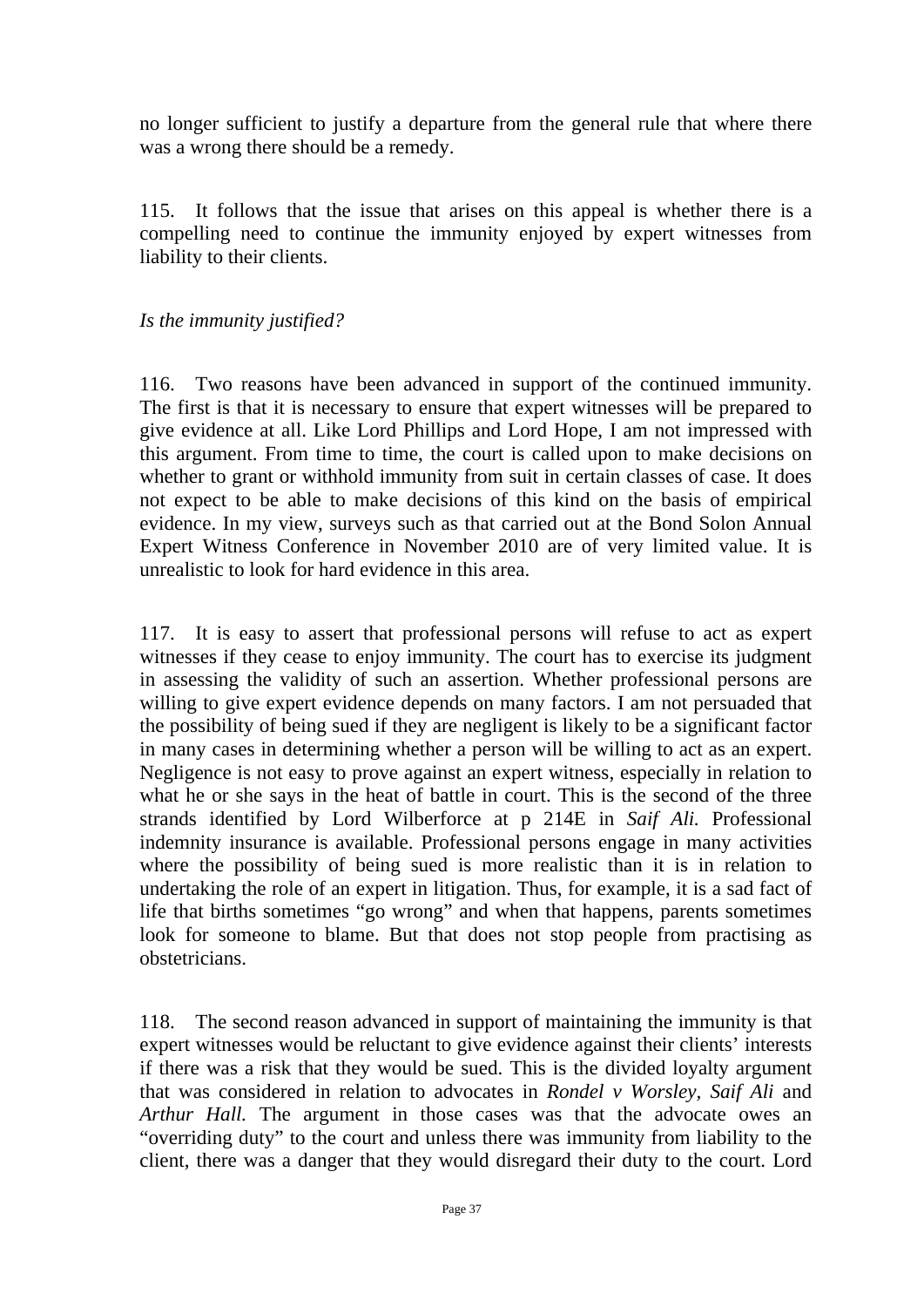Hope suggests in the present case that the duties owed by the advocate to the court are not as far reaching as those owed to the court by the expert. But it is significant that in *Rondel v Worsley* and *Saif Ali* the House of Lords described the advocates' duty to the court as "overriding" and regarded that fact as one of the reasons for not withdrawing the immunity. In *Arthur Hall,* Lord Hoffmann recognised that the duty of the advocate to the court is "extremely important in the English system of justice". He described the divided loyalty argument as being that "the possibility of being sued for negligence would actually inhibit the lawyer, consciously or unconsciously, from giving his duty to the court priority to his duty to his client". That is precisely the argument advanced by Mr Lawrence in the present case.

119. It is therefore relevant to examine the way in which the divided loyalty argument was dealt with in *Arthur Hall.* The fullest treatment of it is in the speech of Lord Hoffmann at p 692F:

"To assess the likelihood [of the removal of the immunity having a significant adverse effect], I think that one should start by considering the incentives which advocates presently have to comply with their duty and those which might tempt them to ignore it. The first consideration is that most advocates are honest conscientious people who need no other incentive to comply with the ethics of their profession. Then there is the wish to enjoy a good reputation among one's peers and the judiciary. There can be few professions which operate in so bright a glare of publicity as that of the advocate. Everything is done in public before a discerning audience. Serious lapses seldom pass unnoticed. And in the background lie the disciplinary powers of the judges and the professional bodies….

Looking at the other side of the coin, what pressures might induce the advocate to disregard his duty to the court in favour of pleasing the client? Perhaps the wish not to cause dissatisfaction which might make the client reluctant to pay. Or the wish to obtain more instructions from the same client. But among these pressures, I would not put high on the list the prospect of an action for negligence. It cannot possibly be negligent to act in accordance with one's duty to the court and it is hard to imagine anyone who would plead such conduct as a cause of action."

120. Although the analogy between the advocate and the expert witness is not precise, it is sufficiently close for much of what Lord Hoffmann said in this passage to be equally applicable to expert witnesses. In particular, like advocates, they are professional people who can be expected to want to comply with the rules and ethics of their profession. Experts can be in no doubt that their overriding duty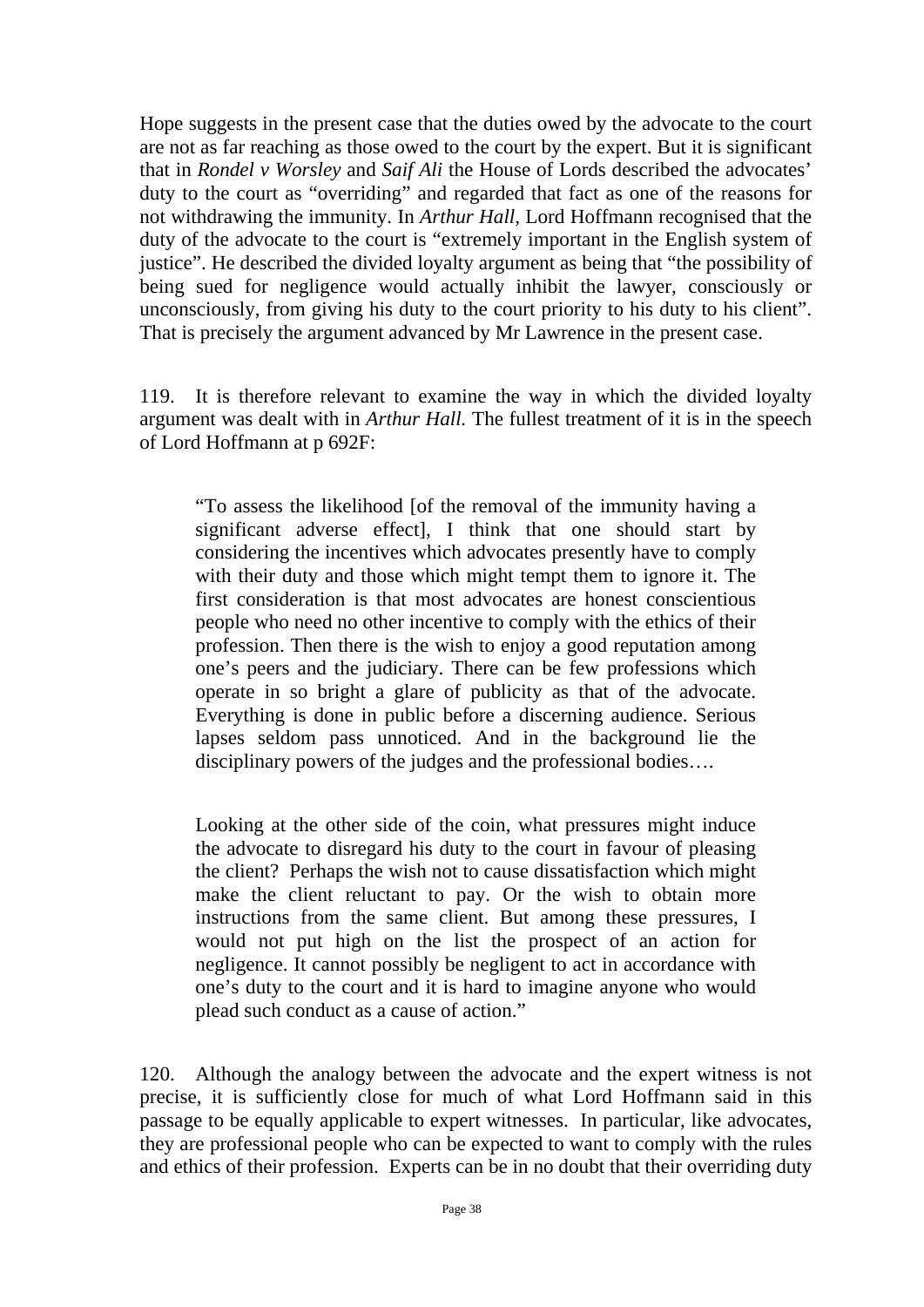is to the court. That is spelt out in the rules and they are reminded of the duty every time they write a report: rule 35.10(2) states that at the end of the expert's report "there must be a statement that the expert understands and has complied with their duty to the court". There is no reason to doubt that most experts are honest conscientious people who need no other incentive to comply with their duty and the rules and ethics of their profession. There may be a few experts (as there may be a few advocates) who behave dishonourably. But that is no more compelling a reason for retaining the immunity for experts than it was for retaining it for advocates.

121. As Lord Hoffmann said in relation to advocates, the prospect of an action for negligence is unlikely to tempt an expert to disregard his duty to the court. Experts can and almost always do obtain professional indemnity insurance to cover the risk of negligence. Most of them act honestly and conscientiously because that is what professional men and women do.

122. It follows from what I have said that I cannot agree with what Lord Hoffmann said at p 698D-G about expert witnesses. He said of *Stanton* that it was an example of a general immunity for acts done in the course of litigation which fell "squarely within the traditional witness immunity"; and that a witness "owes no duty of care to anyone in respect of the evidence he gives to the court". For the reasons that I have given, an expert engaged for reward does owe a duty of care to his client. The only question is whether there are sufficiently compelling policy reasons for according the expert immunity from suit.

123. It is in any event difficult to see how immunity would promote the discharge by experts of their duty to the court. The lesson of history suggests that it would not do so. Even before the Woolf reforms, it was well established that an expert witness owed a duty to be independent and assist the court: see *The Ikarian Reefer* [1993] 2 Lloyd's Rep 68, 81, and the cases cited there. But that did not dissuade the "hired gun", who all too often walked the stage before the Woolf reforms, from acting in a partisan way, even though at that time he enjoyed immunity from suit.

124. It follows that I am not convinced by either of the reasons advanced in justification of the immunity. I am even less persuaded that the immunity is *necessary* in the public interest or that there is a sufficiently compelling reason to justify continuing to deny a remedy to a person who has suffered loss as a result of his expert's breach of the duty of care owed in contract and tort.

*Should the immunity of expert witnesses survive for any purpose?*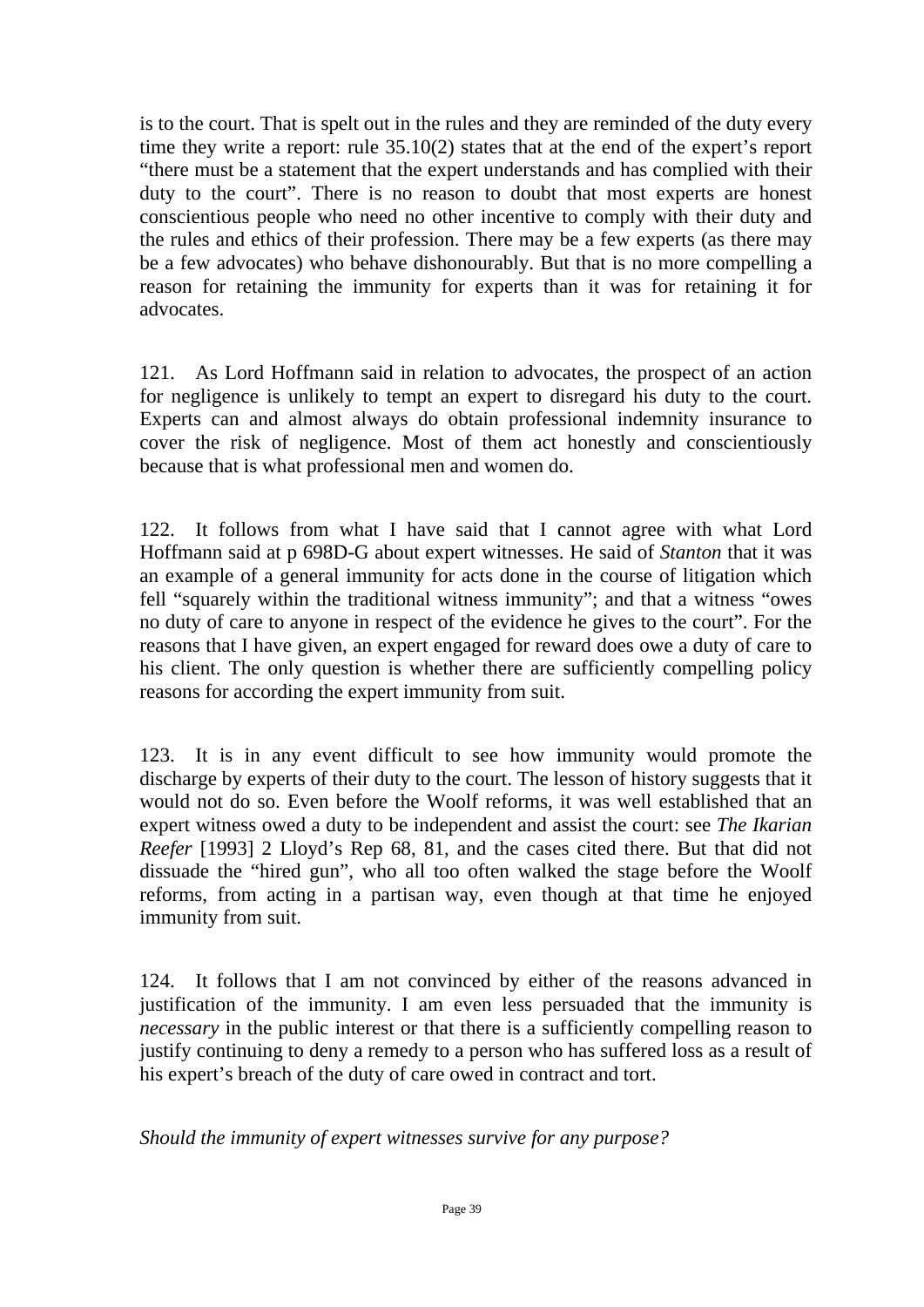125. Nothing that I have said is intended to undermine the long-standing absolute privilege enjoyed by other witnesses in respect of litigation. Although it is unnecessary to decide the point, as presently advised I can see no reason to treat expert witnesses who are engaged in criminal and family litigation any differently from those engaged in civil litigation.

#### *Conclusion*

126. For these reasons as well as those given by Lord Phillips, I would hold that the immunity of expert witnesses from liability to their clients for breach of duty (whether in contract or negligence) can no longer be justified. I would, therefore, allow this appeal.

## **LORD HOPE**

127. The question in this case is whether an exception should be made to the rule that witnesses may not be sued in respect of evidence given in court, or things said or done in contemplation of giving evidence in court, where the witness is an expert who accepts instructions from the litigant to give evidence for reward. The respondent is said to have negligently signed an inaccurate joint statement which had been prepared as directed by the judge under CPR 35.12(3). She did not give evidence in court, as the case was subsequently settled. So it is her conduct when she agreed to the way the joint statement had been worded by the other side's expert that is the focus of attention. It is common ground that the immunity rule applies to things said or done, or omitted to be said or done, by an expert witness at that stage of the proceedings unless it is subject to the exception for which the appellant contends: see *Watson v M'Ewan* [1905] AC 480. In that case it was held that the privilege of a witness extends to statements made in a preliminary statement with a view to giving evidence.

128. I have not found this an easy question to answer, for a variety of reasons. The first is to be found in the nature and purpose of the rule itself, which must be the starting point for an inquiry as to whether an exception should be made to it. The second is to be found when an attempt is made to define the limits of the exception. The third is the lack of firm evidence, pointing either one way or the other, as to the need for the exception or as to the consequences if it were to be introduced. The question whether the rule continues to perform a useful function has been raised from time to time. Andrew Edis, "Privilege and immunity: problems of expert evidence" (2007) CJQ 40, suggested that compliance with the expert's duty to the court would be enhanced by its removal. But it is a very different thing for it to be removed retrospectively, as I assume it will have to be if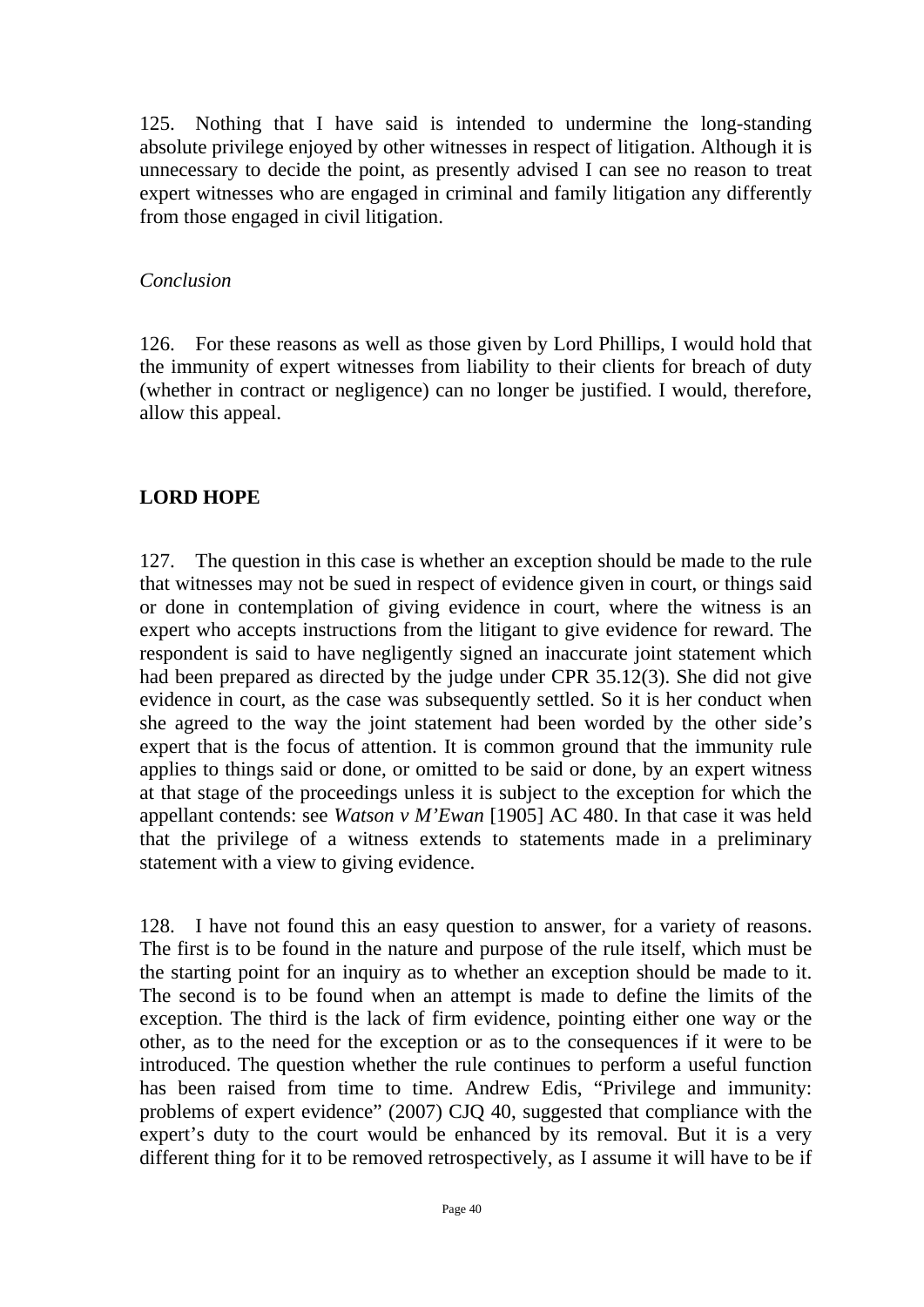the appellant's claim is be given effect, by a decision of seven Justices in this Court, from which there would be no way back except by legislation enacted by Parliament. I doubt whether it is right that we should proceed in this way only on the basis of assumptions, which is really all we have to go on in this case.

129. I regret too the absence of any intervention in these proceedings by a body with experience across the whole range of this area of practice, such as the Academy of Experts, which could have provided us with evidence to inform our judgment. In *Arthur J S Hall & Co v Simons* [2002] 1 AC 615, in which the opportunity was taken to challenge the decision of the House of Lords in *Rondel v Worsley* [1969] 1 AC 191 on the question of the immunity given to advocates, the House had the benefit of argument from the Bar Council which was given leave to intervene. As Lord Steyn said at p 676, it played a particularly helpful part in the appeal. The House was, of course, dealing in that case with an issue which was within the personal experience of all members of the Appellate Committee, and it was known that advocates were already under a professional obligation to carry insurance: see Lord Steyn, p 682; Lord Hoffmann, p 691. In this case we are dealing with an area of practice with whose precise limits I suspect I am not alone in being less familiar. I am unwilling to assume that every witness who gives evidence as an "expert" belongs to a professional organisation or engages regularly in court work. Some may be academics, and some may come forward to give expert evidence only once in a lifetime. It seems to me that it would be unwise to assume that they all have insurance cover against claims for negligence.

130. I am also unimpressed by the line of argument that the rule should not be allowed to provide a shelter for the negligent expert who is in breach of the duty that he owes to the client from whom he has accepted instructions or by whom he is being paid. Of course, if the point is put that way round the immunity that the rule currently provides may seem objectionable. But, as I shall mention later, it was recognised long ago that it is not the purpose of the rule to protect those who are guilty of such transgressions. Its purpose is to ensure that witnesses are not deterred from coming forward to give evidence in court and from feeling completely free to speak the truth when they do so, without facing the risk of being harassed afterwards by actions in which allegations are made against them in an attempt to make them liable in damages.

131. It is important not to lose sight of this fundamental principle. To do so risks devaluing the rule. It diverts attention from the consequences for those who are wholly innocent of any transgression for which damages could properly be awarded, but are nevertheless exposed to harassment by the disgruntled or the unscrupulous. There has been no challenge to the policy justification as it applies to witnesses generally. So the question in this case is whether the reasons which justify an immunity for witnesses generally do not apply to expert witnesses. The grounds for making that exception by judicial decision need to be examined and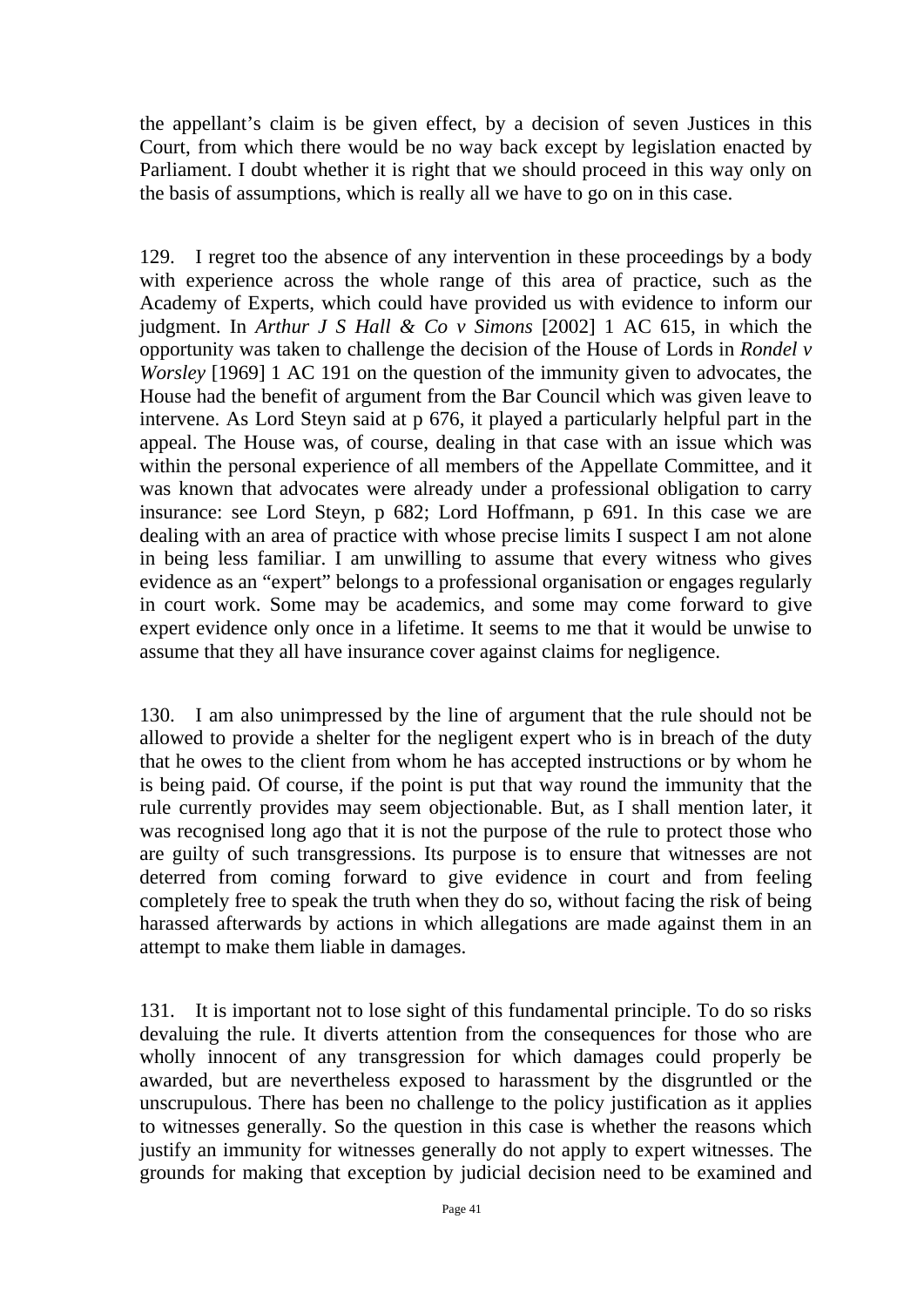explained very carefully. This is because they may have implications for the immunity which is at present given to other kinds of witness against whom a breach of duty may be alleged. An incautious removal of the immunity from one class of witness risks destabilising the protection that is given to witnesses generally.

## *The rule*

132. The rule that affords immunity to witnesses when giving evidence in court, or with a view to giving evidence, is not itself in doubt. But I think that it is important, before deciding whether an exception should be made to it in the case of expert witnesses, to examine the origins of the rule and the grounds of policy on which it is based.

133. The rule is of very long standing, perhaps as early as the  $16<sup>th</sup>$  century: see *D'Orta-Ekenaike v Victoria Legal Aid* [2005] HCA 12, (2005) 214 ALR 92, para 39. It was recognised in the  $17<sup>th</sup>$  century that judges, with whose immunity that which is given to witnesses there is an affinity, should not be exposed to action, at least in dubious cases where just and rational men might be of different judgments: "otherwise no man but a beggar, or a fool, would be a judge": *Stair, Institutions of the Law of Scotland* ( $2<sup>nd</sup>$  ed, 1693), IV, 1, 5. Two centuries later, in *Dawkins v Lord Rokeby* (1873) LR 8 QB 255, 264, Kelly CB declared:

"no action lies against parties or witnesses for anything said or done, although falsely and maliciously and without any reasonable or probable cause, in the ordinary course of any proceeding in a court of justice."

That this principle had long been recognised in English law can be seen from Lord Mansfield's statement in *R v Skinner* (1772) Lofft 55 that:

"neither party, witness, counsel, jury, or judge, can be put to answer, civilly or criminally, for words spoken in office."

As Lord President Inglis observed in *Williamson v Umphray and Robertson* (1890) 17 R 905, 910-911 where the claim was one of libel, the rule that gives that privilege to judges, jurors, counsel and witnesses is founded on obvious grounds of public policy: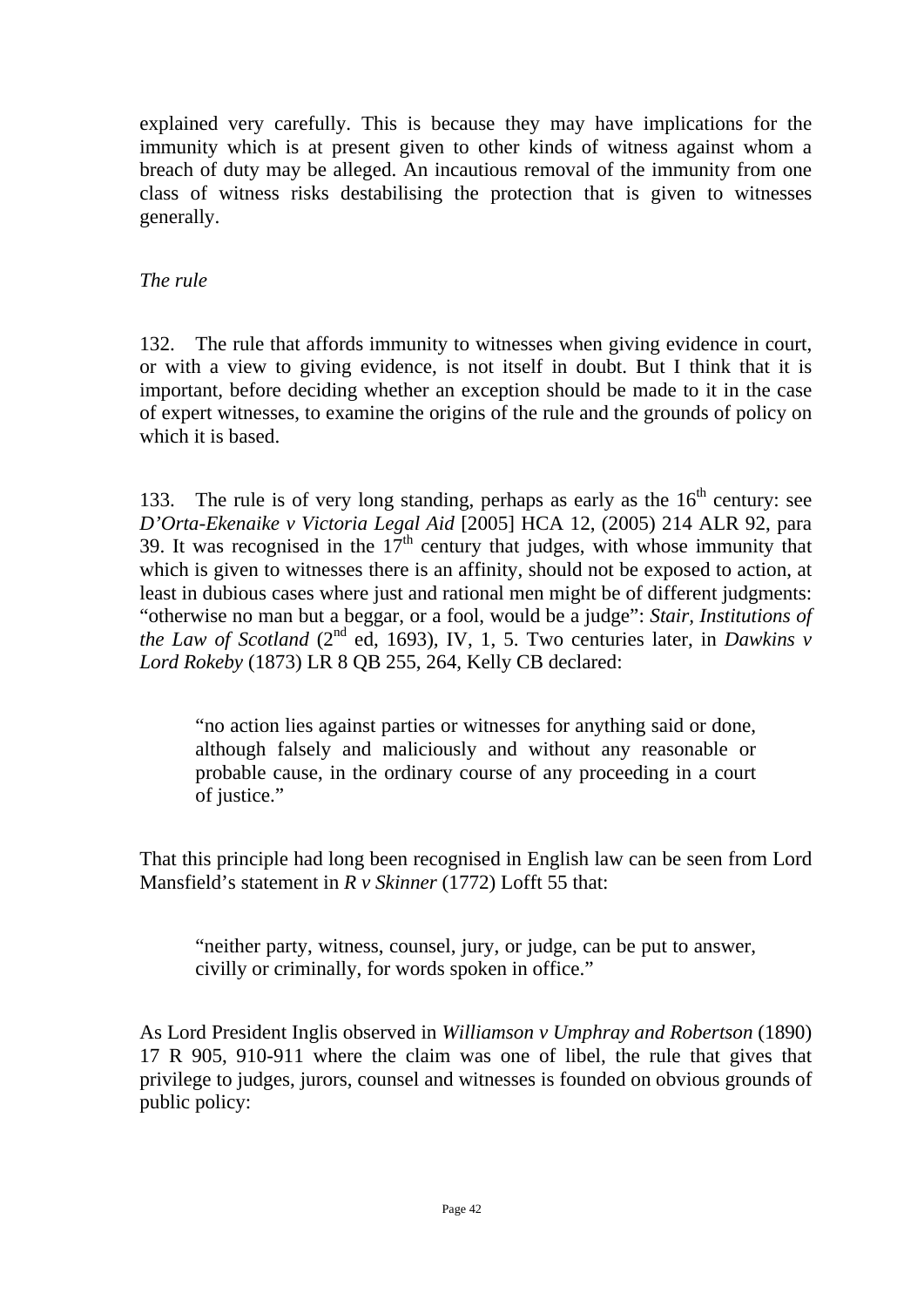"It is essential to the ends of justice that persons in such positions should enjoy freedom of speech without fear of consequences, in discharging their public duties in the course of a judicial inquiry. But the motive of the law is not to protect corrupt or malevolent judges, malicious advocates, or malignant and lying witnesses, but to prevent persons acting honestly in discharging a public function from being harassed afterwards by actions imputing to them dishonesty and malice, and seeking to make them liable in damages."

134. The Lord President referred in support of this explanation of the purpose of the rule to the following passage in the speech of Lord Penzance in the House of Lords in *Dawkins v Lord Rokeby* (1875) LR 7 HL 744, 755-756:

"If by any process of demonstration, free from the defects of human judgment, the untruth and malice could be set above and beyond all question or doubt, there might be ground for contending that the law of the land should give damages to the injured man. But this is not the state of things under which this question of law has to be determined. Whether the statements were, in fact, untrue, and whether they were dictated by malice, are, and always will be, open questions, upon which opinions may differ, and which can only be resolved by the exercise of human judgment. And the real question is, whether it is proper on grounds of public policy to remit such questions to the judgment of a jury. The reasons against doing so are simple and obvious. A witness may be utterly free from malice, and may yet in the eyes of a jury be open to that imputation; or, again, the witness may be cleared by the jury of the imputation, and may yet have to encounter the expenses and distress of a harassing litigation. With such possibilities hanging over his head, a witness cannot be expected to speak with that free and open mind which the administration of justice demands."

135. Commenting on that passage in *Primrose v Waterston* (1902) 4 F 783, in which an action for slander was brought against a magistrate, Lord Moncreiff said at pp 793-794 that the reason for the wideness of the protection was that experience showed that, although the judge might after trial succeed in clearing himself of the imputation, he would be exposed to being called on to answer what ex facie of the summons was apparently a relevant charge:

"Now, if that were once permitted the protection of absolute privilege would disappear; and therefore the only sound rule is to grant that protection unless it can be demonstrated – that is, shewn so clearly that no man of ordinary intelligence and judgment could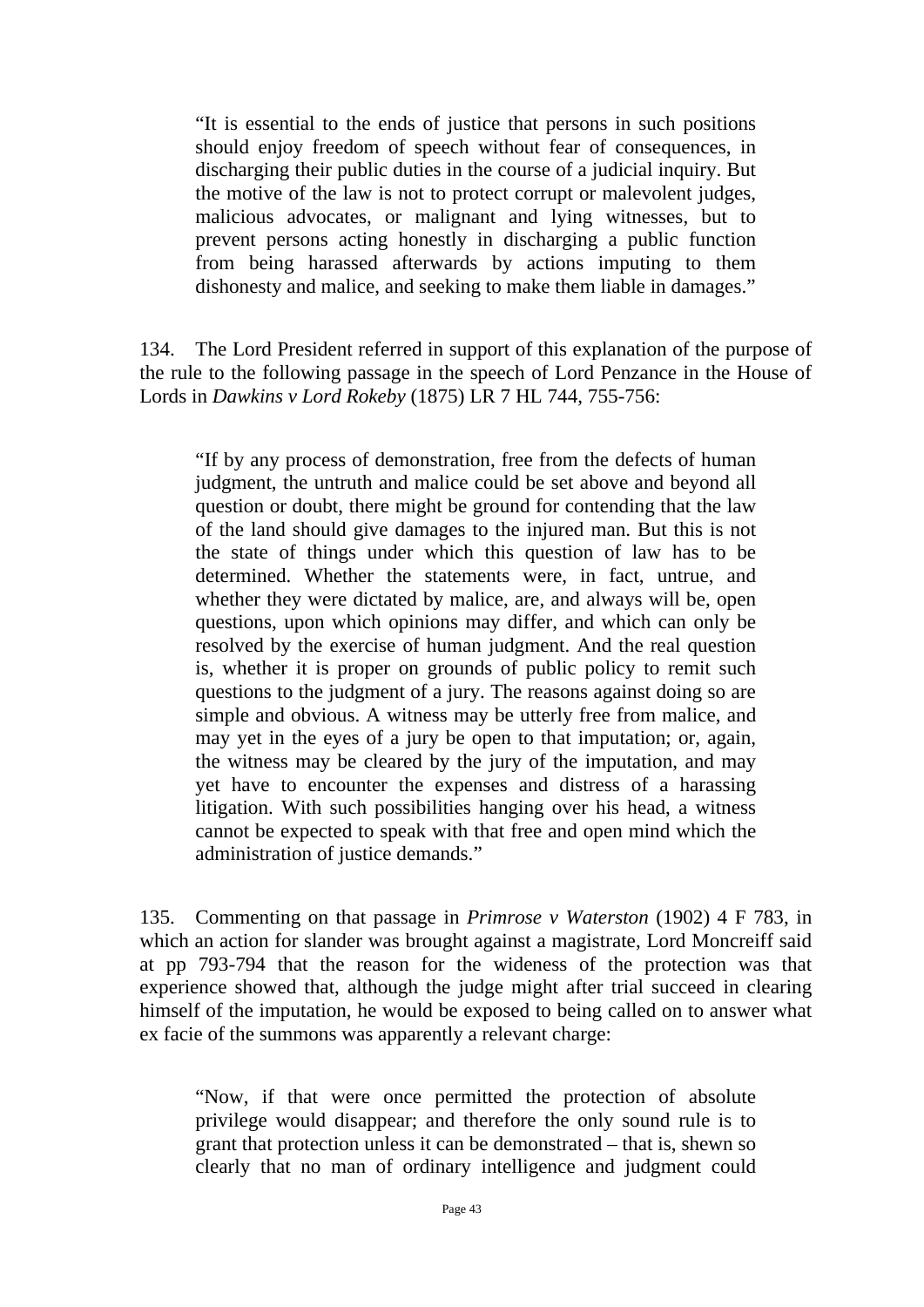honestly dispute it – that the words used had no connection with the case in hand. The result of this, no doubt, is that in an exceptional case like that which we have before us, of a judge who is unable to restrain himself, hardship is inflicted on the person to whom the remarks are addressed. But on the other hand it is to be remembered that, thanks to the protection afforded by the privilege, ninety-nine out of a hundred judges are enabled to discharge their duties without fear or favour and without the dread of an impending action."

136. Although Lord Moncreiff was there speaking of the rule in its application to judges, his point applies with equal force to the position of witnesses. There will, of course, be some who may abuse the privilege and against whom allegations might reasonably be made that what they said in the witness box was malicious and defamatory. But the privilege exists for the protection of all witnesses, not just the few against whom successful actions might otherwise be brought for an award of damages: see also *Munster v Lamb* (1883) 11 QBD 588, 607 where Fry LJ said that the purpose of the rule was to protect persons acting bona fide who under a different rule would be liable, not perhaps to verdicts and judgments against them, but to the vexation of defending actions.

137. In *Watson v M'Ewan* [1905] AC 480 the Lord Chancellor, the Earl of Halsbury, said that the privilege of a witness, the immunity from responsibility in an action in which evidence has been given by him in a court of justice, was too well established then to be shaken. He described it as one of the necessities of the administration of justice. In that case a medical practitioner, whom the pursuer had employed as her professional adviser with a view to an action she proposed to bring against her husband for separation and aliment, then gave evidence for the husband in that same action. This was said to have come about because he expressed views to the husband's solicitors that made it evident that his opinion was adverse to the position that the wife wished him to adopt. This led to his being requested by those acting for the husband to give evidence on his behalf. He agreed to do so, and in the course of his evidence referred to matters which he had learned on the occasion of his professional visit to the wife relevant to her state of health which, so it was alleged, impressed the judge unfavourably to the wife's case and without which, it was said, she would have been successful. An action of damages was then raised by the wife against him for slander and breach of confidentiality. The wife's father raised an action of damages against him on similar grounds. In both cases the question whether the medical practitioner was entitled to witness immunity was raised as a preliminary issue.

138. Reversing the judgment of the Court of Session (see *AB v CD* (1904) 7 F 72; reported also in the Scots Law Times as *M'Ewan v Watson* (1905) 12 SLT 599), the House of Lords held that the protection that the medical practitioner undoubtedly had as to what he had said in the witness box should be given also to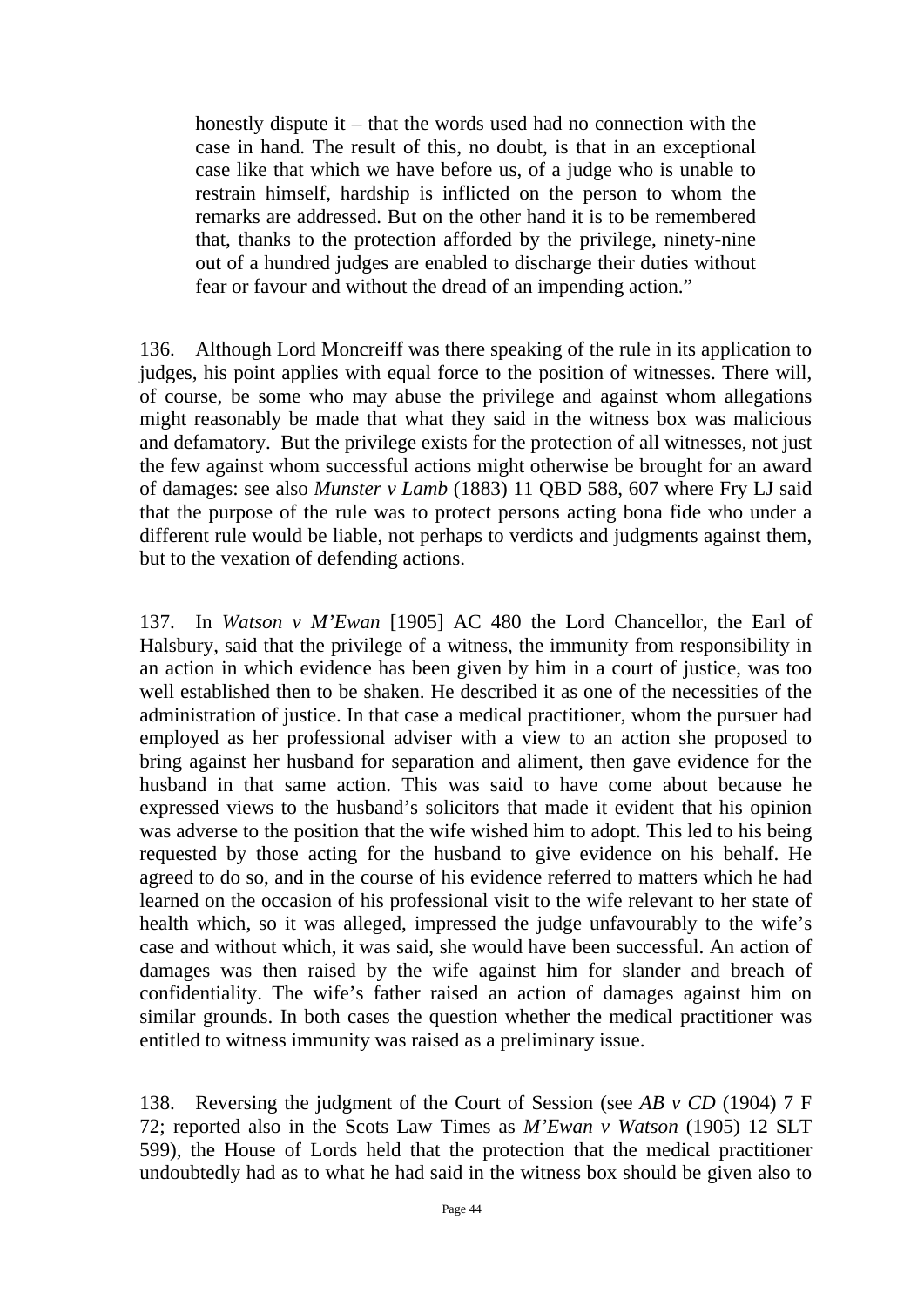his preliminary examination by those acting for the husband to find out what he could prove if called to give evidence on his behalf. As to that, the Lord Chancellor made this observation:

"It may be that to some extent it seems to impose a hardship, but after all the hardship is not to be compared with that which would arise if it were impossible to administer justice, because people would be afraid to give their testimony."

139. The facts of that case are of particular interest, especially because this appears to have been the first case that the immunity was invoked in response to a claim other than one for slander. They are best explained in the report of the judgment of the Court of Session at (1904) 7 F 72, in which the averments for both sides are set out. Sir Patrick Watson was a hospital surgeon and clinical teacher with an unrivalled reputation for his operative skill and teaching powers. He accepted instructions from Mrs McEwan with a view to his giving evidence as an expert witness on her behalf. In the event the evidence which he was said to have given, when he appeared as a witness for her husband, was unfavourable to her and in support of the case that was being made against her. He was said in the course of his evidence to have read out notes which he had made during a professional visit when he examined her. They contained entries to the effect that it seemed to him that both the wife and her father were bent on inducing her premature labour (in other words, an abortion) with a view to freeing her from any permanent reminder of the marriage and, if possible, to obtain a separation. This is an early example of the protection being given to an expert witness against an allegation that his evidence to the court was contrary to the interests of the person by whom he had originally been instructed for reward. It was also alleged that what he said was defamatory of her and her father. There was no suggestion that the fact that he may have owed duties to them, such as the duty of confidentiality, made any difference. He was entitled to the protection in the same way as any other witness.

140. The reports of the case in the House of Lords, which describe the case in the head-note as one of slander, give the impression that the claim for breach of confidence did not proceed and that the relevant issues before the House were concerned only with the claim for slander. But the report of the case in the Court of Session in the Session Cases shows that the pursuer had proposed four issues for trial:  $AB$  v CD (1904) 7 F 72, 76-77. Issue (1) was whether giving the precognition amounted to breach of confidence; issue (2) was whether giving the evidence in court amounted to breach of confidence; issue (3) was whether giving the precognition amounted to slander; and issue (4) was whether giving the evidence in court amounted to slander. The Lord Ordinary disallowed issues (2) and (4), as they related to evidence given in court which attracted the immunity. But he allowed issues  $(1)$  and  $(3)$ , on the view that witness immunity did not extend to giving a precognition. In the Inner House it was argued that the fact that an expert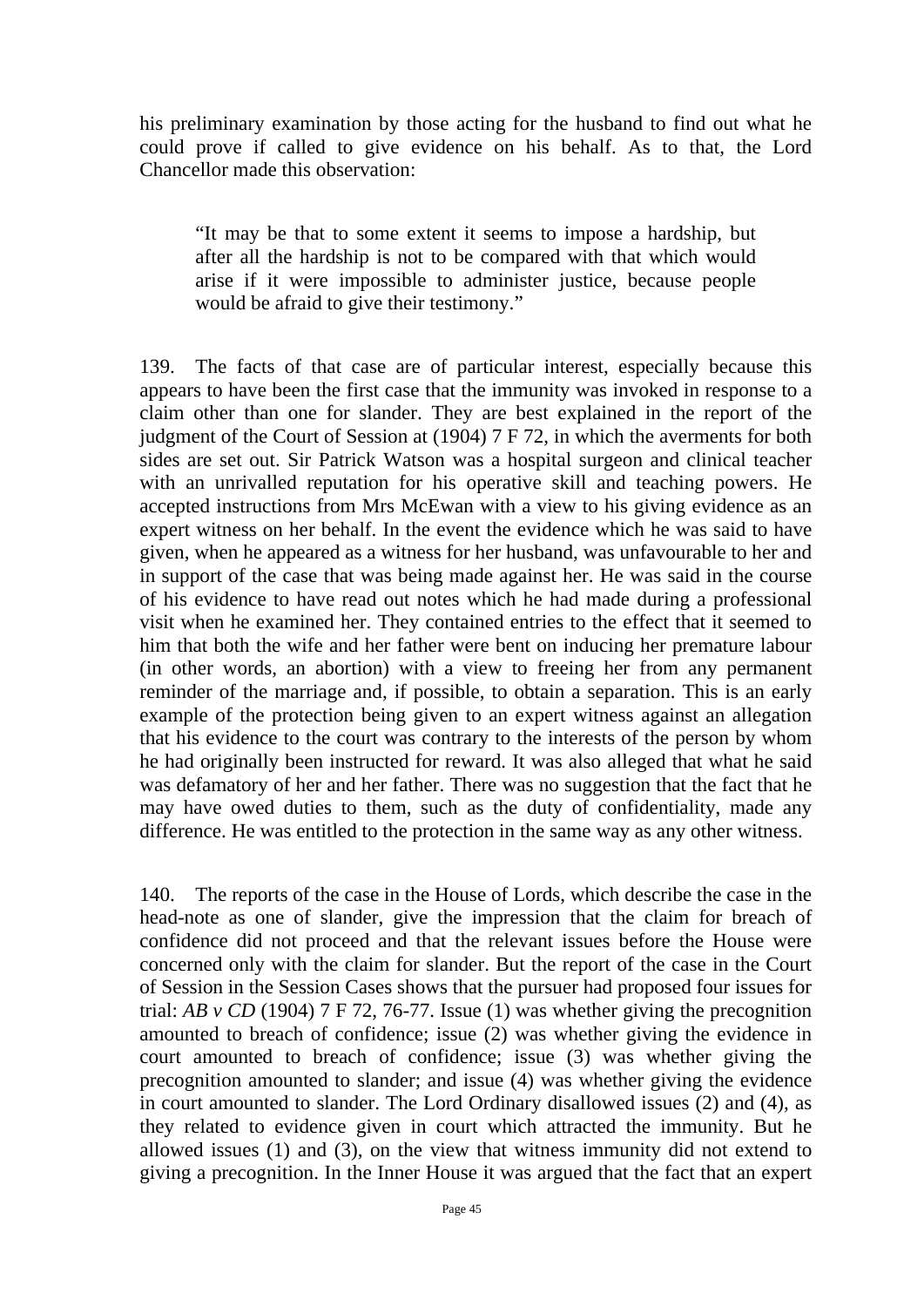gave evidence by choice and was not compelled to do so meant that he did not require the protection of the immunity. This argument was rejected, and the Inner House agreed with the Lord Ordinary that issues (2) and (4) should be disallowed. But it also disallowed issue (1). Watson then appealed to the House of Lords against the decision of the Inner House that issue (3) should go to trial. This was the issue as to slander in the precognition. The Session Cases report of the case in the House of Lords states that Mrs McEwan cross-appealed against the disallowance of the first issue: *Watson v M'Ewan* (1905) 7 F (HL) 109, 110. This was issue (1), the issue as to breach of confidentiality in the precognition.

141. The appeal was heard together with an appeal in the action raised by Mrs McEwan's father, in which the issues were almost the same. The father's case has not been separately reported, but the names of both cases appear in the Scots Law Times report at (1905) 13 SLT 340. The Lord Chancellor said that it was impossible to say that any different question arose in the one appeal from that which arose in the other: [1905] AC 480, 485. Both claims as to what was said in the precognition were before the House and, as the outcome of the appeal was that Mrs McEwan's case was remitted to the Court of Session to dismiss her action, its ruling that Watson was entitled to the immunity at the precognition stage must be taken to have extended to her claim against him for breach of confidence as well as her claim for slander. That this is how the Lord Chancellor saw the matter appears from the second paragraph of his speech, at p 486, where he said that he was not disposed to express an opinion either way as to the confidential nature of the relationship, which might raise very serious and difficult questions, because he had no difficulty at all in their solution on other grounds:

"The broad proposition I entertain no doubt about, and it seems to me to be the only question that properly arises here; as to the immunity of a witness for evidence given in a Court of Justice, it is too late to argue that as if it were doubtful."

I think that this passage makes it clear that, in his opinion, there were no grounds for distinguishing between the claims that were being made in the action. The immunity extended as much to a claim of damages for breach of a duty of confidence as it did to a claim for slander, or indeed any other claim. The question whether an expert witness was in a different position from an ordinary witness had been raised and dealt with in the Inner House.

142. The decision in *Watson v M'Ewan* [1905] AC 480 that the protection extended to the preparation of evidence was applied in *Marrinan v Vibart* [1963] 1 QB 528. The plaintiff in that case was a barrister who brought an action in damages for conspiracy to make false statements defamatory of him as a barrister against two police officers. They had given evidence against him at a criminal trial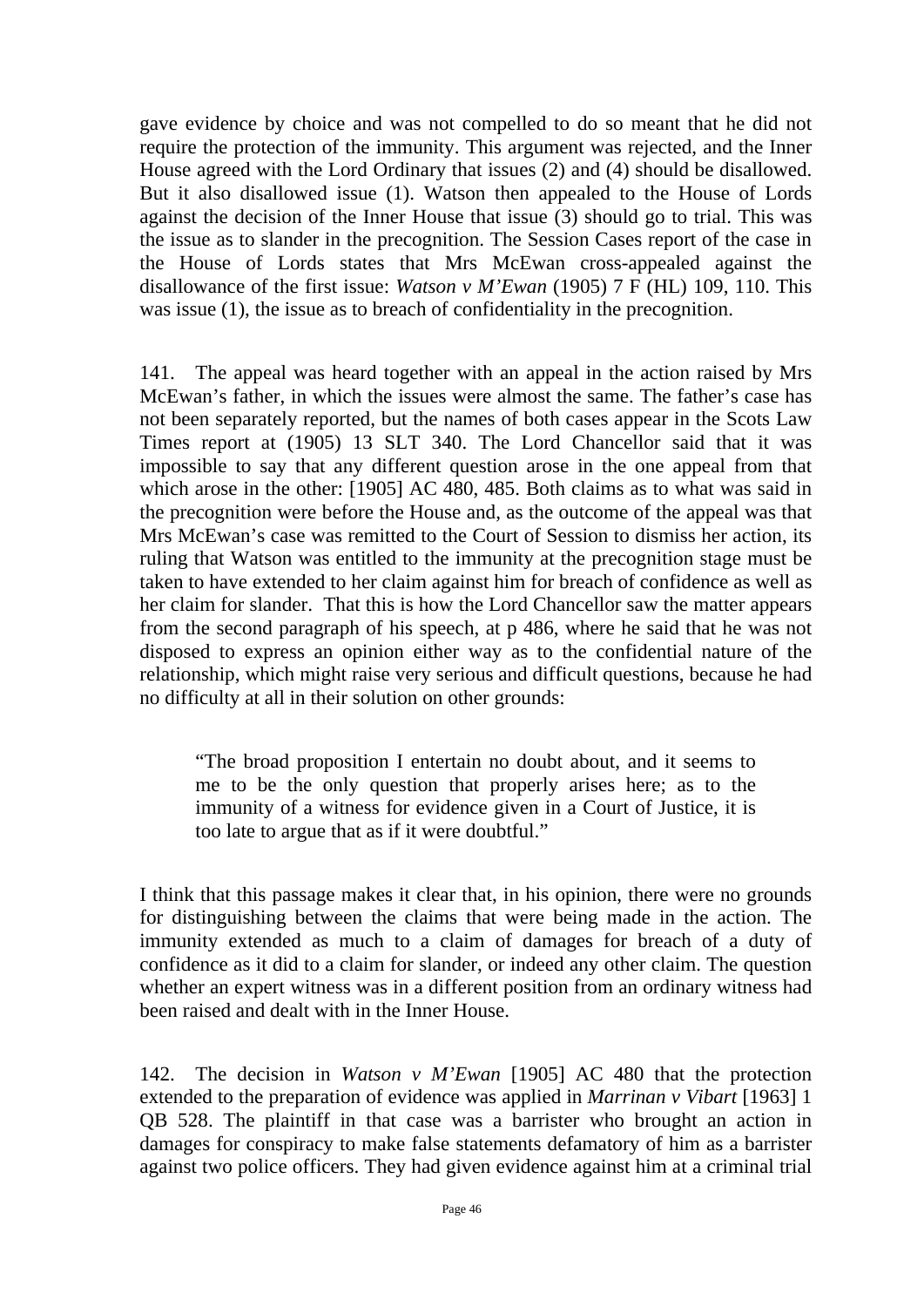and in disciplinary proceedings at an inquiry before the Benchers of Lincoln's Inn. His action was held to be barred by the rule of public policy. Sellers LJ, with whom the other members of the Court of Appeal agreed, said at p 535:

"*Whatever form of action* is sought to be derived from what was said or done in the course of judicial proceedings must suffer the same fate of being barred by the rule which protects witnesses in their evidence before the court and in the preparation of the evidence which is to be so given." [Emphasis added]

Salmon J said of the immunity in the same case at first instance, at [1963] 1 QB 234, 237:

"This immunity exists for the benefit of the public, since the administration of justice would be greatly impeded if witnesses were to be in fear that any disgruntled and possibly impecunious persons against whom they gave evidence might subsequently involve them in costly litigation."

143. In *Roy v Prior* [1971] AC 470, 480 Lord Wilberforce said that the reasons why immunity is conferred upon witnesses in respect of evidence given in court are in order that they may give their evidence fearlessly and to avoid a multiplicity of actions in which the value or truth of their evidence would be tried over again. This appears to have been the first mention of the second of these two reasons in the context of witness immunity. Lord Wilberforce's formulation was adopted by Mr Simon Tuckey QC in *Palmer v Durnford Ford* [1992] QB 483, 487 and by Simon Brown LJ in *Silcott v Commissioner of Police of the Metropolis* (1996) 8 Admin LR 633, 637. It was referred to also by Drake J in *Evans v London Hospital Medical College (University of London)* [1981] 1 WLR 184, 189 when he was discussing the reasons for the immunity in the context of criminal proceedings. He accepted that one of the reasons was to prevent disgruntled prisoners from seeking to have their cases retried in civil suit. But he said that the reason was in fact more broadly based than that. In *Stanton v Callaghan* [2000] QB 75, 93-94, Chadwick LJ pointed out that Lord Wilberforce's second reason, which he appears to have derived from the reasons for the immunity given to barristers in *Rondel v Worsley*  [1969] 1 AC 191, was said by Lord Diplock in *Saif Ali v Sidney Mitchell & Co*  [1980] AC 198, 223 to have overlooked the possibility that the action had been dismissed or judgment entered without a contested hearing so that there was no possibility of restoring the action and proceeding to trial. We are left then with the first reason, which has been the only true basis for the rule from the very beginning.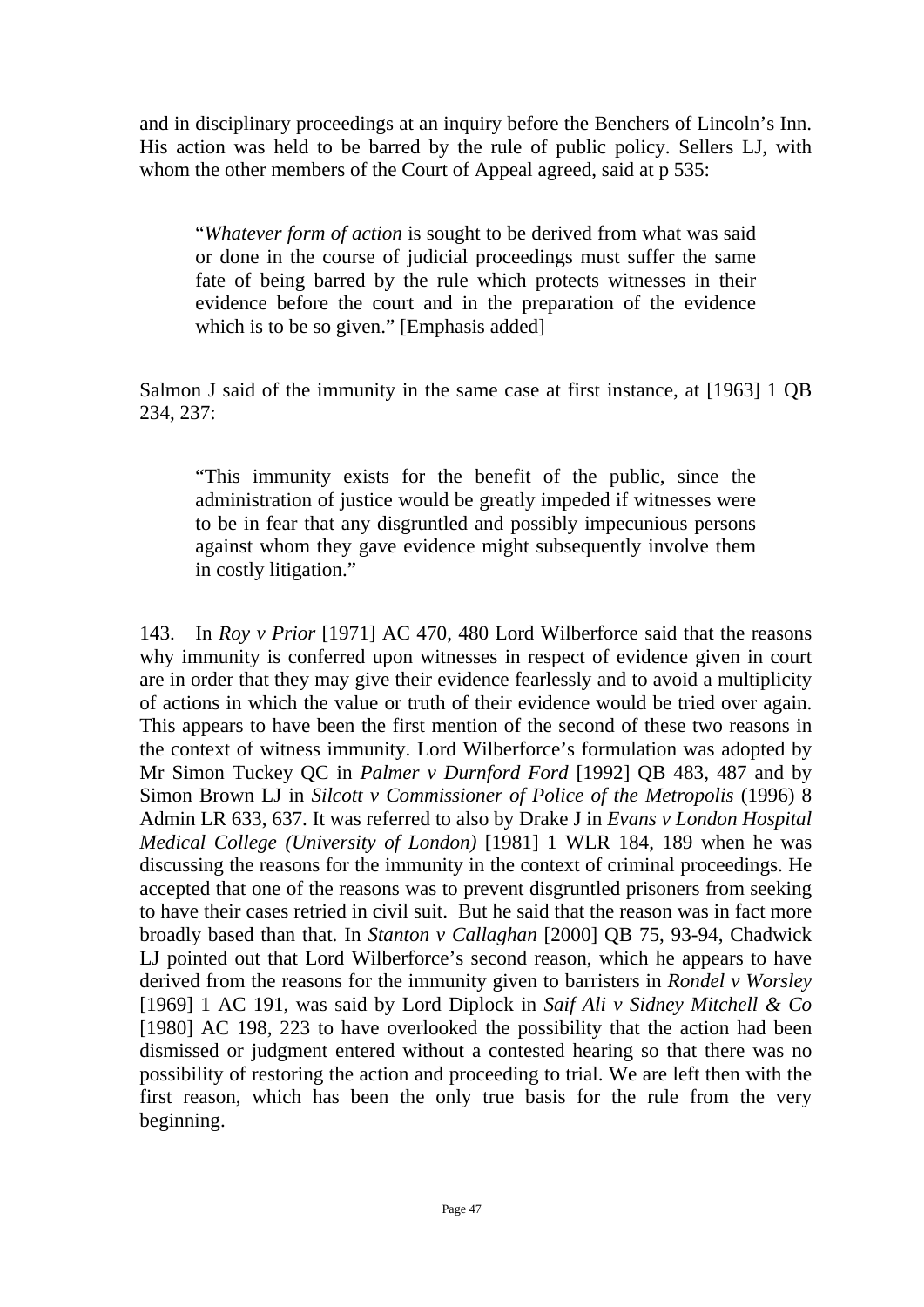144. In *Taylor v Director of the Serious Fraud Office* [1999] 2 AC 177 Lord Hoffmann said that the policy of the immunity is to enable people to speak freely without fear of being sued, whether successfully or not. Once again there is a recognition of the fact that the rule exists for the protection of all witnesses, not just the few against whom successful actions might otherwise be brought. Lord Hoffmann added these words at p 214:

"If this object is to be achieved, the person in question must know at the time he speaks whether or not the immunity will attach. If it depends upon the contingencies of whether he will be called as a witness, the value of the immunity is destroyed."

It is the need for certainty that also makes it necessary to extend the protection of the rule to all witnesses and to all causes of action that may be brought against them. The rough is taken with the smooth. There will be some cases where a genuine cause of action is excluded by it. But in the vast majority of cases it is the assurance of the protection that enables people against whom no action could reasonably be brought to speak freely without facing the prospect of being harassed by those against whose interests they have spoken. It is an important part of the protection that, as Sellers LJ said in *Marrinan v Vibart* [1963] 1 QB 528, 535, it extends to whatever form of action is sought to be derived from what was said or done in the proceedings. That had been settled law since the decision of the House of Lords in *Watson v M'Ewan* [1905] AC 480, where it was held that the witness was protected by the immunity against a claim for breach of confidence: see para 141, above.

145. In *Arthur J S Hall & Co v Simons* [2002] 1 AC 615 it was argued for the Bar Council that witness immunity provided a useful analogy to that given to advocates: p 669. For the clients, on the other hand, it was argued that no relevant parallel could be drawn, as the duties that a paid witness owed to his client were subject to the overriding duty to the court to tell the truth: p 671. Lord Hobhouse of Woodborough said at p 741 that the expert witness was in a special position similar to that of the advocate. But Lord Hoffmann at pp 697-698 rejected the expert witness analogy. He said that it was not enough to explain the immunity relating to court proceedings by saying, as Lord Diplock did in *Saif Ali v Sidney Mitchell & Co* [1980] AC 198, 222, that people involved in litigation should be free from avoidable "stress and tensions of alarm and fear". It was necessary to go further and explain *why* the public interest requires that a *particular* participant should be free from the stress created by the possibility that he might be sued. The witness rule, he said, depends on the proposition that without it, witnesses would be more reluctant to assist the court. Referring to *Stanton v Callaghan* [2000] QB 75, in which it was held that an expert could not be sued for agreeing to a joint experts' statement in terms which the client thought detrimental to his interests, he said: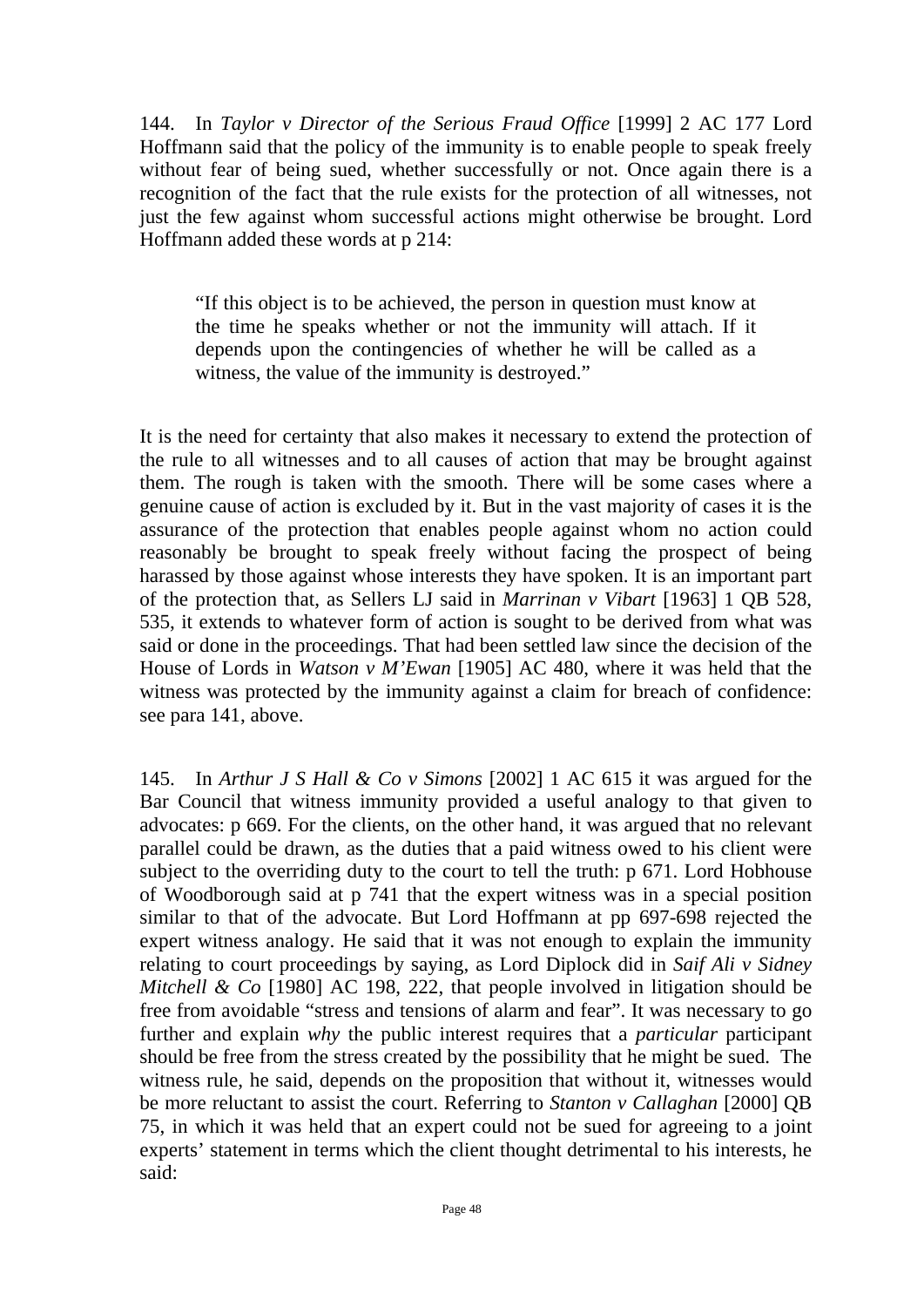"that seems to me to fall squarely within the traditional witness immunity. The alleged cause of action was a statement of the evidence which the witness proposed to give to the court. A witness owes no duty of care to anyone in respect of the evidence he gives to the court. His only duty is to tell the truth."

146. The question which this case raises is whether Lord Hoffmann was right to declare that the case of the expert witness fell within the traditional witness immunity.

#### *The expert witness*

147. The observations of Lord Hoffmann and Lord Hobhouse in *Arthur J S Hall & Co v Simons* [2002] 1 AC 615 indicate that they did not think that the fact that expert witnesses owed a duty of care to their clients was a reason for excluding them from the immunity that is available to witnesses generally. In *Watson v M'Ewan* [1905] AC 480 the fact that Sir Patrick Watson may have owed a duty in confidence to his former client made no difference to the result: see paras 139-141, above. Lord Browne-Wilkinson made it clear in *X (Minors) v Bedfordshire County Council* [1995] 2 AC 633, 755 that nothing that he had said in that case about the investigation and preparation of evidence by the psychiatrist in proceedings for the protection of a child from abuse was intended to cast doubt on the ruling by Mr Simon Tuckey QC in *Palmer v Durnford Ford* [1992] QB 483, 488-489 that the protection should be extended to the production or approval of an expert's report for the purposes of disclosure to the other side, but not to work done for the principal purpose of advising the client. In the Court of Appeal in *X (Minors) v Bedfordshire County Council* Sir Thomas Bingham MR too said that in his opinion Mr Simon Tuckey QC reached a correct conclusion in *Palmer*: [1995] 2 AC 633, 661. There was a difference of view between the Court of Appeal and the House of Lords in that case as to whether there was a sufficiently immediate link between the investigations carried out by the psychiatrist to attract the immunity. But it was common ground that the psychiatrist was in the same position in regard to the immunity as any other witness.

148. This is a formidable body of authority which should not be lightly disregarded. The decision of Drake J in *Evans v London Hospital Medical College (University of London)* [1981] 1 WLR 184 lends further support to it. In *Hughes v Lloyds Bank Plc* [1998] PIQR P98 the Court of Appeal assumed that expert witnesses were immune from suit for negligence. In *Raiss v Palmano* [2001] PNLR 21 a claim for negligence against a surveyor was struck out at first instance but allowed so far as it alleged deceit because he conceded in cross-examination that he did not have the qualification claimed in his expert report. On appeal the entire claim against him was struck out.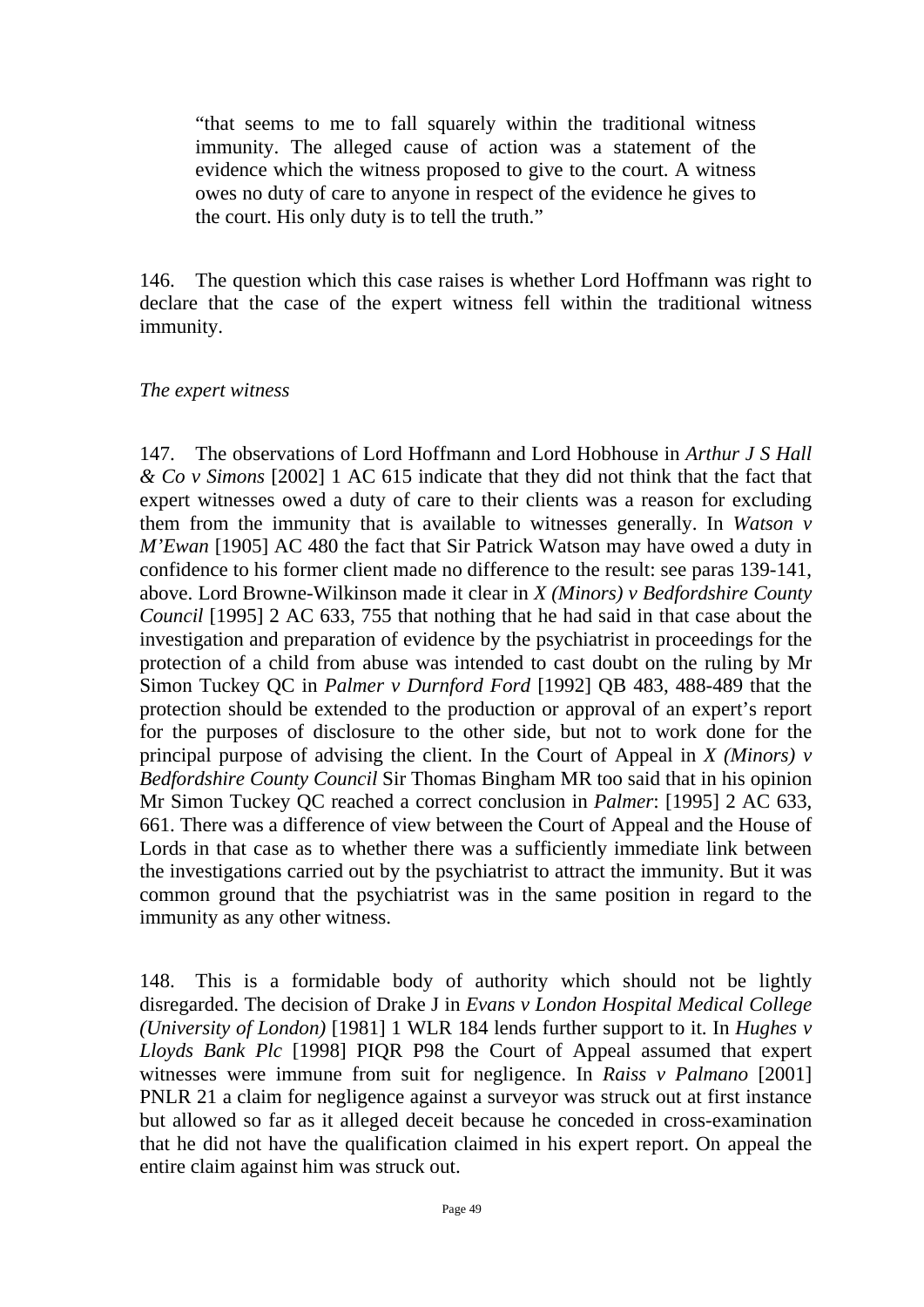149. Lord Phillips says that the immunity of expert witnesses from liability in negligence has never been challenged but has simply been accepted. It is true that none of the earlier cases addressed the question of immunity from liability for negligence, and it was accepted in *Palmer v Durnford Ford* [1992] QB 483 and *Hughes v Lloyds Bank Plc* [1998] PIQR P98 that in general the paid expert witness is protected by the immunity. But I think, with respect both to him and Lord Dyson, that this view does not do justice to what the authorities, properly understood, reveal to us. The immunity was challenged in *Watson v M'Ewan* [1905] AC 480 but held to apply to a claim by a client for breach of the expert's duty of confidence. The universality of the rule was declared in that case, and it has been asserted and applied repeatedly since then. Its application to claims for breach of duty by their clients against expert witnesses was expressly recognised by both Lord Hoffmann and Lord Hobhouse in *Arthur J S Hall & Co v Simons*  [2002] 1 AC 615. The fact must be faced that what we are being asked to do in this case is to remove an immunity which until now has been accepted as falling within the universal principle. This is not just a fringe decision of the kind to which Lord Wilberforce referred in *Saif Ali v Sidney Mitchell & Co* [1980] AC 198, 211 where, as he saw it, the extent of the immunity then given to advocates was in need of being clarified.

150. The leading modern authority on the position of expert witnesses is *Stanton v Callaghan* [2000] QB 75. In that case too, after reviewing the authorities, the Court of Appeal saw no reason to disturb the ruling in *Palmer*. Chadwick LJ said at p 101 that he was not persuaded that experts who, as part of their professional practice and for reward, offer their services as potential witnesses on matters within their expertise are prone to "strains and tensions of alarm and fear" at the stage at which they are preparing their reports for exchange. But the basis in fact for this observation is unclear, and the other members of the Court did not agree with him on this point.

151. Otton LJ said at p 104 in *Stanton* that there was clear authority that, provided the test of "principal and proximate connection" is satisfied, the prehearing work of an expert will be within the protective circle of the witness immunity principle. What remained to be considered was whether it was appropriate to draw the circle narrower so that some experts are admitted and some are not. His conclusion was that, while the need to grant immunity may be more obvious in some cases than others, the courts ought not to rush to draw a rigid boundary between situations where immunity is automatically granted to some and not to others. He reminded himself at p 107 that the immunity is not granted primarily for the benefit of the individuals who seek it. They are the beneficiaries of the public interest to ensure that the administration of justice is not impeded, which is the consideration that should be paramount. Although Nourse LJ was prepared to acknowledge that the rule could not be quite the same for experts as for other witnesses as the expert usually has the dual capacity of advising the client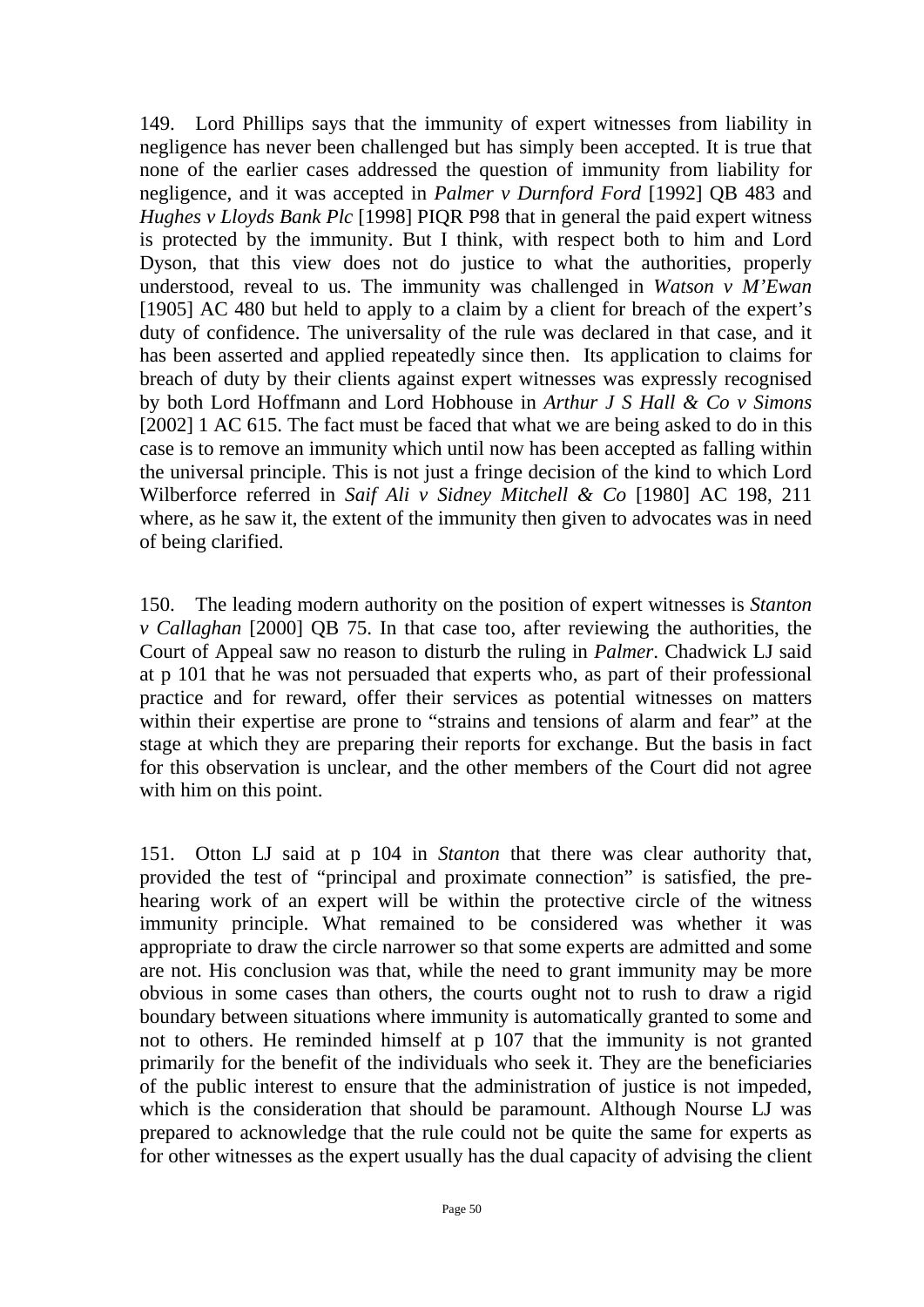as well as giving evidence in support of his case, he saw no justification for distinguishing between an expert and a lay witness either on the ground that the expert is usually remunerated for his services or on the ground that he may be less likely than a lay witness to be deterred from giving evidence.

152. The proper administration of justice depends frequently on evidence given by expert witnesses. As Otton LJ observed in *Stanton* at p104, witnesses who claim to be and are treated as experts come from many disciplines and appear in ever widening areas of litigation, ranging from accident reconstruction experts to veterinary surgeons – and it might also be said – to zoologists. The proceedings in which they are engaged range across the board, from criminal trials at one extreme to professional disciplinary hearings at the other, with a wide variety of civil proceedings in between. And they range from those whose profession is to give expert evidence and who are very familiar with the court process to those who appear once only in a particular case and who are least likely to have protected themselves against the risk of a claim for negligence.

153. Mr Ter Haar QC for the appellant was careful to confine his argument to the facts of this case. His proposition was that an expert in civil cases should no longer have immunity from suit in relation to negligent work performed for the substantial purpose of giving evidence in court. He said that it was no part of his argument that his proposition should be applied to expert witnesses in criminal cases or in family law cases either. Nor was it part of his argument that it should be applied to what the expert witness said when giving evidence in court. But I do not think that, if there are good grounds for removing the immunity from that stage of the proceedings, it would be possible to retain it for the stage when the expert gives evidence in court. And it would be difficult to defend its retention where the expert witness gives evidence, or prepares for the giving of evidence, for his client in other tribunals. The underlying duty of care is the same in all cases.

154. In his report, *Access to Justice* (1996), Lord Woolf referred in chapter 13, para 3 to the recommendation in chapter 23 of his interim report that the calling of expert evidence in civil cases should be under the complete control of the court. His concern was that a more economical use should be made of this type of evidence by narrowing the issues between opposing experts as early as possible. Among the points that he made about the way expert evidence was being used was a concern that experts sometimes took on the role of partisan advocates instead of neutral fact finders or opinion givers. In chapter 13, para 25 of his report he said that there was wide agreement that the expert's role should be that of an independent adviser to the court, and that lack of objectivity could be a serious problem. In para 27 he said that it was important that each opposing expert's overriding duty to the court was clearly understood. In para 30 he said that there was widespread agreement that an expert's report intended for use as evidence in court proceedings should be addressed to the court. These observations formed the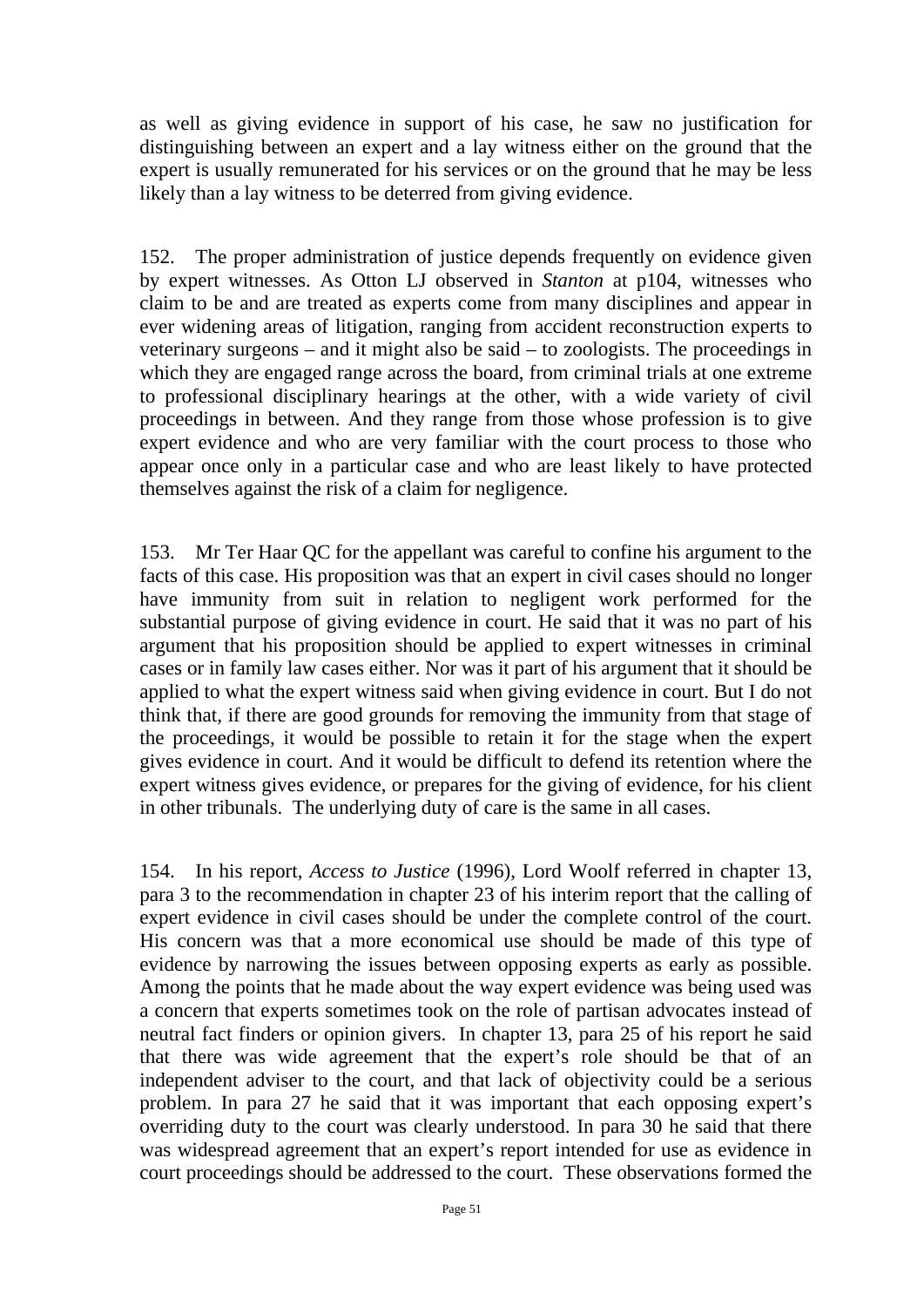basis for the rules that are now set out in CPR Part 35 and for Practice Direction 35 which supplements them. CPR Part 35 and the Practice Direction are designed for use in civil cases only. They do not apply to criminal cases, and they do not apply in Scotland either. But it seems to me that the principles which they express are of universal application – in criminal cases arguably even more so, in view of the overriding public interest in securing the ends of justice in proceedings of that kind.

155. CPR 35.2(1) states that a reference to an "expert" in the Part is a reference to a person who has been instructed to give or prepare expert evidence for the purpose of proceedings. CPR 35.3 states:

"(1) It is the duty of experts to help the court on matters within their expertise.

(2) This duty overrides any obligation to the person from whom experts have received instructions or by whom they are paid."

In *National Justice Compania Naviera SA v Prudential Assurance Co Ltd (The Ikarian Reefer)* [1993] 2 Lloyd's Rep 68, 81 Cresswell J said, of the duties and responsibilities of experts in relation to the party and to the court, that expert evidence presented to the court should be, and should be seen to be, the independent product of the expert uninfluenced as to the form or content by the exigencies of litigation, and that an expert witness should provide independent assistance to the court by way of objective unbiased opinion in relation to matters within his expertise. He referred, in support of these propositions, to Lord Wilberforce's observations in *Whitehouse v Jordan* [1981] 1 WLR 246, 256 and those of Garland J in *Pollivitte Ltd v Commercial Union Assurance Company Plc*  [1987] I Lloyd's Rep 379, 386 and Cazalet J in *In re J (Child Abuse: Expert Evidence)* [1991] FCR 193.

156. There is, then, an obvious conflict between the duties that the expert owes to his client and those that, in the public interest, he owes to the court. Lord Hoffmann was perhaps overstating the position when he said in *Arthur J S Hall & Co v Simons* [2002] 1 AC 615, 698, in the context of a discussion about expert witnesses, that a witness owes no duty of care to anyone in respect of the evidence he gives to the court, as his only duty is to speak the truth. This may be true of witnesses generally, but it is plain that the paid expert owes duties to the client by whom he is being paid. If he agrees for a reward to prepare a report and to present himself in court to give evidence, he is obliged to do those things and to take reasonable care when he is doing so. He must make the necessary investigations and preparations for the giving of that evidence. Nevertheless when it comes to the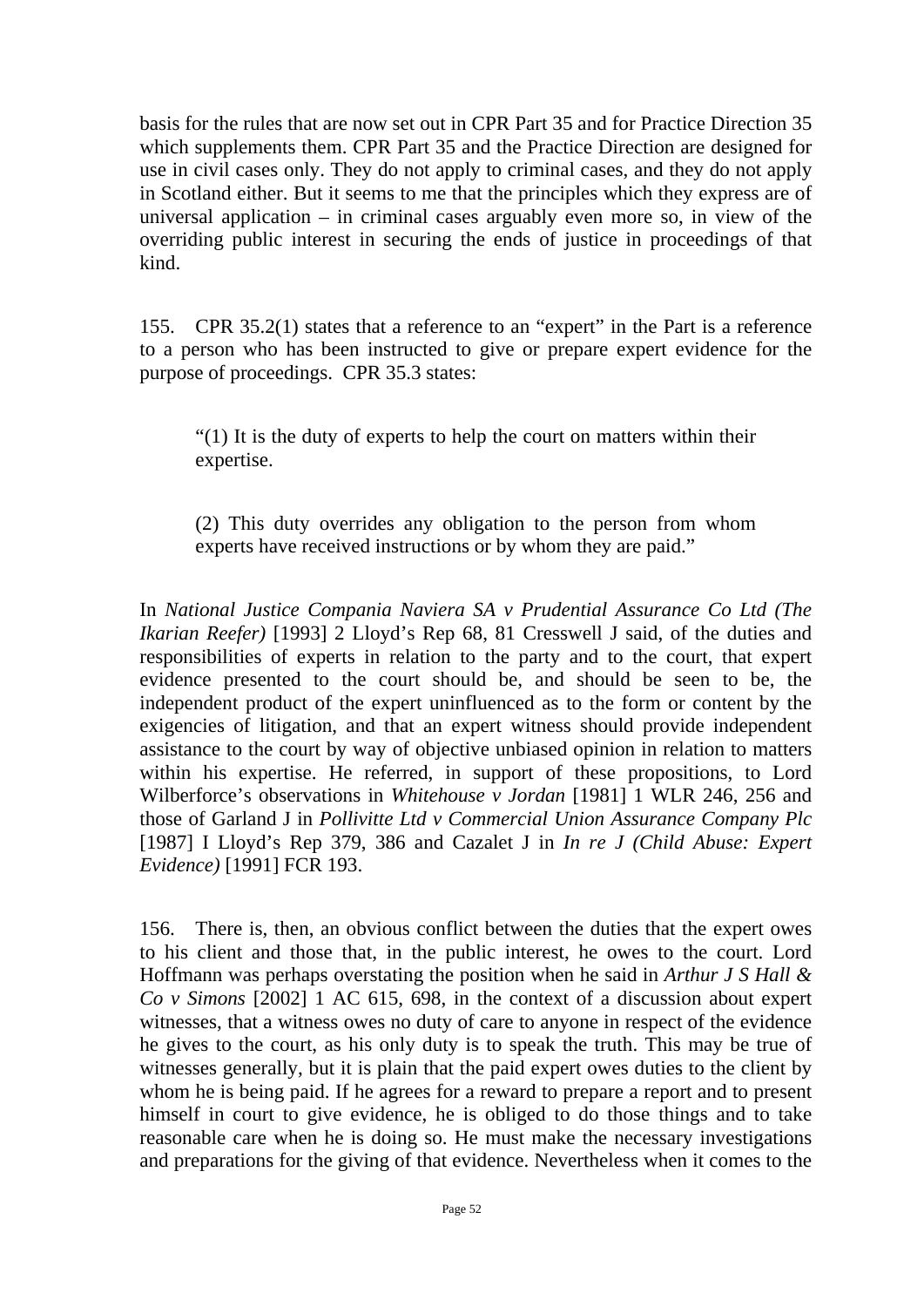content of that evidence his overriding duty is to the court, not to the party for whom he appears. His duty is to give his own unbiased opinion on matters within his expertise. It is on that basis that he must be assumed to have agreed to act for his client. It would be contrary to the public interest for him to undertake to confine himself to making points that were in the client's interest only and to refrain from saying anything to the court to which his client might take objection.

157. Do these considerations reduce, or remove, the need in the case of the expert witness for the protection of the immunity? As Justice Stevens observed in *Briscoe v LaHue* (1983) 460 US 325, 335-336, when a police officer appears as a witness he may reasonably be viewed as acting like any other witness sworn to tell the truth. He may be regarded as an official performing a critical role in the judicial process, in which event he may seek the benefit afforded to other participants in the same proceeding. At p 345 he recognised that the absolute witness immunity bars a path to recovery by defendants who have been convicted on the basis of false testimony:

"But we have recognised, again and again, that in some situations, the alternative of limiting the official's immunity would disserve the broader public interest."

There would seem then, as a starting point, to be a strong case for treating an expert in the same way as any other witness when it comes to the giving of sworn evidence in court. If that is so, the case would seem to be just as strong for treating him in the same way when, on the directions of the court, he is agreeing a joint statement with the opposing expert – and for treating him in the same way when he is preparing his own report with a view to giving his evidence. Lord Phillips does not see why an expert should be concerned that performance of his duty to the court will result in his being sued for breach of duty to his client: para 56. But this assumption contradicts the justification for the immunity that is extended to witnesses generally, which is that there are grounds from time to time for believing that the fear of suit exists. If he is right, there are seeds here for challenging the whole concept of witness immunity.

#### *Pros and cons*

158. Various arguments have been advanced in favour of removing the immunity from expert witnesses and for not doing so. I shall deal first with those that have been advanced for removing it.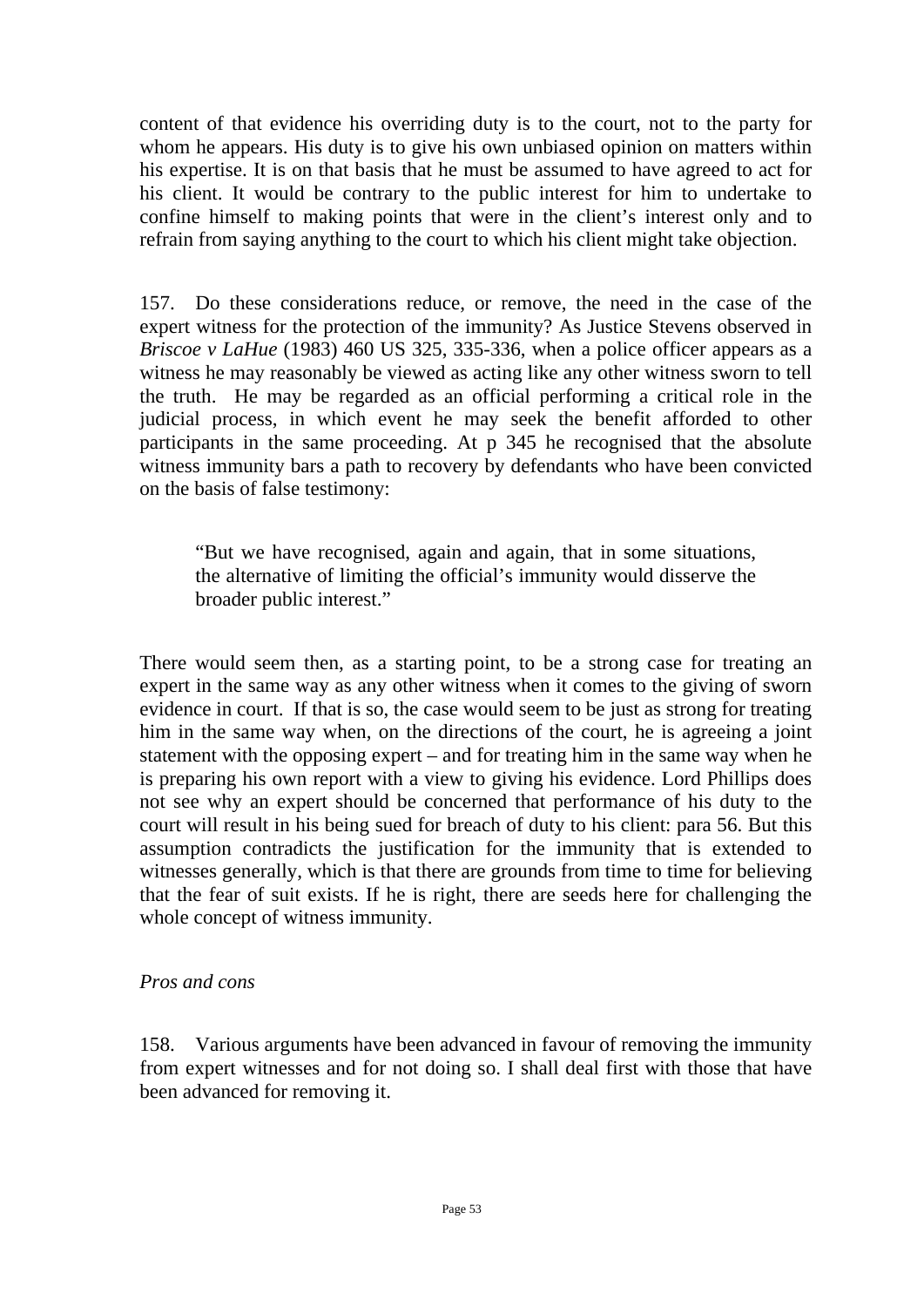159. *Where there is a wrong there must be a remedy.* This may be a valuable guide in the right context. Lord Wilberforce said in *Saif Ali v Sidney Mitchell & Co* [1980] AC 198, 214 that account had to be taken of this principle in fixing the boundary of the advocate's immunity, which until then was unclear. But we are not dealing with fringe issues in this case, and in the present context it seems to me that little weight can be attached to it. Removal of the immunity runs counter to long established authority. The question whether it was more important to right wrongs was considered and rejected by Lord Penzance in the House of Lords in *Dawkins v Lord Rokeby* (1875) LR 7 HL 744: see para 133, above. It was considered again and rejected by Lord President Inglis in *Williamson v Umphray and Robertson* (1890) 17 R 905, by Fry LJ in *Munster v Lamb* (1883) 11 QBD 588 and by the Lord Chancellor in *Watson v M'Ewan* [1905] AC 480. Nothing that has been said in any of the later authorities casts doubt on the policy choice that was made in these early cases. Lord Hoffmann's declaration in *Taylor v Director of the Serious Fraud Office* [1999] 2 AC 177 that the policy of the immunity is to enable people to speak freely without fear of being sued, whether successfully or not, is a restatement of exactly the same point.

160. Lord Wilberforce's view in *Saif Ali* was that this consideration showed that the area of the immunity must be cautiously defined. By that I think he meant that the immunity should not be extended any further than necessary. That test can be applied without too much difficulty when one is setting limits to the context in which things said or done will attract the immunity. It will then follow that the protection will extend to all claims of whatever nature that fall within that context. Those which fall outside it of whatever nature will not have that protection. It is more difficult to apply the idea that where there is a wrong there must be a remedy to include some wrongs within the scope of the immunity and exclude others that fall within the same context. If it is necessary to give the protection against some claims to enable witnesses to speak freely, why should it not be given to them all? Why should a claim for a breach of duty be treated differently from a claim for defamation? If the claim is well founded, a wrong was done in either case which ought to be remedied.

161. *Any immunity has to be justified.* This too is a sound argument in the right context. But in this case we are dealing with a long established principle which extends the immunity to everyone who gives evidence to the court. Any extension of that principle would, of course, have to be justified. That was the problem that was faced up to and answered in *Watson v M'Ewan* [1905] AC 480 and more recently in *X (Minors) v Bedfordshire County Council* [1995] 2 AC 633. But in this case we are being asked to make an exception to it. We are being asked to remove the immunity for a category of witness which until now has been given the benefit of it. *Watson v M'Ewan* [1905] AC 480 is a case in point as, of course, is *Stanton v Callaghan* [2000] QB 75. It seems to me to be that it is the proposed exception to the rule, not the rule itself, that needs to be justified.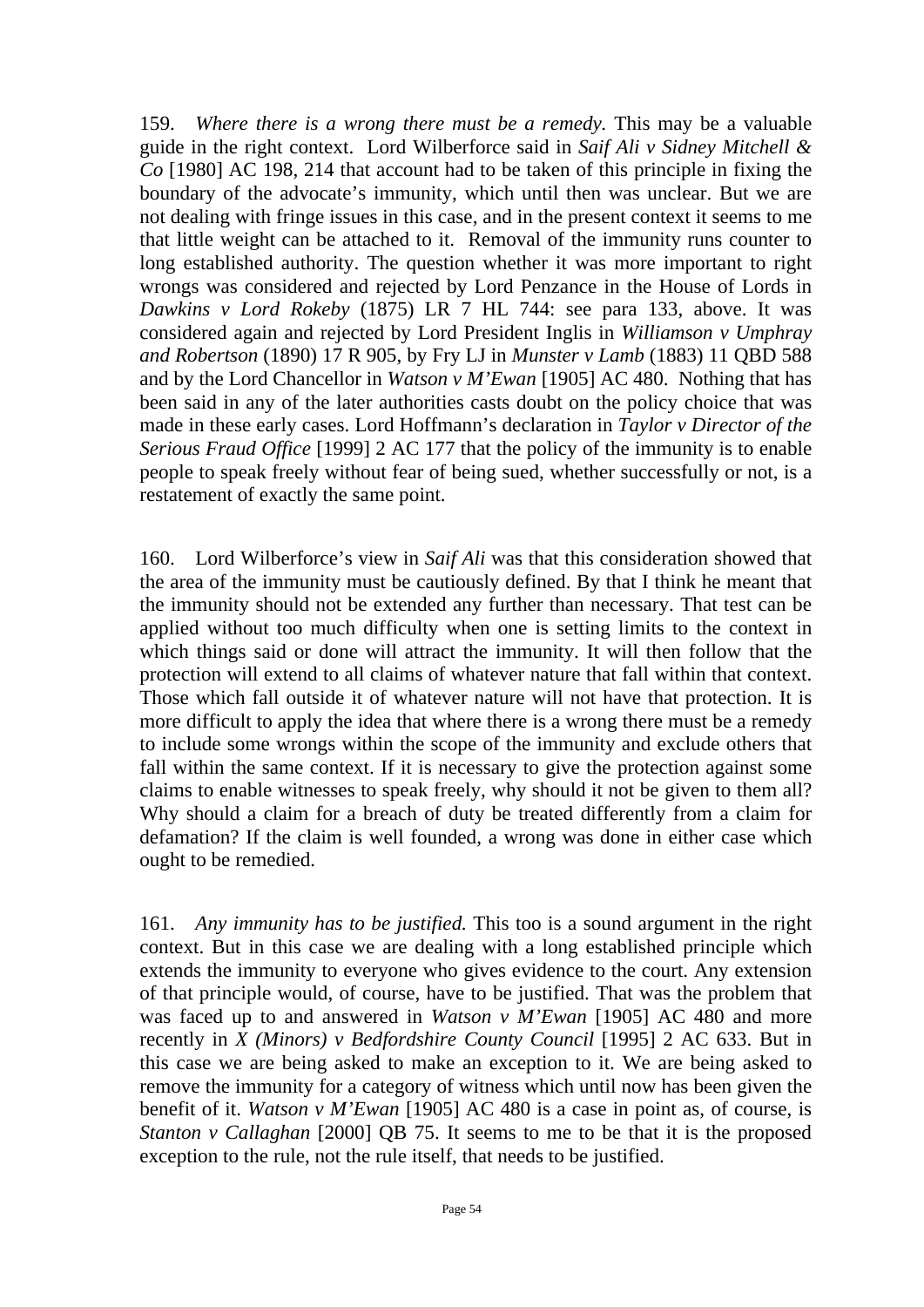162. *Analogy with the removal of the immunity from advocates.* It was said that, as the decision in *Arthur J S Hall & Co v Simons* [2002] 1 AC 615 that the advocate's immunity from liability for a breach of duty to his client had not given rise to any problems, the assumption could be made that the same could be said for the removal of the immunity from experts. I am not convinced that this is so. The witness and the advocate perform different functions. The duties that the advocate owes to the court are not as far reaching as the overriding duty to the court that rests on the expert. His principal duty is to his client, not to the court.

163. Lord Phillips makes another point: see paras 46-50. He says that the expert witness can be compared with the advocate, as both undertake a duty to their client. In that respect he has much more in common with the advocate than he does with the witness of fact. Lord Dyson addresses the same issue when he is discussing the problem of divided loyalties: para 120. His conclusion is that the fact that the expert's overriding duty is to the court is no more compelling for retaining the immunity for experts than it was for retaining it for advocates. These observations use the fact that the immunity has been withdrawn from the one as an argument for withdrawing it from the other. I find this disturbing. I do not think that anyone who sat in *Arthur J S Hall & Co v Simons* foresaw that removing the immunity from advocates would be taken as an indication that it should be removed from expert witnesses too. Lord Hoffmann's remarks indicate that, rightly or wrongly, he saw no such analogy. Only Lord Hobhouse disagreed with him. Yet here we are a decade later contemplating taking just that step. There is a warning here, to repeat the old adage, that one thing leads to another. Removing just one brick from the wall that sustains the witness immunity may have unforeseen consequences.

164. *Wasted costs orders and disciplinary proceedings against experts.* It was also said that, as it was now clear that an expert witness was not immune from the sanction of compensating by a wasted costs order those who had suffered by evidence given recklessly in flagrant disregard of his duties to the court, and that he was not immune from disciplinary proceedings for professional misconduct at the instance of the professional body to which he belongs, a sufficient inroad had been made into his immunity for it to be but a short step for it to be removed as regards his duties to his client too. The suggestion was that the protection of the immunity had been significantly eroded by these developments.

165. I am not convinced by this argument either. The decisions in *Phillips v Symes (No 2)* [2004] EWHC 2330 (Ch), [2005] 1 WLR 2043 and *Meadow v General Medical Council* [2006] EWCA Civ 1390, [2007] QB 462 are not inconsistent with the continued existence of the general immunity. But there is a more fundamental point. It is one thing to be liable to a wasted costs order at the instance of the court itself or to proceedings by a professional body for professional misconduct. It is quite another to be at risk of worthless but possibly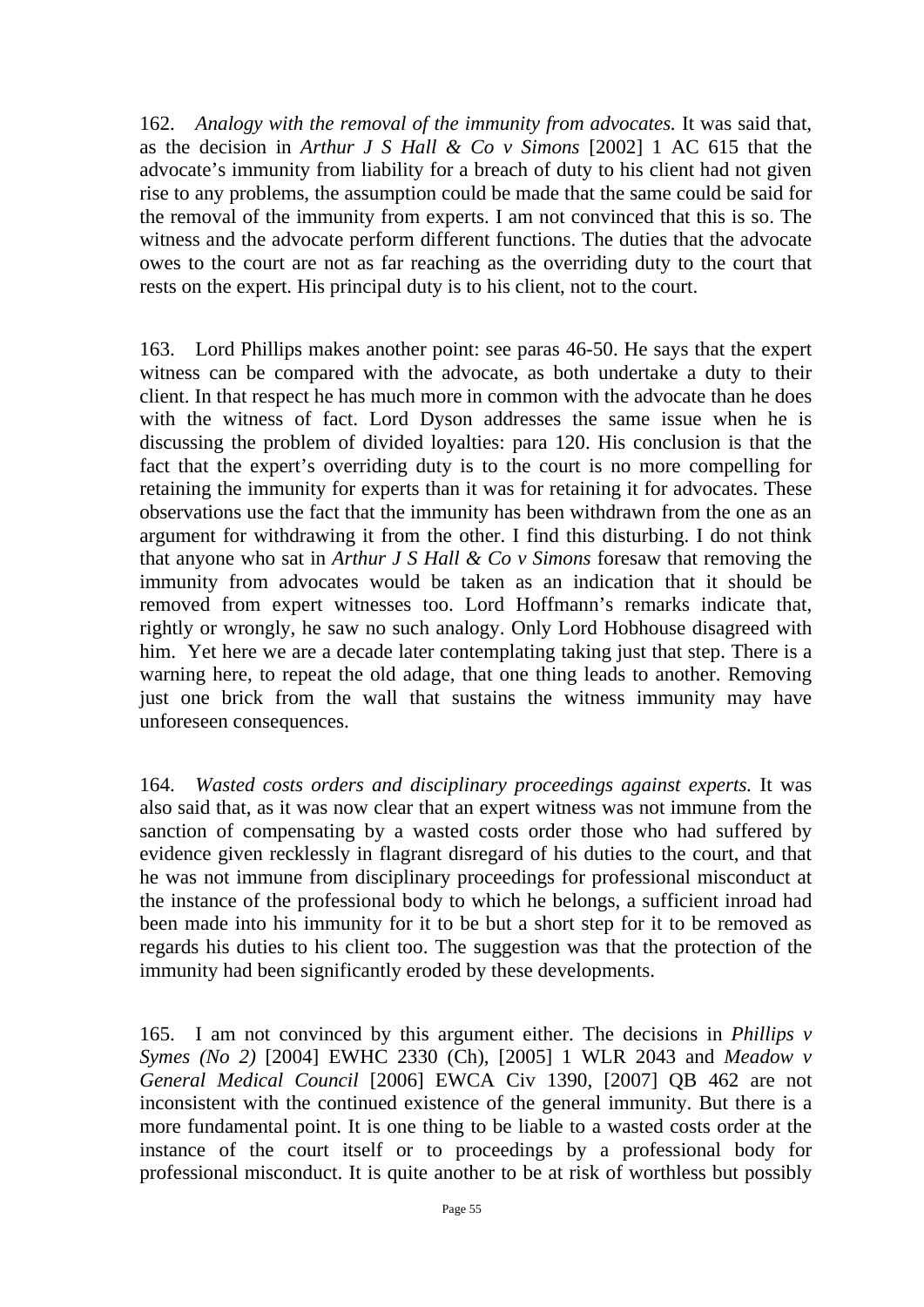embarrassing and time-consuming proceedings by a disgruntled and disaffected litigant in person. Insurance cover, if available, is not a universal remedy. And here again one must be careful not to lose sight of the policy choice that was made long ago that, to be effective, the immunity must be for the protection of all, not just those who might otherwise be liable.

166. *Experts can look after themselves*. Some experts may be robust enough to withstand the risks and in most cases, no doubt, the risks they face will be minimal. But one cannot assume that this will be so for everyone. And it is not the robustness of the witness that is the problem. It is the risk of the expense and distress of a harassing litigation at the instance of an aggressive client which in some cases, given the vagaries of human nature, may be quite obvious. Lord Penzance thought in *Dawkins v Lord Rokeby* (1875) LR 7 HL 744 that, with such possibilities hanging over his head, a witness could not be expected to speak with that free and open mind which the administration of justice demands. I would find it hard to say that he misdirected himself on this point or that what he said then does not still hold true today, even in the case of experts who regularly give evidence but certainly in respect of those who do not.

167. As against those points, there are various arguments that have been put forward in support of retaining the immunity for expert witnesses.

168. *Chilling effect on the availability of witnesses.* Mr Lawrence QC for the respondent said that it was a relevant consideration whether abolition of the immunity would deter a significant number of potential experts from giving evidence. Otton LJ made this point in *Stanton v Callaghan* [2000] QB 75, 106 and Thorpe LJ raised the same concern in *Meadow v General Medical Council* [2006] EWCA Civ 1390, [2007] QB 462, para 227. I would not, on present information, attach much importance to this argument. In any event, without hard information, it is not possible to assess how much weight should be given to it. Experts can usually expect to be paid for their work, and there are no doubt other considerations that will incline them to continue to make themselves available. I would not, however, discard this point as entirely irrelevant. There may be some situations – some kind of case, some kinds of client – where the expert would be reluctant to become involved at all. If that were to happen it would raise questions as to whether access to justice for the disadvantaged was being inhibited. This is a reason for wishing to be cautious before taking a step which, for all practical purposes, would be irretrievable.

169. *Fuzzy edges: where to draw the dividing line.* This is a much more important point. Although Mr Ter Haar was careful to confine his submissions to civil cases and to the relationship between the expert and his own client only, it is hard to see how one could justify removing the immunity in that respect but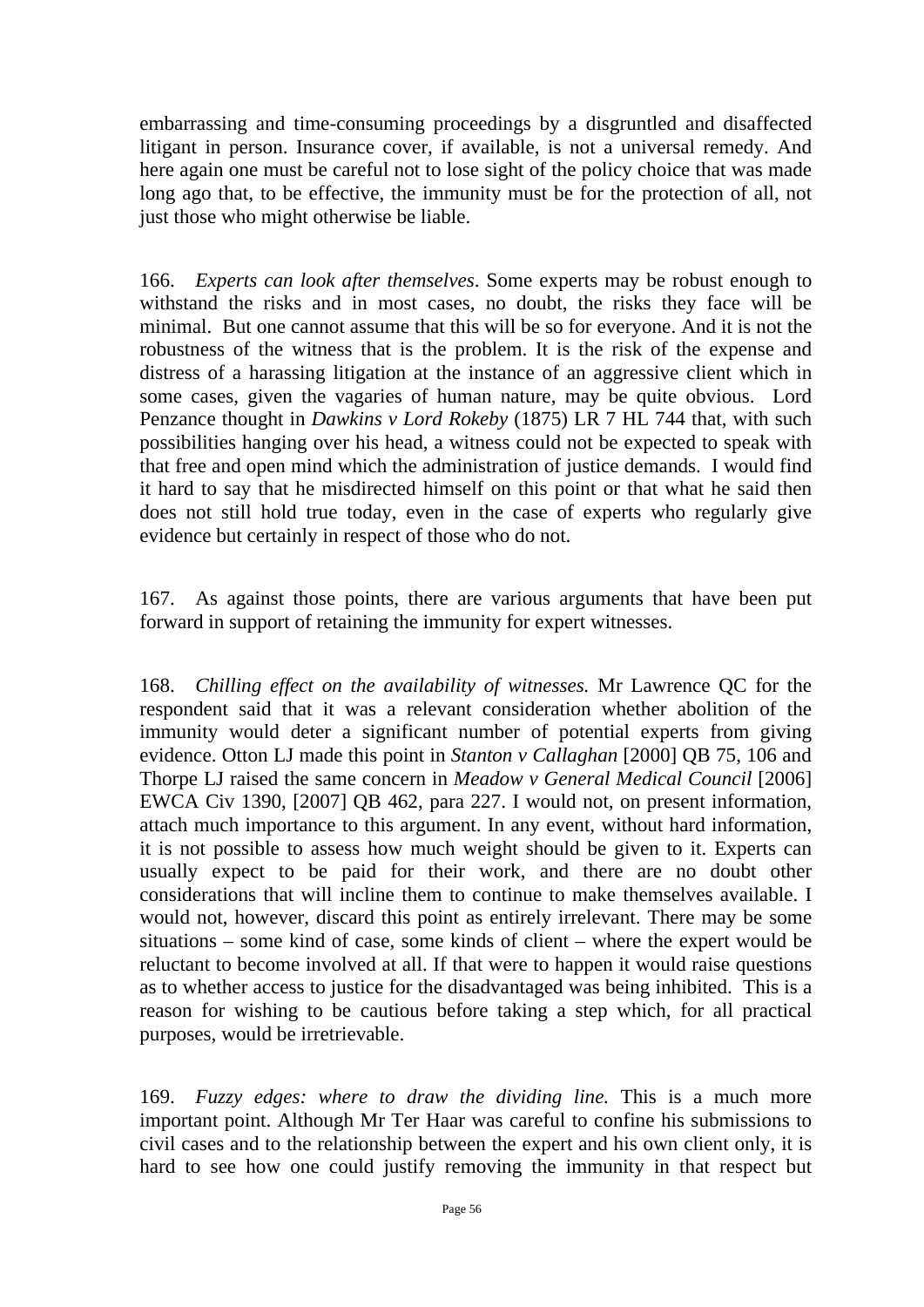keeping it for all the other tribunals which hear evidence for experts. This would be a matter of particular concern in the criminal jurisdiction. The expert for the prosecution would continue to enjoy the immunity from proceedings at the instance of the defendant. The expert for the defence would have it removed from him. One cannot discount the fact that exposure to the risk of incurring the expense and distress of a harassing litigation at the client's instance should the defence fail, however unlikely, will colour his evidence. The public interest surely demands that experts who give evidence on either side in criminal proceedings are free from pressures of that kind.

170. The same point could be made where proceedings are brought for the protection of children, where the interests of the child must be the paramount consideration and it is undesirable that anything should be done that might discourage the expert from giving full and frank evidence. What is the basis in principle that would justify the removal in civil cases but retaining it in all the others? And what if the removal is to be extended to family proceedings and public law proceedings where children are involved? Lady Hale's compelling treatment of this subject in paras 182 and 183 of her judgment illustrates the problems. It would be unwise to leave the position outside the civil jurisdiction in a state of uncertainty.

171. *Other duties giving rise to the risk of liability.* The argument in favour of removing the immunity concentrated on the duties of care that arise from the contractual relationship and, in tort, from the relationship of reliance on the services of the professional. There are however other circumstances that need to be considered that might give rise to liability from which, as matters stand, experts enjoy immunity. There is the duty of confidentiality which was the subject of the proceedings against the expert in *Watson v M'Ewan* [1905] AC 480. Is the immunity to be removed in cases of that kind too, where the expert agrees to give evidence for the other side or feels himself bound when giving evidence for his own side to reveal information which the court needs if it is to be told the truth but which his client maintains was confidential?

172. What about the joint or the court appointed expert? And what about witnesses who, although not experts, can be said to owe duties to a party to the litigation or those who may be affected by what they say? Is the immunity to be removed from the company director who owes a duty to the company to promote its interests but is said to have made an inexcusable error when giving evidence on its behalf? What about the employee with specialist skills who gives evidence on his employer's behalf and is said to have caused loss to his employer because of the negligent way he presented his evidence? How does one determine who, for the purposes of the removal of the immunity, is an expert and who is not? And how is one to identify those to whom the duty is owed? In *Carnahan v Coates*  (1990) 71 DLR ( $4<sup>th</sup>$ ) 464, 471-472 Huddart J drew attention to the fact that prima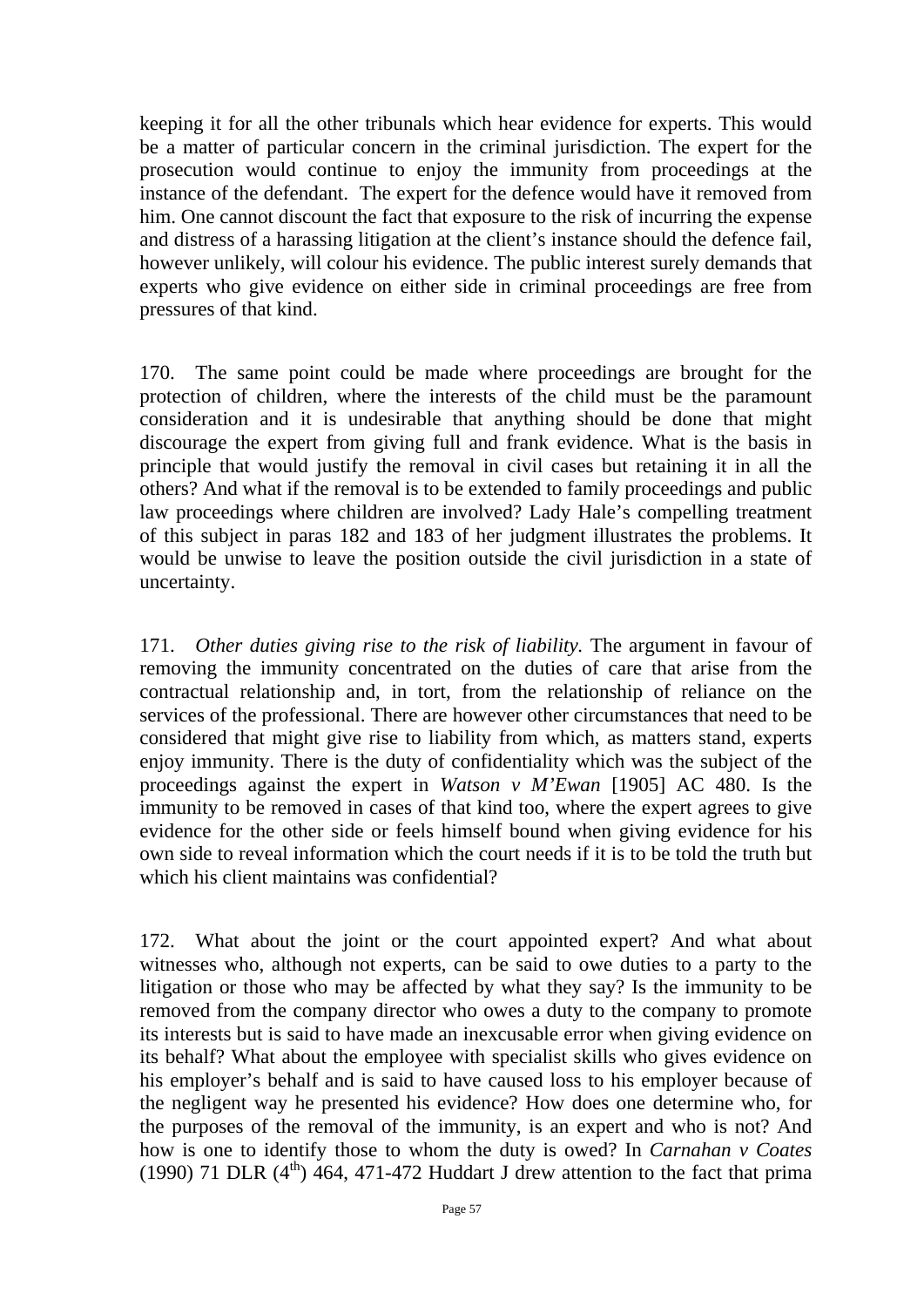facie a professional person who gives evidence owes a duty of care towards all who might be contemplated to be harmed by his failure to conduct himself with the minimum standard of care dictated by his profession. In *E O'K v DK* [2001] 3 IR 568 the unsuccessful party to an action of nullity of marriage sought damages against a witness whom the court had appointed to carry out a psychiatric examination of her, alleging that he had been negligent. The different ways in which Lord Phillips, Lord Brown and Lord Dyson describe the extent to which the immunity is to be removed suggest that the boundaries are, and are likely to remain, unclear.

#### *Conclusion*

173. The lack of a secure principled basis for removing the immunity from expert witnesses, the lack of a clear dividing line between what is to be affected by the removal and what is not, the uncertainties that this would cause and the lack of reliable evidence to indicate what the effects might be suggest that the wiser course would be to leave matters as they stand. The Law Commission has recently completed a project in which it addressed the admissibility of expert evidence in criminal proceedings in England and Wales: see Law Com No 325 (HC 829, 21 March 2011). The question of immunity was not raised at any stage during its consideration of this issue. If there is a need to reform the law in this area, it would be better to leave it to be dealt with by Parliament following a further report by the Law Commission. As *Watson v M'Ewan* [1905] AC 480 remains binding in Scotland and witness immunity in Scotland is a devolved matter, the question whether it is in need of reform deserves attention by the Scottish Law Commission as soon as practicable. In this way all the various problems could be addressed after proper consultation and debate.

174. For these reasons, and for those given by Lady Hale, I would dismiss the appeal.

#### **LADY HALE**

175. On 26 July 1966, the Lord Chancellor made the following statement, *Practice Statement (Judicial Precedent)* [1966] 1 WLR 1234, on behalf of himself and the Lords of Appeal in Ordinary:

"Their Lordships regard the use of precedent as an indispensable foundation upon which to decide what is the law and its application to individual cases. It provides at least some degree of certainty upon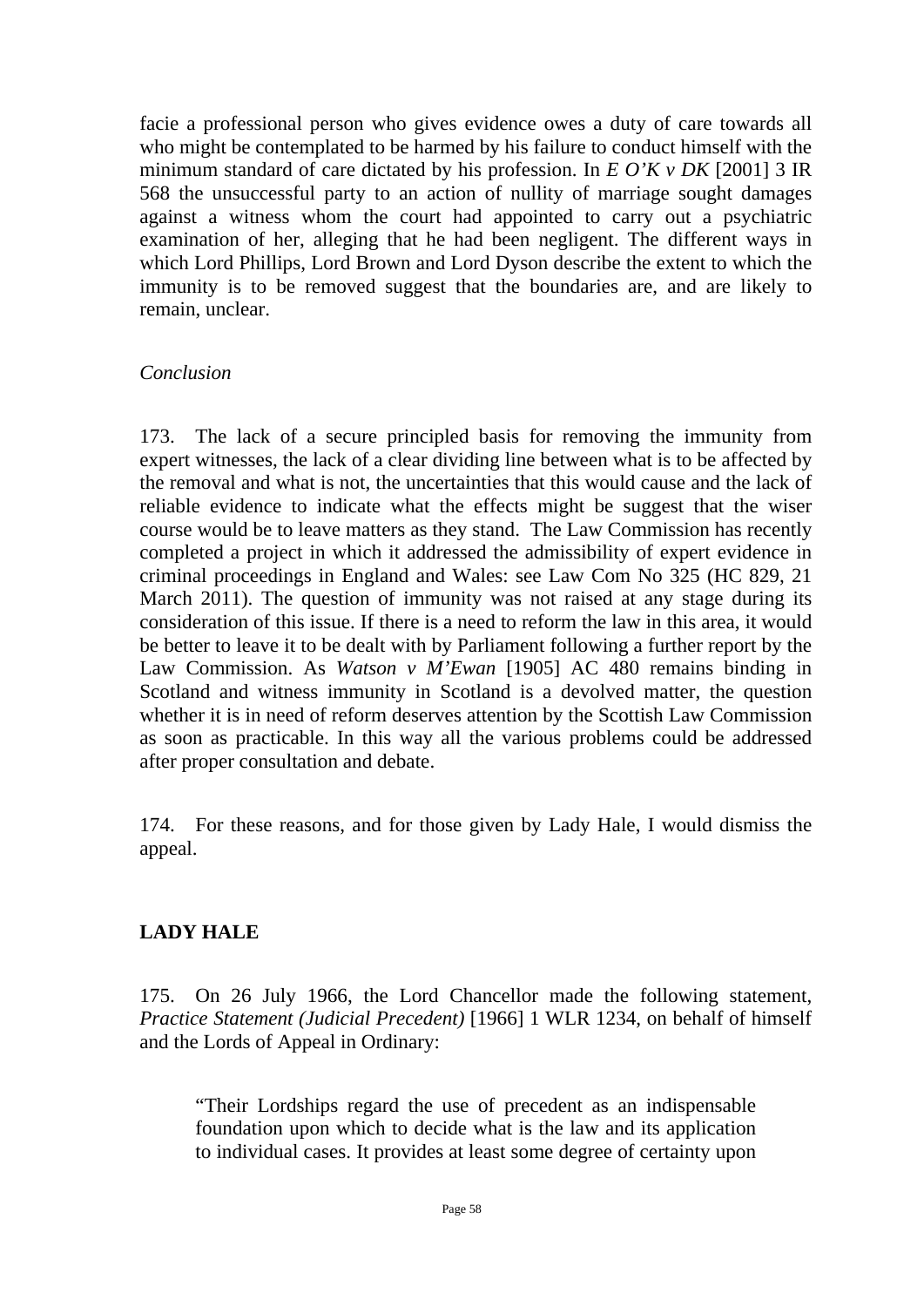which individuals can rely in the conduct of their affairs, as well as a basis for orderly development of legal rules.

Their Lordships nevertheless recognise that too rigid adherence to precedent may lead to injustice in a particular case and also unduly restrict the proper development of the law. They propose therefore to modify their present practice and, while treating former decisions of this House as normally binding, to depart from a previous decision when it appears right to do so."

In *Austin v Southwark London Borough Council* [2010] UKSC 28, [2010] 3 WLR 144, at para 25, Lord Hope (with whom all other members of the court agreed) stated that this "has as much effect in this court as it did before". However, this case illustrates how hard it is to apply that wise guidance in practice.

176. Lord Hope has demonstrated, to my mind convincingly, that there is House of Lords' authority, in the shape of *Watson v M'Ewan* [1905] AC 480, for the general proposition that no cause of action of any kind lies against any witness in respect of the evidence he gives to a court. The rule was first developed as a protection against suits in defamation, but there is no reason in principle to limit it to these. If the purpose is to ensure that witnesses can prepare and give their evidence freely to the court, irrespective of whether it might otherwise constitute a tort or a breach of contract against someone else, then it should not matter what the source of that liability might be: whether saying or writing something which is defamatory of someone else; or saying or writing something in breach of a duty of confidence owed to someone else; or saying or writing something in breach of a contractual duty owed to someone else; or saying or writing something in breach of what would otherwise be a tortious duty owed to someone else. The rule has been taken for granted by courts at all levels for a very long time.

177. I therefore agree with Lord Hope that we are here concerned with whether we should carve out an exception to that long established rule. There are, of course, existing exceptions. The most important is perjury, but among the others are contempt of court, professional misconduct (assuming *Meadow v General Medical Council* [2006] EWCA Civ 1390, [2007] QB 462 to be correctly decided), and liability for the wasted costs of the other side (assuming *Phillips v Symes (No 2)* [2004] EWHC 2330 (Ch), [2005] 1 WLR 2043 to be correctly decided). It has been suggested that these exceptions, and in particular the last two, make such inroads into the rule that they call its whole purpose into question. In my view they do no such thing. These exceptions are all, in their different ways, in support of the courts' interest in witnesses behaving properly: telling the truth, obeying court orders or respecting the undertakings given to the court, behaving professionally so as to justify the courts' confidence in their expertise and not wasting the time of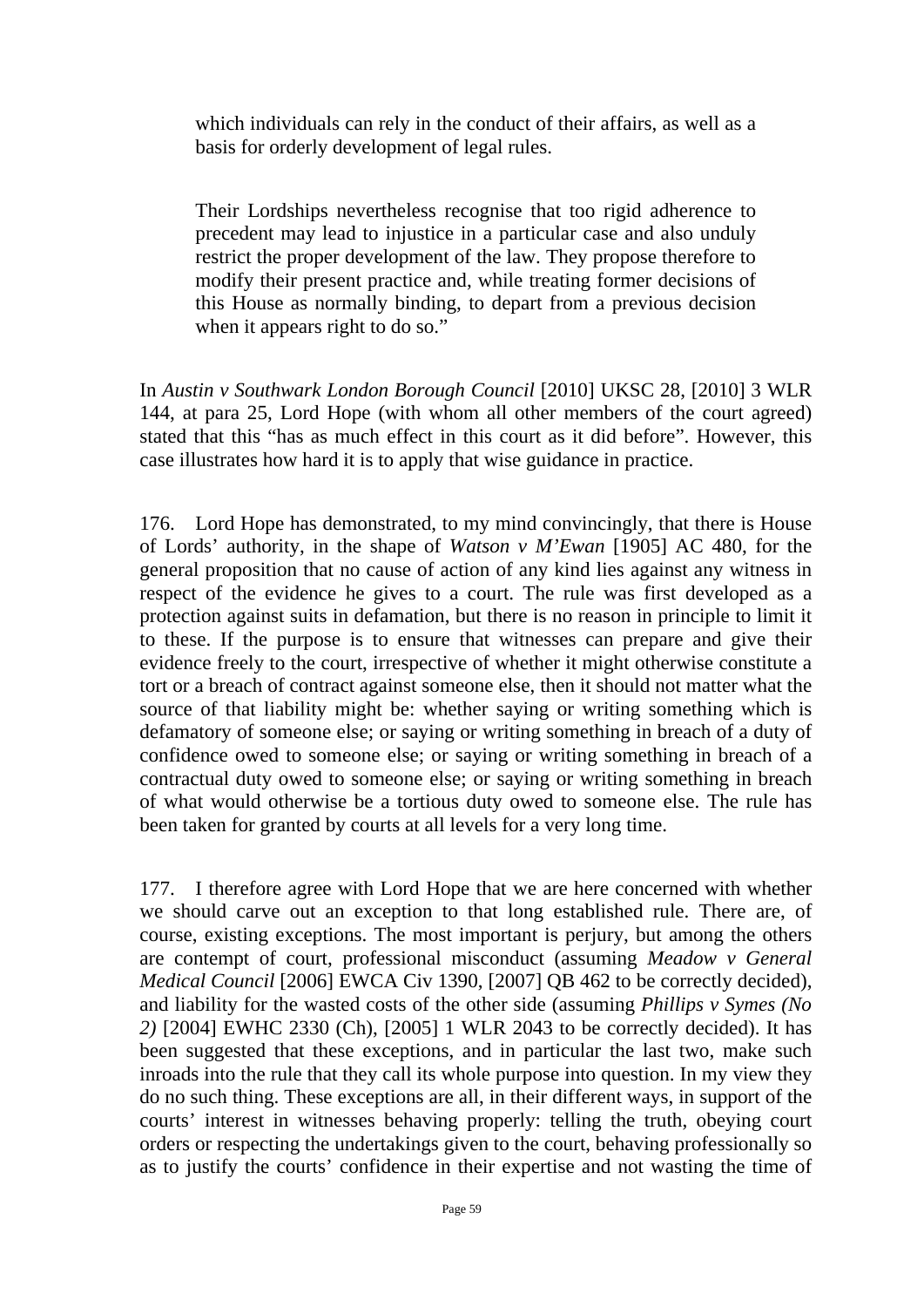the court or the other parties. In short, they are there to encourage, indeed to oblige, the witness to perform her duty to the court. They are not there to protect the interests of the witness's client. The exception which we are being asked to make is to protect the interests of the client. That is a significant departure from existing principles.

178. The rule may have been established before certain developments in law and practice – in particular the modern evolution of the law of negligence and the practice of paying expert witnesses to give their opinions in civil or criminal cases. But these are not new developments in the way that, for example, email and the internet are new developments which the existing law must find ways of accommodating. A professional person has always owed her client a contractual duty to exercise reasonable care and skill: its statutory recognition in the Supply of Goods and Services Act 1982 was not intended to change the law. It has never, so far as I am aware, been contrary to public policy for a party to litigation to pay an expert for her advice in connection with the litigation. The development is one of quantity not quality.

179. If an exception is to be made, the boundaries of that exception must be logical and clear. As I understand it, there is no question of removing the absolute privilege which all witnesses enjoy against defamation, whether or not the person defamed is their client. As I also understand it, there is no question of erecting a duty of care where none would otherwise exist, and thus of rendering an expert witness liable to the other side or to anyone else involved in the litigation apart from her own client. The rationale for the proposed exception is that, without the rule, an expert witness would owe a duty of care to her own client and there is no reason why she should not be liable if she has caused her client loss through the breach of that duty. I am unclear whether the exception would apply only in a case where there was a contractual duty or whether it would apply in a case where there was no contractual duty but there might be a duty owed in tort. Or is it to be assumed that the two are co-terminous? I doubt that because there may be situations where there is no contractual duty, for example because the contract was made with the party's legal advisers, but where there could be a duty in tort were it not for witness immunity.

180. I ask these questions because, as it seems to me, it would be impossible to confine any exception to run of the mill cases like the present. The present case is a classic personal injury action. The claimant was injured in a road traffic accident. There is a variety of medical evidence available. Some of it comes from the doctors who have been treating him for his injuries. Some of it comes from doctors, and in this case a clinical psychologist, who have been instructed by one side or the other to give their expert opinion purely for the purpose of the litigation. These last are the paradigm case on which the rationale for the proposed exception is based. They have been called in to give their opinion for the purpose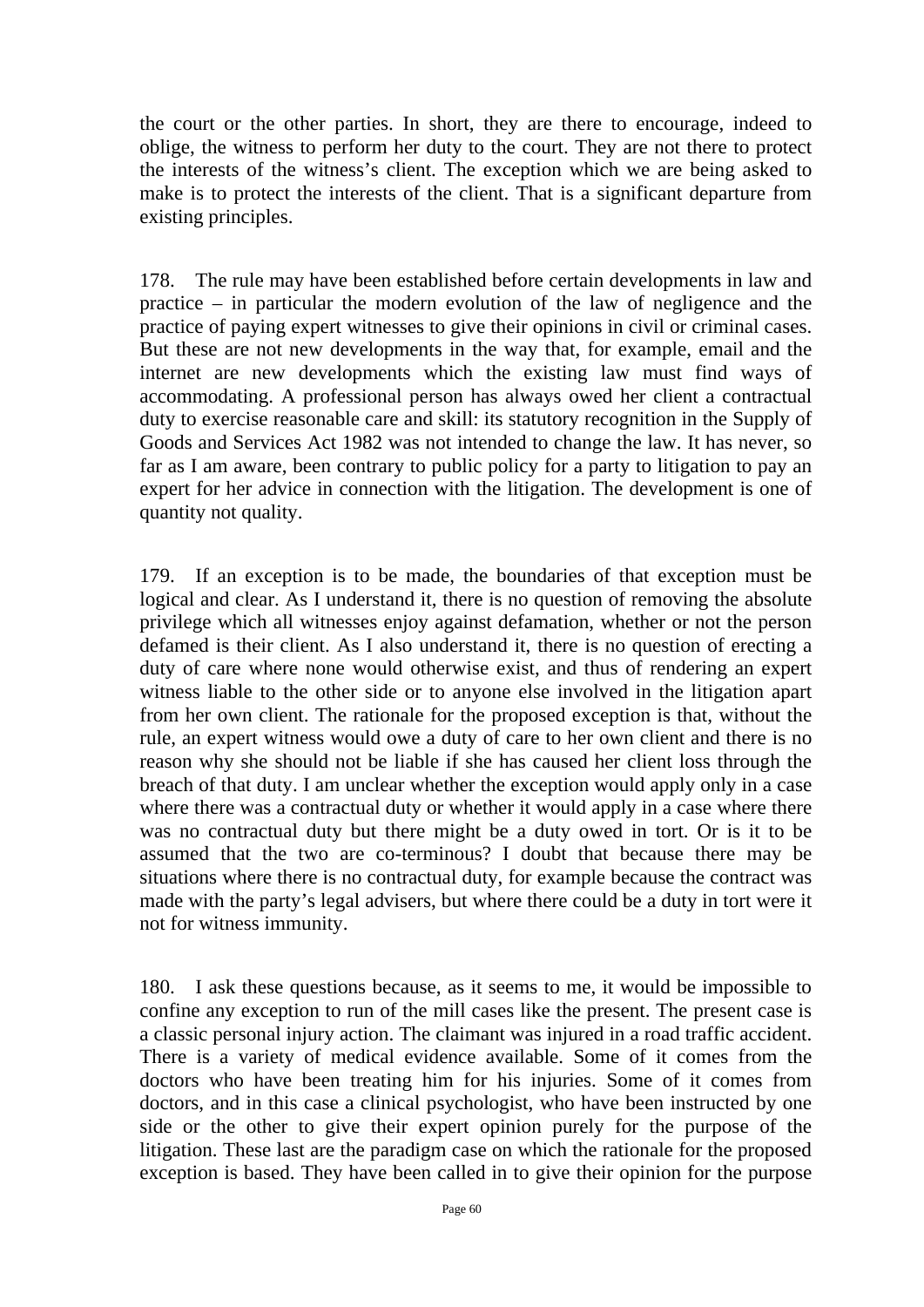of the litigation. They are paid a fee for doing so. They would ordinarily owe a contractual duty to exercise reasonable care and skill, either directly to the client or through the client's legal advisers. Why should they not be held liable to the client if they fail to exercise that care and skill? After all, as professionals, they will only fail in their duty if they fail the *Bolam* test (*Bolam v Friern Hospital Management Committee* [1957] 1 WLR 582); and as witnesses, they will be excused much in the hurly-burly of the trial.

181. These are powerful arguments indeed in the context in which they are deployed. Mr Ter Haar QC, for the appellant claimant, was at pains to exclude consideration of the liability of expert witnesses in other contexts. But I do not think that we can exclude it. If we are to change the law, we must do so in a principled way. If the exception is made, it will clearly have to apply between expert witnesses and their clients in all kinds of civil proceedings, before all kinds of courts and tribunals: the surveyor who gives valuation evidence in a leasehold enfranchisement case; the plasterer who gives quantum meruit evidence in a building dispute; the engineer who explains how a machine works in a factory accident; or the scientist who explains how DNA works in a patent case.

182. All of this may sound straightforward. But even in ordinary civil cases, it is not completely so. A doctor who has treated the patient after an accident or for an industrial disease may be called upon, not only to give evidence of what happened at the time, but also to give an opinion as to the future. Sometimes there may be a fee involved and sometimes not. Is the proposed exception to cover all or only some of her evidence? In many civil cases, there are commonly now jointly instructed experts on some issues. A jointly instructed expert owes contractual duties to each of the parties who instruct her. A party who is disappointed by her evidence will often find it difficult to persuade the court to allow a further expert to be instructed to enable her evidence to be properly tested. But the disappointed party does not have to ask the court's permission to find an expert who will enable him to launch proceedings against the jointly instructed expert. Because such an expert is extremely likely to disappoint one of those instructing her, she may be more vulnerable to such actions than is the expert instructed by one party alone.

183. How far beyond ordinary civil proceedings is this exception to go? I have already suggested that it would have to apply to essentially private law proceedings in tribunals as well as in courts – thus to proceedings between landlord and tenant in leasehold valuation, service charge, rent assessment and other such disputes; or between employer and employee in unfair dismissal, redundancy, discrimination and breach of contract cases. But what about cases which are essentially public law proceedings? Should the "independent" psychiatrist who is instructed on behalf of the patient in tribunal proceedings under the Mental Health Act 1983 be covered by the proposed exception? Should the educational psychologist or child psychiatrist instructed by the parents of a child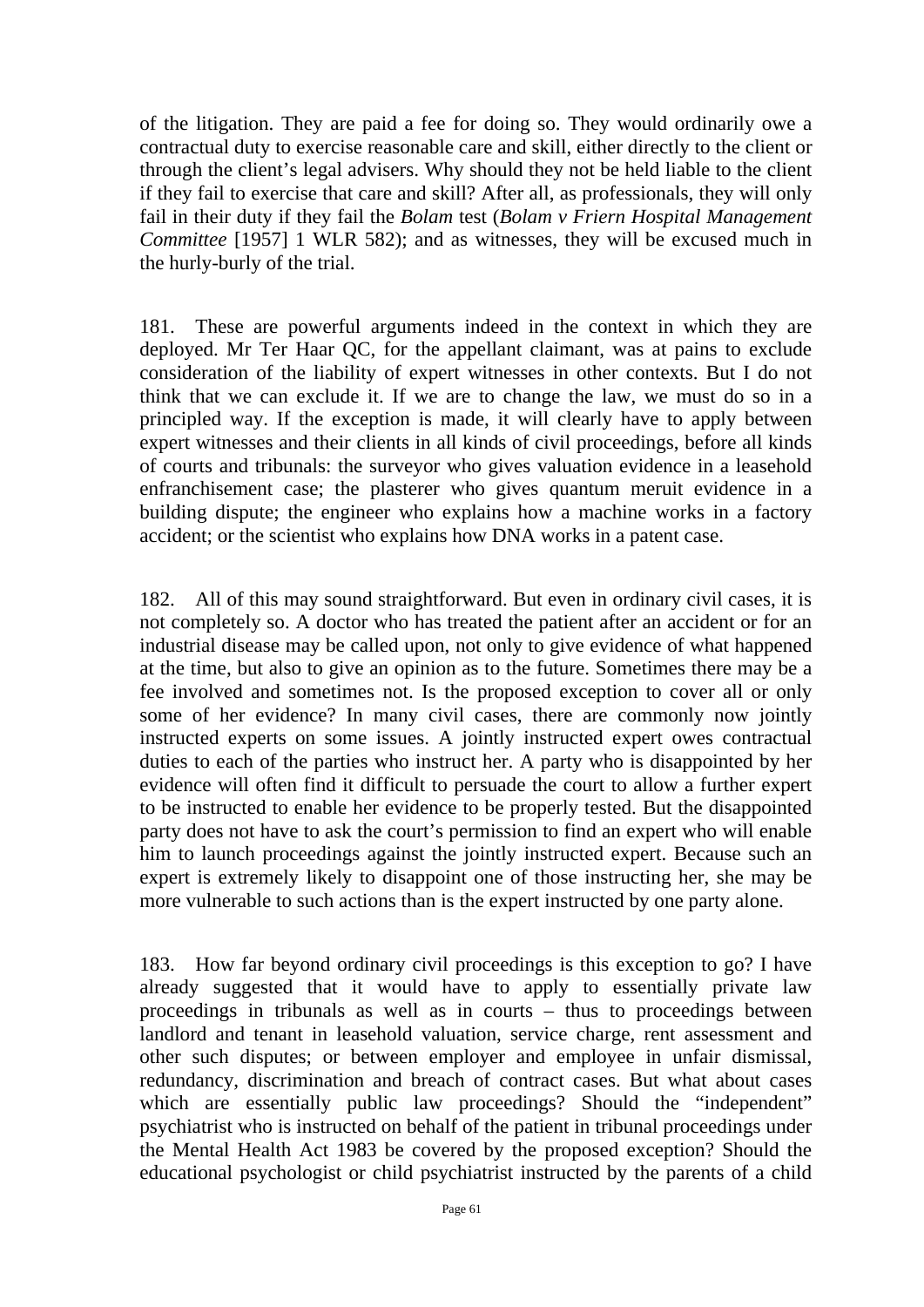with special educational needs to give evidence in tribunal proceedings under Part 4 of the Education Act 1996? These are sensitive and often highly fraught cases in which performing the expert's duty to the tribunal may well be perceived by the client patient or parent as a breach of her duty towards him.

184. This brings me to family proceedings, in which all of these various situations can arise. The most obvious analogy with an ordinary civil case is ancillary relief proceedings between husband and wife. Expert valuation or forensic accountancy evidence is common. If such experts may be held liable to their clients in other civil proceedings, it is hard to see why they should not be so liable in ancillary relief proceedings. The next example is proceedings between mother and father (or other relatives) about the future of their children. Often, the court will be assisted by a welfare report from a Cafcass officer. That officer is not instructed by either party and so will presumably run no risk of liability to either of them. But sometimes the parties will jointly instruct a child psychiatrist or psychologist to assist the court. Is such an expert to be potentially liable to the disappointed parent even though it is generally accepted that her principal duty is owed, not to the parents, but to the child? And sometimes, even in these private law disputes, the child will be separately represented. Such cases are so difficult and sensitive that it is quite likely that an expert will be instructed on behalf of the child. Is such an expert to be potentially liable to the child?

185. Then there are public law proceedings between a local authority, the child and the parents. There will often be a great deal of expert evidence. Some of the evidence will come from social workers employed or instructed by the local authority. Some of these will be simple witnesses of fact. Some will have carried out expert risk assessments. Many will do both. Are they to be potentially liable to the local authority in respect of all or only some of their evidence? Some of the evidence will come from doctors, nurses and other health care professionals who have treated or looked after the child at critical times. They may be called as witnesses by any party to the proceedings but are usually called by the local authority. I do not know, but it may be that they are sometimes paid a fee for giving an expert opinion to the court. Are they to be potentially liable to whoever called them as witnesses in respect of all or only some of their evidence? Some of the evidence will come from health care professionals who have not treated the child, but have been called in to make an assessment for the purpose of potential or actual care proceedings. They may be instructed by the local authority, the parents or the child's guardian. Are they to be potentially liable to whoever instructed them? Should any of this depend upon whether the expert is paid a fee specifically for her appearance in court, or provides her assessment as part of her ordinary duties to the health or social care services, who may not be party to the proceedings, or provides it as part of a special arrangement between the agencies?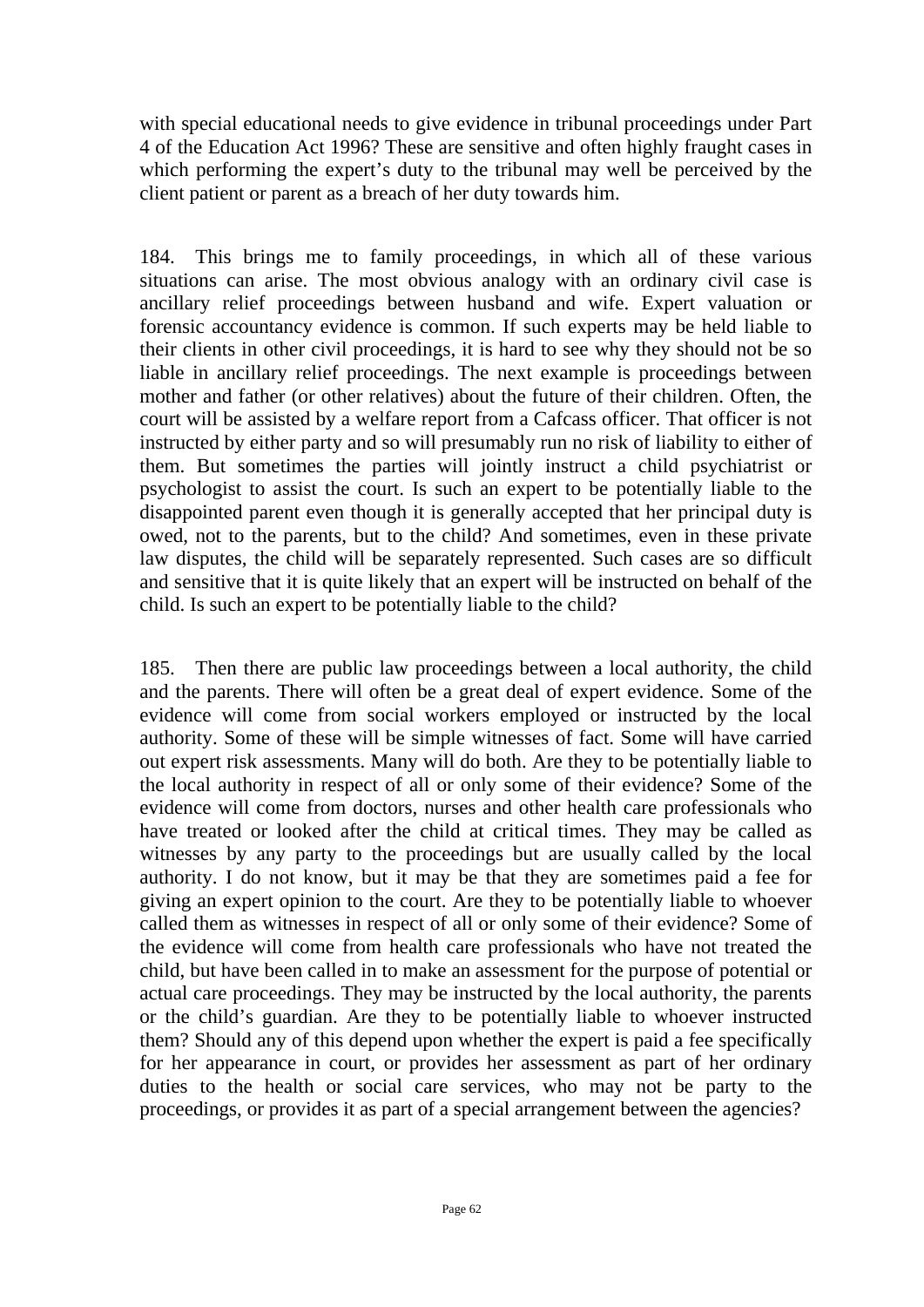186. In *M (A Minor) v Newham London Borough Council* [1995] 2 AC 633, 661, Sir Thomas Bingham MR (with whom Staughton LJ agreed) held that a psychiatrist who interviewed a child in the course of investigating suspected child sexual abuse was not covered by witness immunity: she must have known that if she concluded that the child had been abused by someone living in the household, proceedings to remove the child were likely, but she had never in fact become involved in proceedings about the child. When the case went to the House of Lords, as one of those reported as *X v Bedfordshire County Council* [1995] 2 AC 633, at pp 754-755, Lord Browne-Wilkinson pointed out that this was factually incorrect: the psychiatrist had made a report which was relied upon in the proceedings. He also concluded that there should be no liability for investigations which had such an immediate link with possible proceedings. But this was in the context of the case as a whole, where it was held that there was no duty of care owed to a child by the professionals involved in deciding whether or not to institute proceedings to protect him from abuse. In *D v East Berkshire Community NHS Trust* [2003] EWCA Civ 1151, [2004] QB 558, the Court of Appeal held that both doctors and social workers did owe a duty of care to the child when conducting child protection investigations. Discussing the impact of witness immunity, at paras 113-117, Lord Phillips of Worth Matravers MR compared the approach of Lord Browne-Wilkinson in *X v Bedfordshire* with the "more detailed consideration" of witness immunity in *Darker v Chief Constable of the West Midlands Police* [2001] 1 AC 435. There Lord Hope had said, at p 448:

"The actions which the police take as law enforcers or as investigators may, of course, *become* the subject of evidence. . . . But there is no good reason on grounds of public policy to extend the immunity which attaches to things said or done by [police officers] when they are describing these matters to things done by them which cannot fairly be said to form part of their participation in the judicial process as witnesses. The purpose of the immunity is to protect witnesses against claims made against them for something said or done in the course of giving or preparing to give evidence. It is not to be used to shield the police from action for things done while they are acting as law enforcers or investigators."

Lord Phillips went on to say that it may not be easy to draw the line between investigation and preparation of evidence in cases of suspected child abuse but the Court clearly held that that was where the line should be drawn. To that extent, therefore, the view taken in *X v Bedfordshire* has been superseded by later authority. There was no appeal to the House of Lords against that aspect of the decision of the Court of Appeal in *D v East Berkshire NHS Trust*. There may, therefore, be a relatively clear dividing line between conducting the examinations and investigations, on the one hand, and preparing for and giving evidence, on the other.